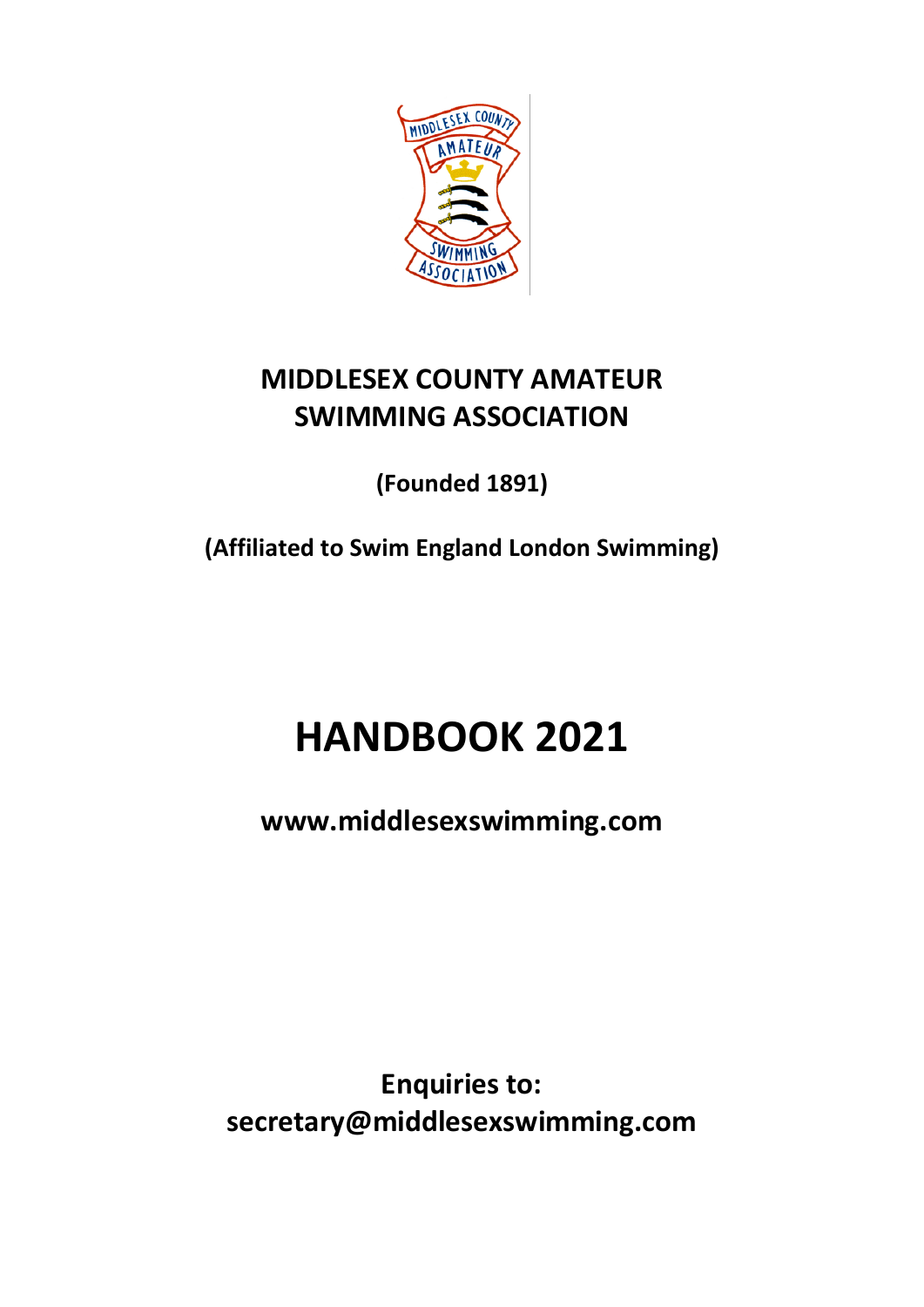# **CONTENTS**

| <b>Competition Calendar 2021</b>                 | Page 3  |
|--------------------------------------------------|---------|
| Events Calendar 2021                             | Page 4  |
| Officers & Office Holders                        | Page 5  |
| Executive, Standing Committees & Representatives | Page 7  |
| Past & Present Officers                          | Page 9  |
| Constitution                                     | Page 12 |
| <b>County Records</b>                            | Page 19 |
| <b>Masters Records</b>                           | Page 20 |
| <b>County Officials</b>                          | Page 21 |
| <b>Trophies</b>                                  | Page 22 |
| <b>Presidents Plate</b>                          | Page 25 |
| <b>Individual Trophies</b>                       | Page 26 |
| County Trophy winners 2020                       | Page 28 |
| <b>Record Holders</b>                            | Page 31 |
| Open Meet Licensing Guidelines                   | Page 35 |
| <b>Registered Aquatic Officials</b>              | Page 35 |
| <b>Affiliated Clubs</b>                          | Page 35 |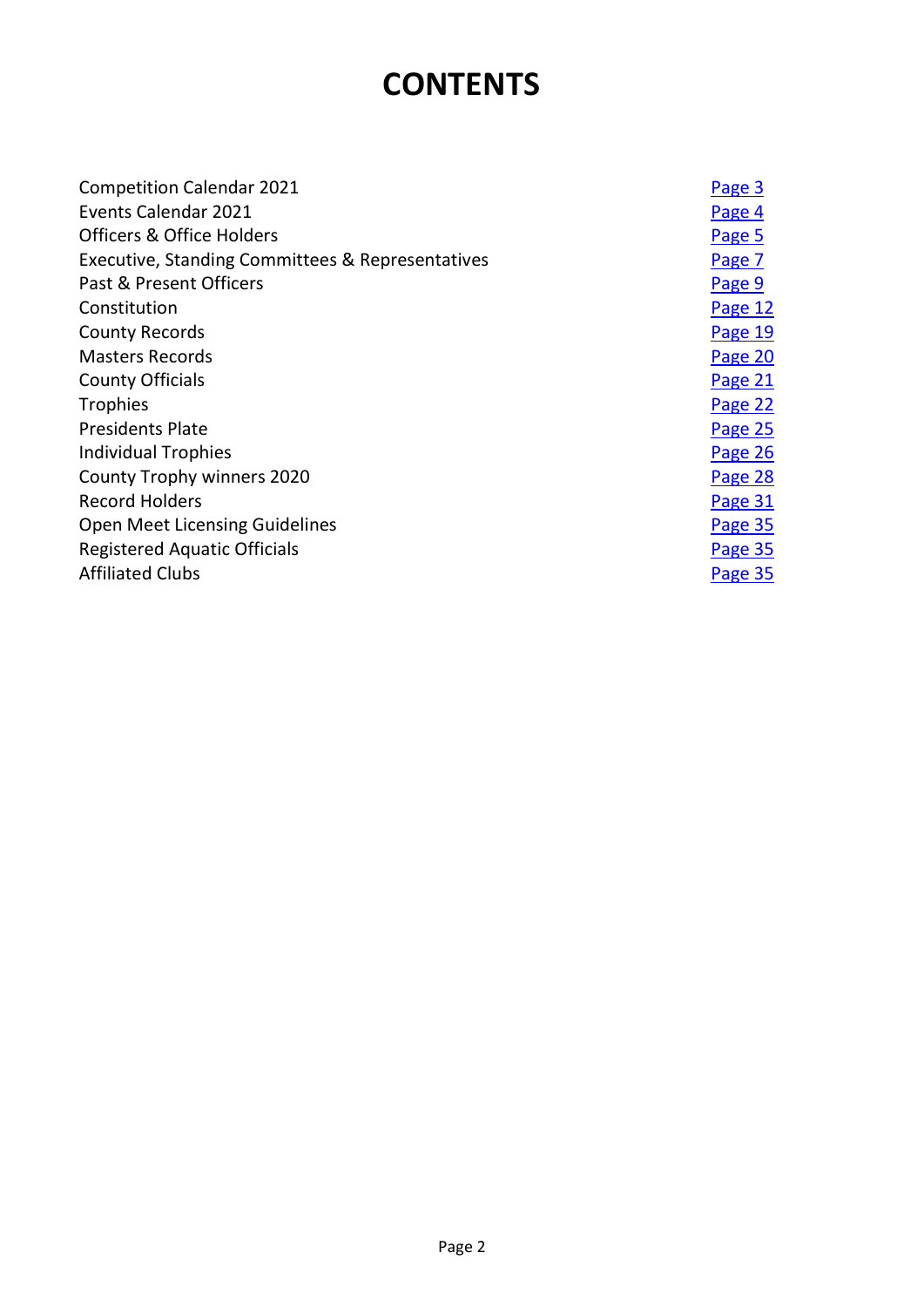### <span id="page-2-0"></span>**COMPETITION CALENDAR 2021**

#### **SWIMMING COMPETITIONS**

#### **COUNTY AGE GROUPS & YOUTH COMPETITIONS**

See Swim England London web site for competitions

#### **SPRING DEVELOPMENT MEET**

#### **DEVELOPMENT CAMPS TBA**

| JULY INVITATIONAL |        | Saturday July 17th 2021 | Northolt              |
|-------------------|--------|-------------------------|-----------------------|
|                   | Sundav | July 18 th 2021         | <b>Southbury Road</b> |

#### **NATIONAL COUNTY TEAM CHAMPIONSHIPS**

| <b>AUTUMN DEVELOPMENT MEET</b> | Saturday 3rd October 2021  |
|--------------------------------|----------------------------|
|                                | Saturday 9th October 2021  |
|                                | Sunday 10th October 2021   |
|                                | Saturday 16th October 2021 |
|                                | Sunday 17th October 2021   |

#### **MASTERS COMPETITION**

See Web site for details

#### **SE REGION INTER COUNTIES MASTERS COMPETITION 2021**

TBA

#### **ARTISTIC SWIMMING**

**Middlesex Novice Competition Middlesex Combi Team Middlesex Duet/Solo/Free** Contact the Secretary of the Artistic Swimming section (London Region) for more details

#### **OPEN WATER CHAMPIONSHIPS**

#### **Swim England London Region Open Water Event**

For information of other meets – contact Brian Kapp

#### **WATER POLO**

Championship matches are played on a Home and Away league basis from March to October.

For further information contact Fred Willey or see the web site**.**

#### **PARA SWIMMING Len Badcock Memorial Para meet**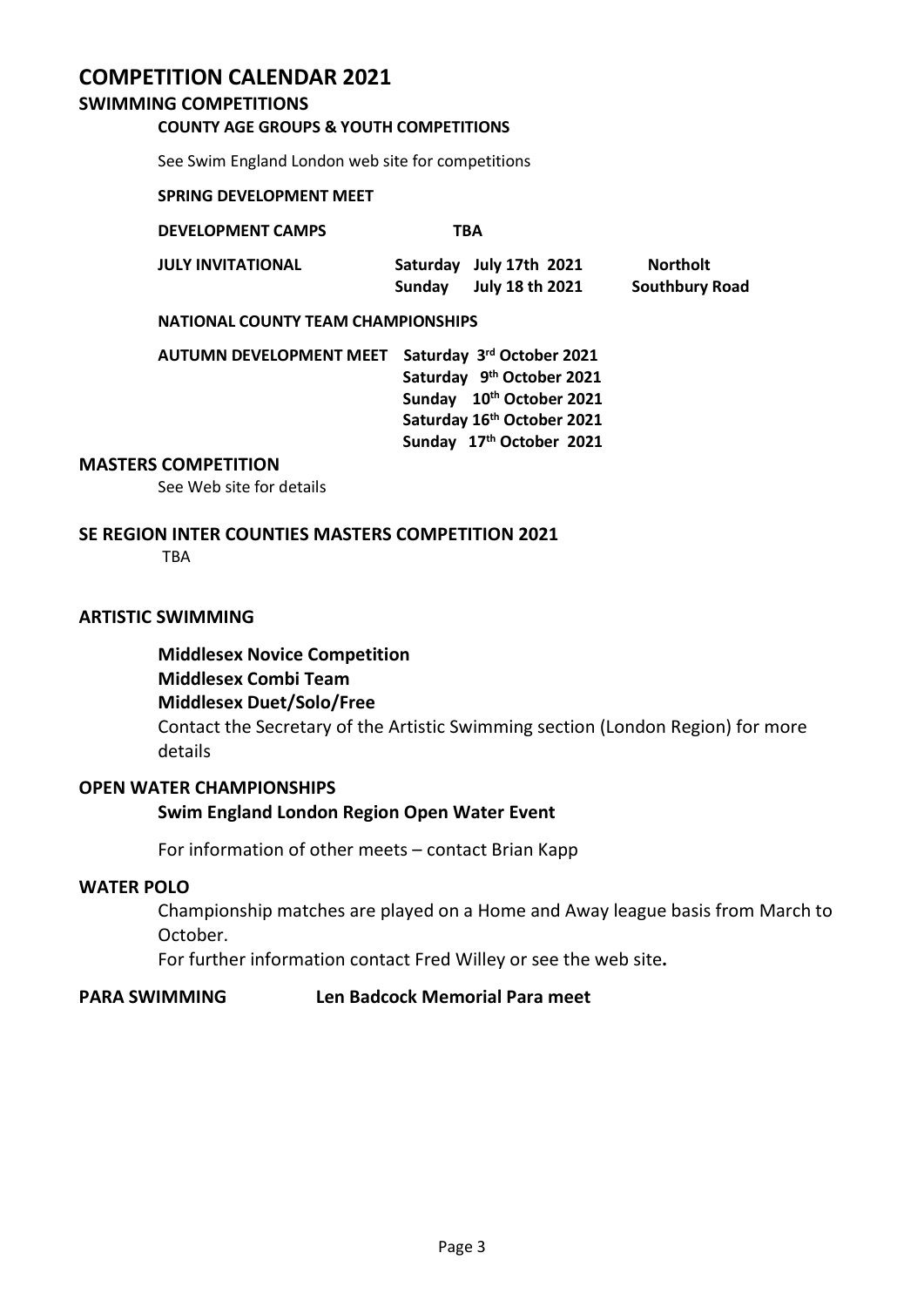### <span id="page-3-0"></span>**EVENTS CALENDER 2021**

#### **ANNUAL COUNCIL MEETING**

This meeting for Club Delegates etc. will be held on Thursday 25th November 2021 starting at 7pm at Perivale Residents Association, Horsenden Lane South, Perivale.

#### **EXECUTIVE COMMITTEE MEETINGS**

The Executive Committee meets six times per year. All meetings are scheduled to start at 7.15 pm. Venue : Perivale Community Centre or Zoom. The 2021 Dates have been arranged as follows:-

| Tues $19th$ January,        | Wed $17th$ March.               | Thurs 18 <sup>th</sup> May      |
|-----------------------------|---------------------------------|---------------------------------|
| Tues 25 <sup>th</sup> July, | Wed 22 <sup>nd</sup> September, | Thurs 19 <sup>th</sup> October. |
|                             | Thurs 25th November **          |                                 |

\*\* This will be a short Executive meeting directly after the ACM to vote for Standing Committees. Nomination **Forms for President Elect and Officers/Office Holders/Elected Members are on web site**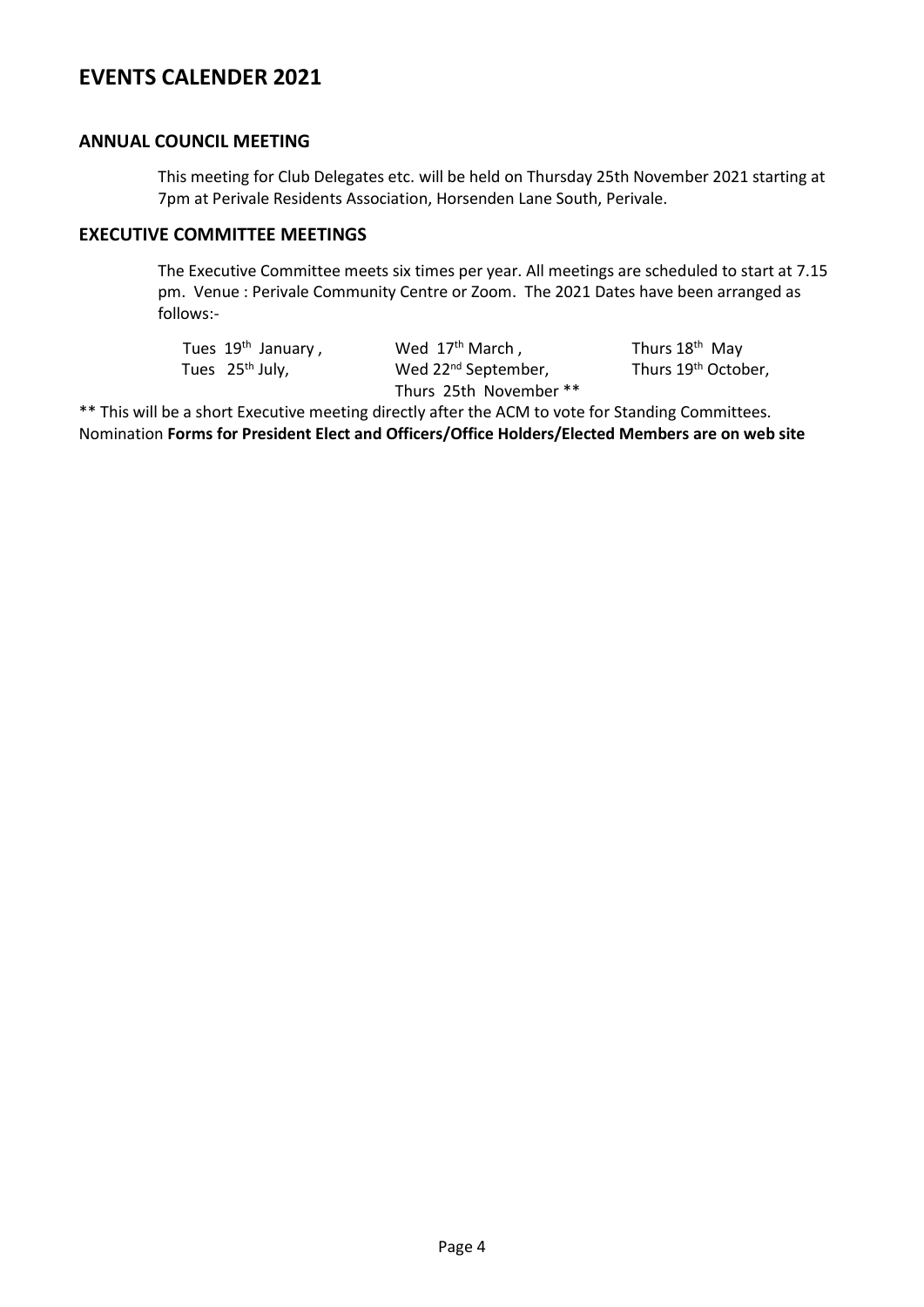#### <span id="page-4-0"></span>**OFFICERS and OFFICE-HOLDERS**

**President:** Brian **KAPP** (2016) Haringey Aquatics (e-mail: brian.i.kapp@btinternet.com

**President Elect**: Pam **CROFTS** (1994) Haringey Aquatics (email: croftsp1406@gmail.com)

#### **Hon. Secretary:**

Gillian **NEAL** (2011) Seabyrd SC/Hillingdon SC (e-mail: secretary@middlesexswimming.com

#### **Assistant Secretary:**

Florence **BARNES** (2003) Ealing SC ( e-mail: assitsecretary@middlesexswimming.com)

#### **Hon. Treasurer**

Phillip **PRENTICE** (2017) Barnet Copthall (e-mail: treasurer@middlesexswimming.com)

#### **Assistant Treasurer:**

Norman **EDWARDS** (1990) (e-mail[: assttreasurer@middlesexswimming.com\)](mailto:assttreasurer@middlesexswimming.com)

#### **Secretary, Swimming Committee:**

Jeanette **EDMISTON (**2018) Teddington SC (e-mail: swimsec@middlesexswimming.com)

#### **Assistant Secretary, Swimming Committee :**

Vacancy

#### **Secretary, Swimming Competitions & Age Group Competitions & Championships:**

Leah **PULLEN** (2013) Ealing S C Tel: 07593 972812 (e-mail: competitions@middlesexswimming.com)

#### **Secretary, Diving Committee:**

Richard **LERMAN** (2013) Haringey Aquatics (e-mail: diving@haringeyaquatics.co.uk)

#### **Secretary, Masters Committee:**

Ian **WOOLLARD** (2006) Barnet Copthall S.C. (e-mail: masters@middlesexswimming.com)

#### **Secretary, Swimming Officials Committee:**

Wayne Hirst (2011) Ruislip & Northwood Masters)

#### **Secretary, Artistic Swimming:**

London Region Artistic Swimming Committee (e-mail: synchro@middlesexswimming.com)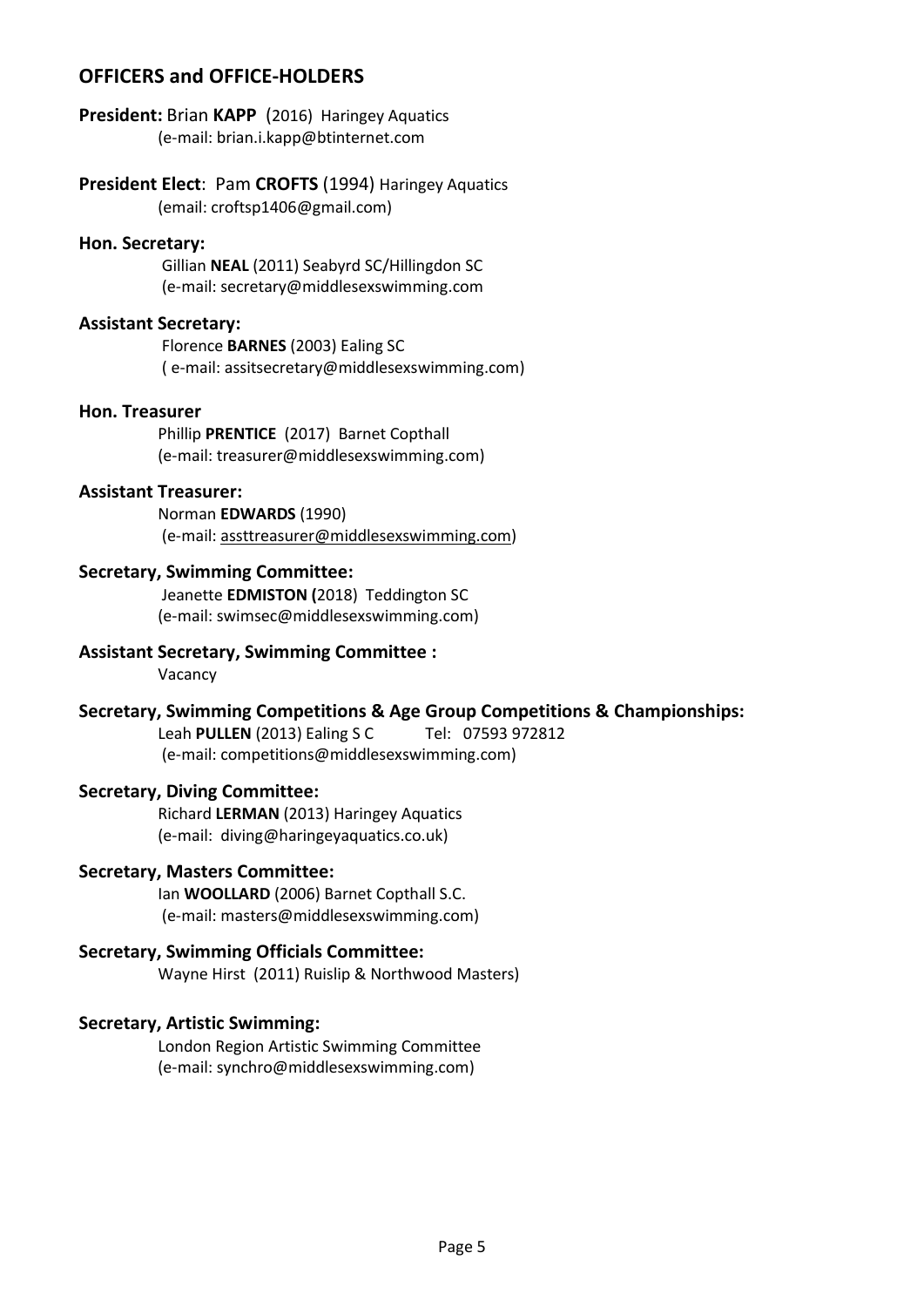#### **Trophy Secretary :**

Brian Kapp (2016) (Haringey Aquatics) (e-mail[: trophies@middlesexswimming.com\)](mailto:trophies@middlesexswimming.com)

#### **Secretary, Water Polo Committee**

Fred **WILLEY** (2018**)**  (e-mail: waterpolo@middlesexswimming.com)

#### **Medical Officer**

Dr. Chris **WOOLLARD** – Ex officio (e-mail: cwoollard@yahoo.com)

#### **Secretary, Para Swimming Committee**

Brian **KAPP (2016)** Haringey Aquatics (e-mail: brian.i.kapp@btinternet.com)

#### **Secretary Open Water Committee**

Brian **KAPP (2016)** Haringey Aquatics (e-mail: brian.i.kapp@btinternet.com)

#### **Welfare Officer**

Maria **ABRAMS** (2003) Ealing S.C. (e-mail: welfare@middlesexswimming.com)

#### **Health & Safety Officer**

Ralph **SHORTLAND (2006) Ealing S.C**

(e-mail: ralphshortland@hotmail.com)

#### **Trustees**

Phillip Prentice, Norman Edwards, Florence Barnes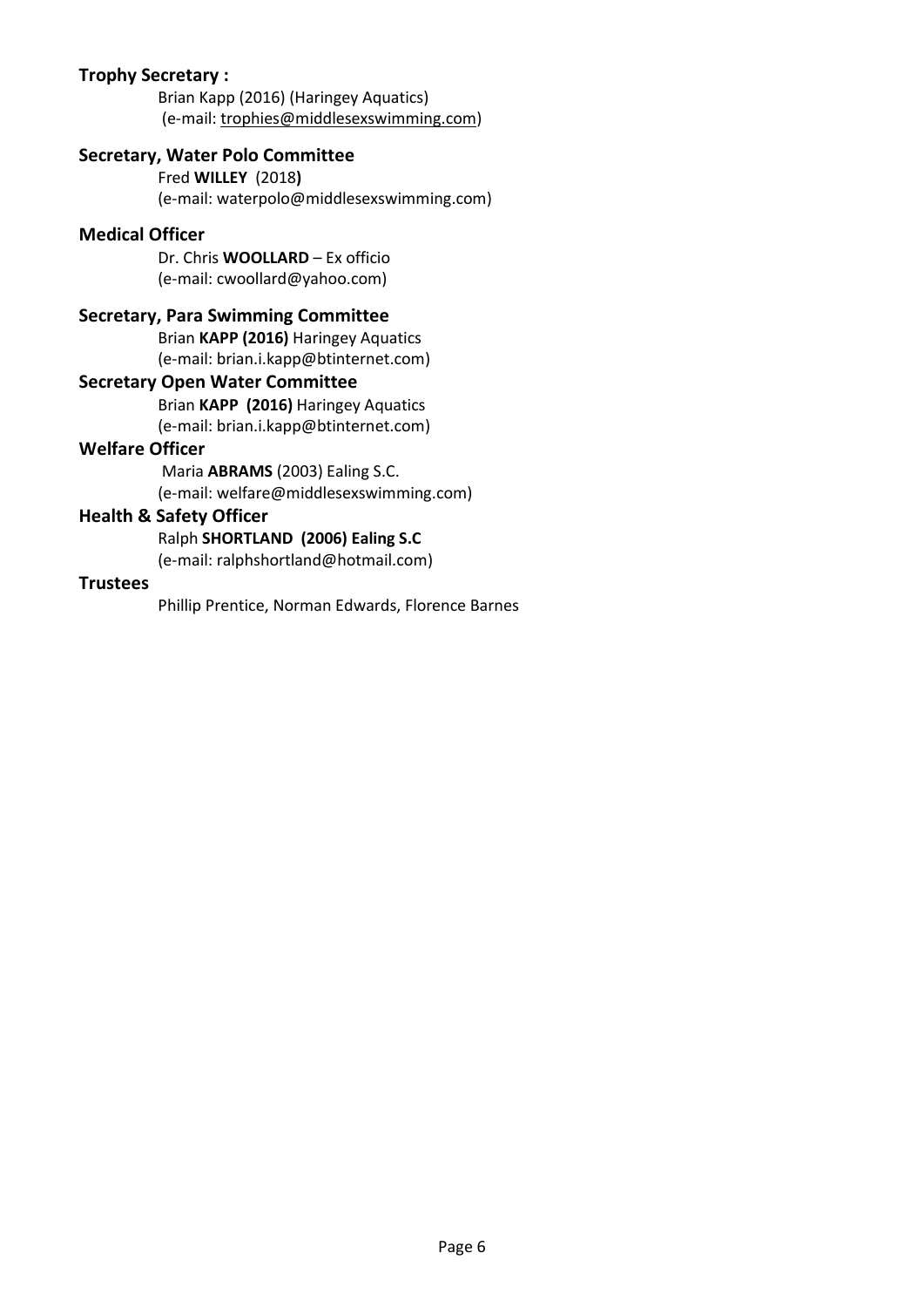#### <span id="page-6-0"></span>**EXECUTIVE**

All Past Presidents plus

Colin **JONES** (2011) Seabyrds SC Samantha WHITMORE (2015) Ealing SC Suzette MUHAMMAD (2014) Harrow SC Bob BLOOMFIELD (2017) Brompton SC Sofia MARCAL WHITTLES (2017) Chelsea & Westminster SC Karin VAZIRANI (2017) Ealing SC Susie BRESLIN (2018) Barnet Copthall Erol BADUNA (2018) Anaconda SC Zak ANDRAWOS (2018) LB Hounslow Taj RANDHAWA (2018) Hillingdon SC Saranya RAMASAMY (2019 ) Ealing SC Marc BARROT (2020) Camden Swiss Cottage

#### **Independent Examiner**

Rajiv **MALHOTRA** Smith Malhotra Ltd 42- 44 High Street, Newington, Sittingbourne Kent, ME9 7JL

#### **STANDING COMMITTEES**

The President, President Elect, Secretary and Treasurer are ex-officio members of all Standing Committees except the Swimming Officials Committee & The Disputes and Disciplinary Committee..

#### **General Purposes Committee** (5 posts)

Andy Woska, Frances Prentice, Trevor Hyde. Leah Pullen

#### **Finance Committee** (Treasurer & Asst. Treasurer + 4 Posts)

Phillip Prentice (Sec), Norman Edwards, Florence Barnes, Sam Whitmore.

#### **Masters Committee** (Sec + 3 Posts)

Ian Woollard (Sec.). Susie Breslin.

#### **Swimming Committee** (Sec, Asst Sec, Comp. Sec, County Coach plus 7 posts)

Jeanette Edmiston (Sec), Leah Pullen (Sec Swimming Competitions), Gerry Gillespie (County Coach), Pam Crofts,, Andy Woska, Bob Bloomfield, Karin Vasirani, Sofia Marcal-Whittles, Wayne Hirst,

#### **Diving Committee**

Richard Lerman plus co-optees.

#### **Swimming Officials Committee** (Sec + 6 Posts)

Andy Scott, Tony Burton, Bob Bloomfield, Pam Crofts, Wayne Hirst, Brian Kapp & Susie Breslin Advisor : Ralph Shortland

#### **Artitic Swimming Committee** (Sec + 5 Posts)

Vacant plus co-optees.

#### **Water Polo Committee** (Sec + 5 Posts)

Fred Willey &

Representatives from Clubs competing in MCASA Water polo Championships.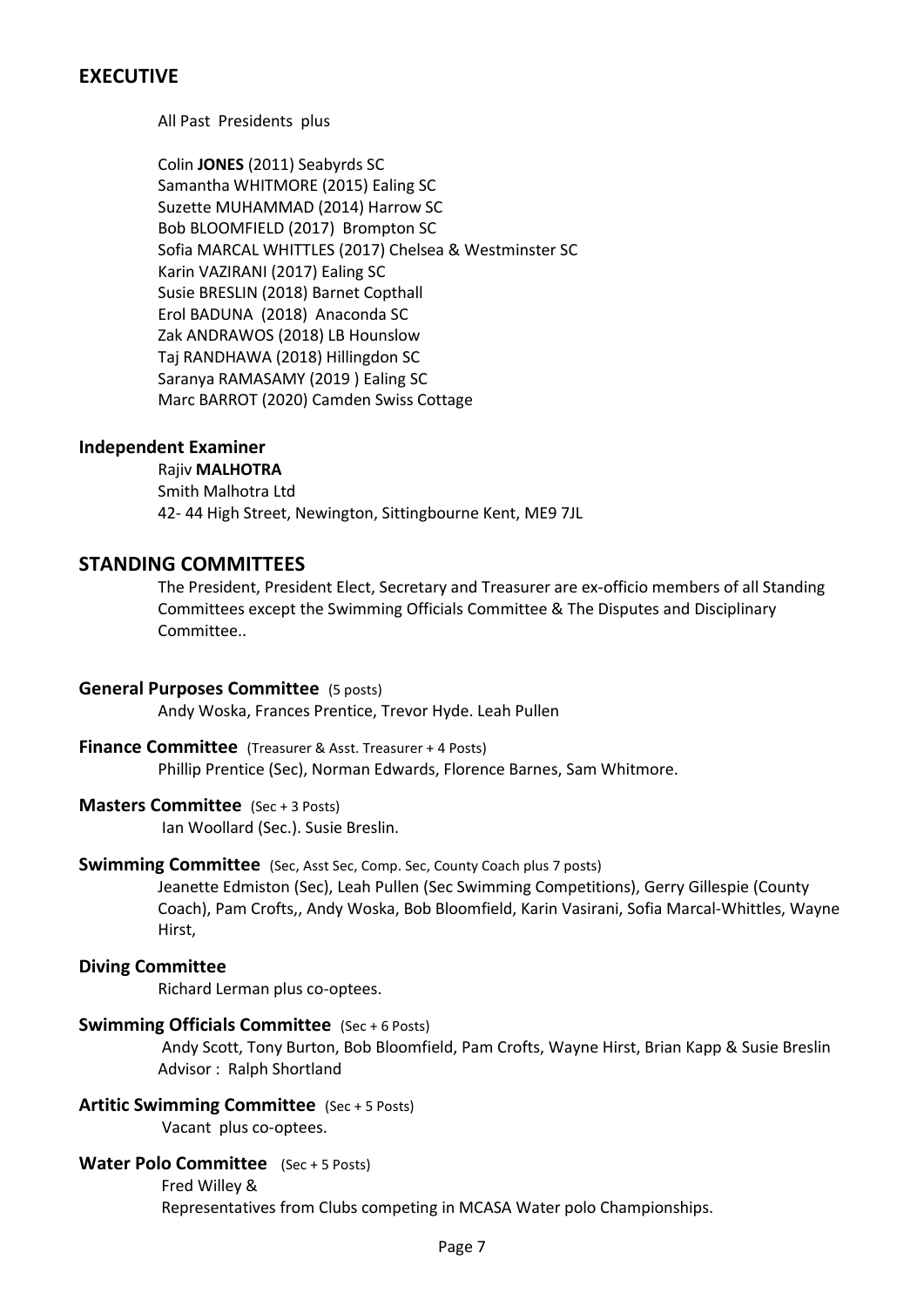#### **Affiliation Committee**

President, Secretary, Trevor Hyde. Frances Prentice

#### **Discipline Committee**

Tony Burton, Trevor Hyde. Bob Bloomfield

#### **Open Water Committee**

Brian Kapp, Karin Vasirani, Sam Whitmore

#### **Para Swimming Committee**

Brian Kapp, Leah Pullen, Saranya Ramasamy

### **LONDON REGION APPOINTMENTS**

| President                           | Lisa Richards (Essex) |
|-------------------------------------|-----------------------|
| President Elect                     | John Handley (Kent)   |
| Swimming Committee                  | Tony Burton           |
| <b>Masters Committee:</b>           | lan Woollard          |
| <b>Welfare Officer:</b>             | Maria Abrams          |
| <b>Licensing Officer:</b>           | Jean Scott            |
| <b>Affiliations Officer:</b>        | Yvonne Stead          |
| <b>Health &amp; Safety Officer:</b> | Ralph Shortland       |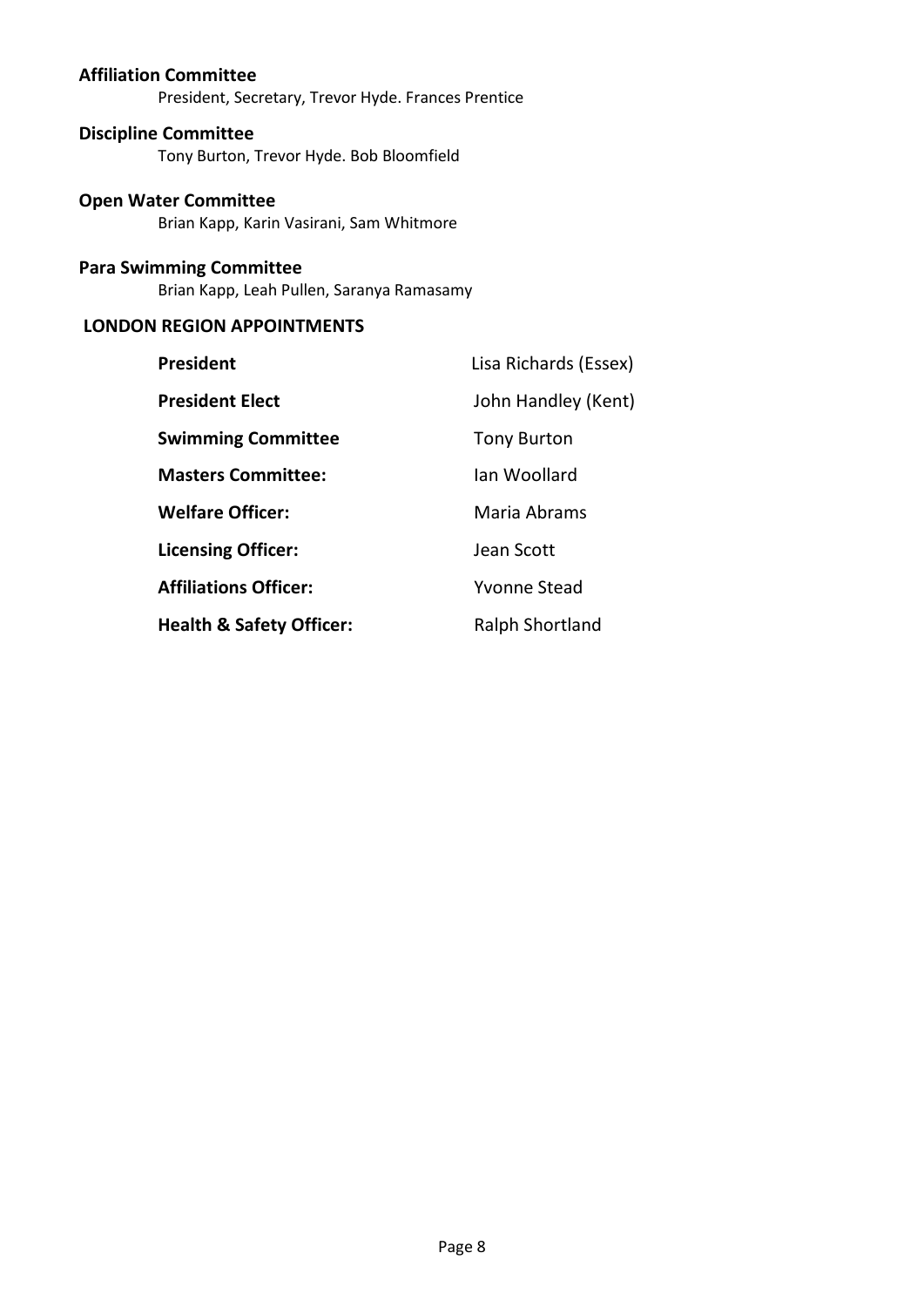# <span id="page-8-0"></span>**PAST AND PRESENT OFFICERS**

| Year    | President                    | <b>Hon Secretary</b> | <b>Hon Treasurer</b> |
|---------|------------------------------|----------------------|----------------------|
| 1891/4  | W. Henry                     | A. Hudson            | A. Hudson            |
| 1895    | A. Poole                     | A. Hudson            | A. Hudson            |
| 1896    | W.S. Hankins OBE             | A. Hudson            | A. Hudson            |
| 1897    | G.R. Craff                   | A. Hudson            | A. Hudson            |
| 1898    | W. Witham                    | A. Hudson            | A. Hudson            |
| 1899    | H.H. Stephens                | A. Hudson            | A. Hudson            |
| 1900    | R. Grey                      | A. Hudson            | A. Hudson            |
| 1901    | S.J. Monks                   | A. Hudson            | A. Hudson            |
| 1902    | E.H. Hunt                    | A. Hudson            | A. Hudson            |
| 1903    | R.L. Busby                   | A. Hudson            | A. Hudson            |
| 1904    | W.G. Emery                   | A. Hudson            | A. Hudson            |
| 1905    | R.F.B. Cross                 | A. Hudson            | A. Hudson            |
| 1906    | A. Hudson                    | A. Hudson            | A. Hudson            |
| 1907    | F. Tanner                    | Leo S Lyon           | Leo S Lyon           |
| 1908    | J.E. Stevens                 | A Richardson         | W.C. Cheshire        |
| 1909    | Ald. HE Fern CBE JP          | A Richardson         | W.C. Cheshire        |
| 1910    | J.C. Hurd                    | A. Richardson        | W.C. Cheshire        |
| 1911    | A. Judkins                   | A. Richardson        | S.G. Hibbert         |
| 1912    | E. Langley                   | A. Richardson        | S.G. Hibbert         |
| 1913    | S.G. Hibbert                 | R.C. Bott            | S.G. Hibbert         |
| 1914/18 | W.J. Newell                  | R.C. Bott            | S.G. Hibbert         |
| 1919    | W.J. Newell                  | C.J. White           | S.G. Hibbert         |
| 1920    | J. Woodley                   | C.J. White           | S.G. Hibbert         |
| 1921    | E. Blockley                  | C.J. White           | S.G. Hibbert         |
| 1922    | G. White                     | C.J. White           | W.J. Newell          |
| 1923    | H.E. Newman                  | Sir Harold Parker    | C.S. Kerin           |
| 1924    | E.B. Barrington              | Sir Harold Parker    | C.S. Kerin           |
| 1925    | C.J. White                   | Sir Harold Parker    | C.S. Kerin           |
| 1926    | C.S. Kerin                   | Sir Harold Parker    | C.S. Kerin           |
| 1927    | W.E. Murray                  | J. Wallace           | C.S. Kerin           |
| 1928    | Sir Harold Parker KCB KBE MC | J. Wallace           | C.S. Kenn            |
| 1929    | E Udal                       | J. Wallace           | C.S. Kerin           |
| 1930    | T.H. Bugbee                  | J. Wallace           | C.S. Kerin           |
| 1931    | J. Wallace                   | A.C. Price           | C.S. Kerin           |
| 1932    | A.H. Pycock MBE              | A.C. Price           | C.S. Kerin           |
| 1933    | F. Townsend                  | A.C. Price           | Tom E Cogswell       |
| 1934    | Mrs A Derbyshire             | A.C. Price           | Tom E Cogswell       |
| 1935    | C. Smith                     | A.C. Price           | Tom E Cogswell       |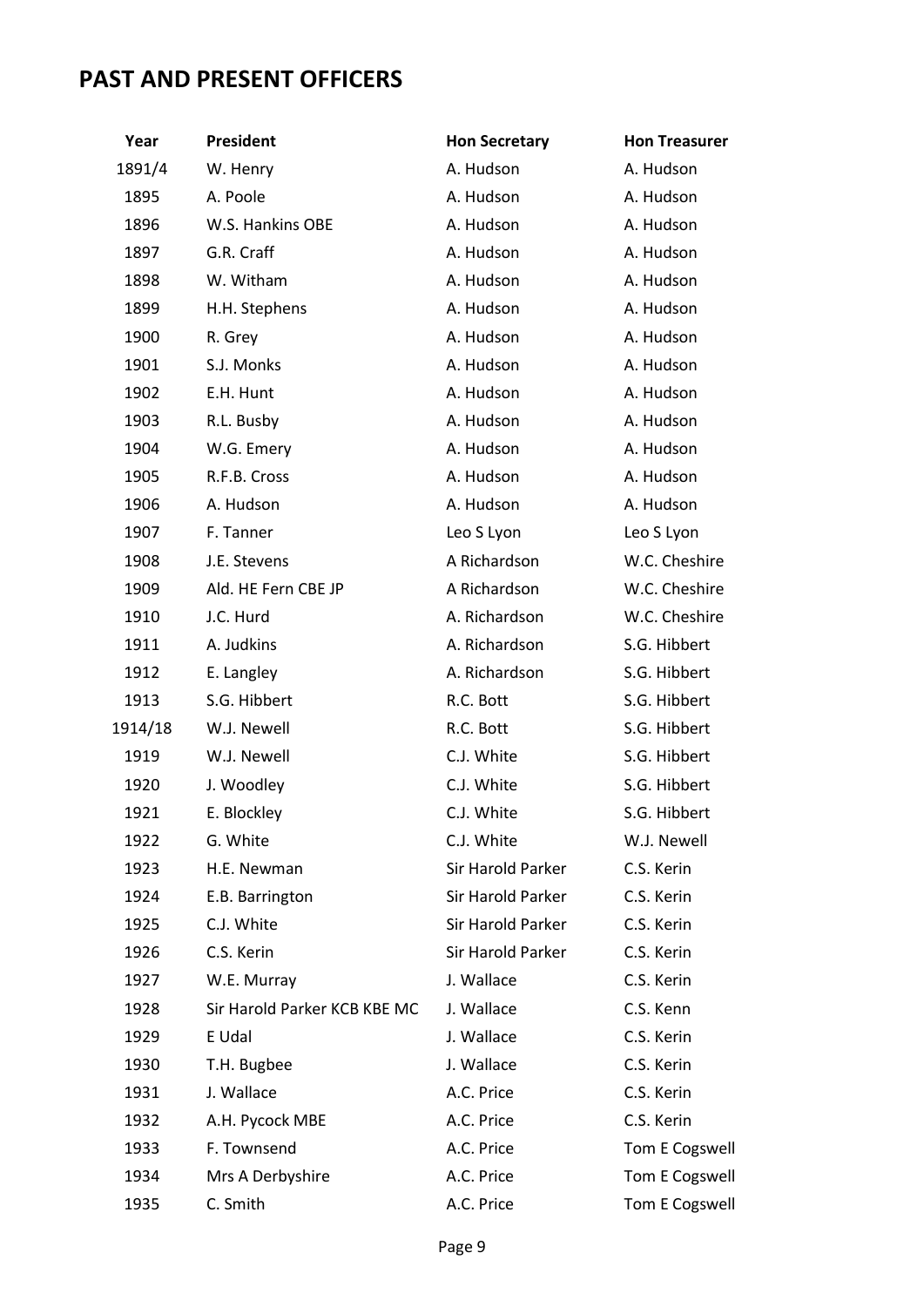| Year    | President             | <b>Hon Secretary</b> | <b>Hon Treasurer</b> |
|---------|-----------------------|----------------------|----------------------|
| 1936    | A.C. Price            | A.J. Perring         | Tom E Cogswell       |
| 1937    | A. Van Beets          | A.C. Price           | Tom E Cogswell       |
| 1938    | S.T. Hirst            | A.C. Price           | Tom E Cogswell       |
| 1939/40 | Mrs V.M Strutchbury   | A.C. Price           | Tom E Cogswell       |
| 1940/43 | Mrs V.M Strutchbury   | A.C. Price           | Tom E Cogswell       |
| 1944    | E.J. Scott OBE MC     | A. Van Beets         | Tom E Cogswell       |
| 1945    | C.P. Parkin           | A. Van Beets         | Tom E Cogswell       |
| 1946    | Miss N Buller MBE     | A. Van Beets         | Tom E Cogswell       |
| 1947/48 | A.J. Perring MBE      | A. Van Beets         | Tom E Cogswell       |
| 1949    | H.E. Taylor           | A. Van Beets         | Tom E Cogswell       |
| 1950    | H. Gibbons            | A. Van Beets         | Tom E Cogswell       |
| 1951    | G. Matveieff          | A. Van Beets         | Tom E Cogswell       |
| 1952    | T.E. Cogswell MBE     | A. Van Beets         | Tom E Cogswell       |
| 1953    | T. Fletcher           | A. Van Beets         | Tom E Cogswell       |
| 1956    | J.H.R. Haswell        | A. Van Beets         | Tom E Cogswell       |
| 1957    | <b>Miss J Manning</b> | A. Van Beets         | Tom E Cogswell       |
| 1958    | <b>J.C Andrews</b>    | A. Van Beets         | S.T. Greensmith      |
| 1959    | Mrs P Besford         | J. Gigg              | S.T. Greensmith      |
| 1960    | F.J. Coyne            | J. Gigg              | S.T. Greensmith      |
| 1961    | J.H. Zimmermann       | J. Gigg              | S.T. Greensmith      |
| 1962    | E.G. Pepper           | J. Gigg              | S.T. Greensmith      |
| 1963    | J.F.G. Dunford        | J. Gigg              | S.T. Greensmith      |
| 1964    | S.T. Greensmith BEM   | J. Gigg              | S.T. Greensmith      |
| 1965    | Miss H.M Yate         | E.E. Jones           | S.T. Greensmith      |
| 1966    | J.W. Dengel           | E.E. Jones           | S.T. Greensmith      |
| 1967    | D.G. Turney           | E.E. Jones           | S.T. Greensmith      |
| 1968    | F.M Billinghurst      | E.E. Jones           | D.G. Turney          |
| 1969    | A.R. Lawrence         | E.E. Jones           | D.G. Turney          |
| 1970    | T.J. Basford          | E.E. Jones           | D.G. Turney          |
| 1971    | E.E. Jones            | E.E. Jones           | D.G. Turney          |
| 1972    | W.A. Usher            | D.E.W. Shann         | D.G. Turney          |
| 1973    | T.A.J. Cockerill      | D.E.W. Shann         | D.G. Turney          |
| 1974    | A.F. Clark            | D.E.W. Shann         | D.G. Turney          |
| 1975    | A.G. Stuart           | D.E.W. Shann         | D.G. Turney          |
| 1976    | D.E.W. Shann          | R.J. Harris          | D.G. Turney          |
| 1977    | D. Slater             | Mrs M.S Dixon        | D.G. Turney          |
| 1978    | R.A. Luckett          | Mrs M.S Dixon        | D.G. Turney          |
| 1979    | W.D. Tassell          | Mrs M.S Dixon        | D.G. Turney          |
| 1980    | R.J. Harding          | Mrs M.S Dixon        | D.G. Turney          |
| 1981    | G. Shepherd           | Mrs M.S Dixon        | D.G. Turney          |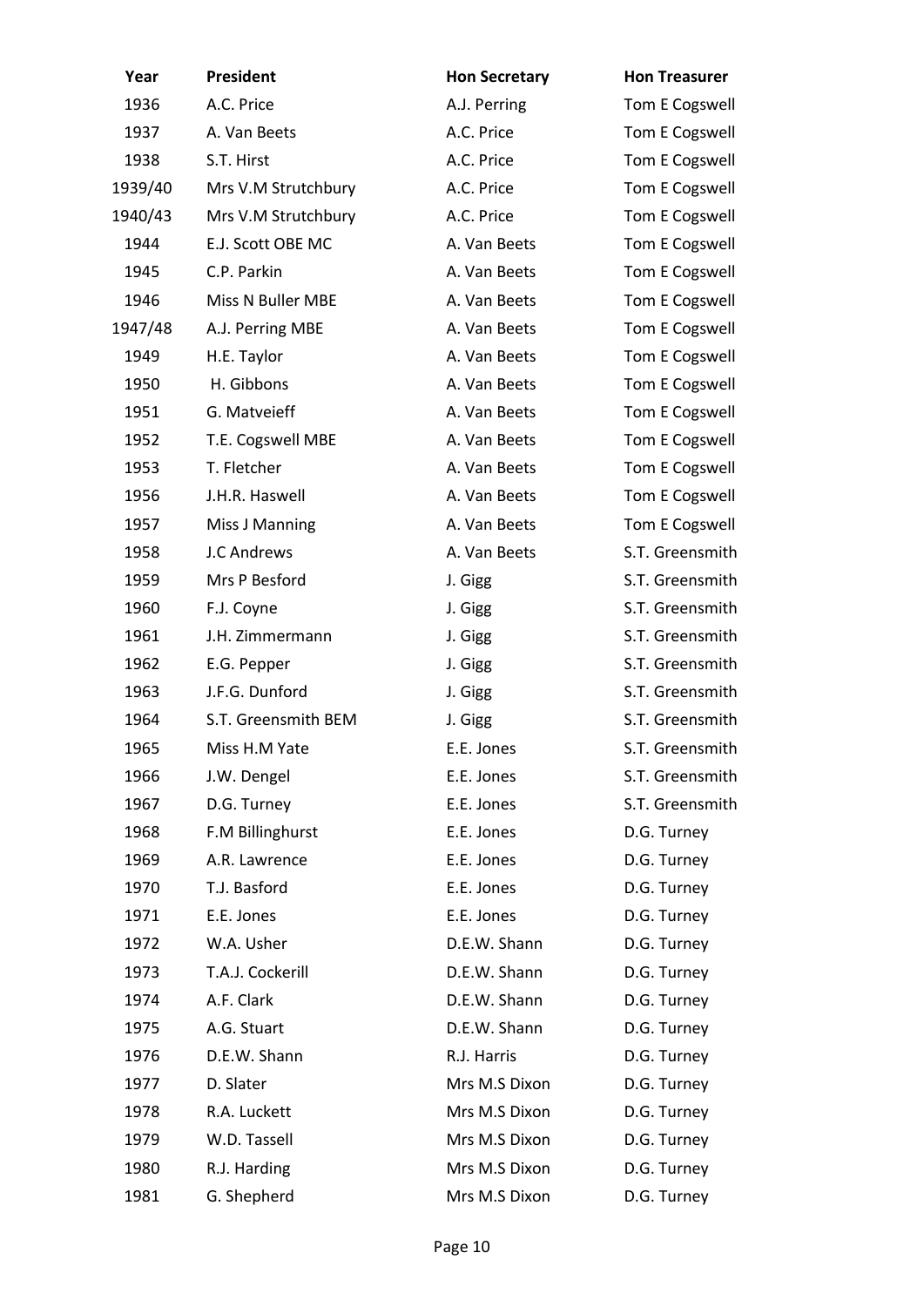| Year | President               | <b>Hon Secretary</b> | <b>Hon Treasurer</b> |
|------|-------------------------|----------------------|----------------------|
| 1982 | T.G. Handley            | Mrs M.S Dixon        | D.G. Turney          |
| 1983 | L.H. Badcock            | Mrs M.S Dixon        | D.G. Turney          |
| 1984 | Mrs M.S Dixon           | Mrs M.S Dixon        | D.G. Turney          |
| 1985 | Mrs E Shaikh            | Mrs M.S Dixon        | D.G. Turney          |
| 1986 | E.R. Sayer              | Mrs M.S Dixon        | D.G. Turney          |
| 1987 | Mrs E.A Hartley         | Mrs M.S Dixon        | D.G. Turney          |
| 1988 | J.H. Zimmermann         | Mrs M.S Dixon        | M.J. Skyrme          |
| 1989 | Mrs. D.B Sayer          | Mrs D.M Short        | M.J. Skyrme          |
| 1990 | R.F. Turner             | Mrs D.M Short        | W.V. Brown           |
| 1991 | J Rough                 | Mrs D.M Short        | W.V. Brown           |
| 1992 | T.J. Basford            | Mrs D.M Short        | W.V. Brown           |
| 1993 | Mrs D.M Short           | Mrs D.M Short        | W.V. Brown           |
| 1994 | M.J. Blunstone          | Mrs D.M Short        | W.V. Brown           |
| 1995 | Ms C Matthews           | Mrs D.M Short        | W.V. Brown           |
| 1996 | Miss J Clarke           | Mrs D.M Short        | W.V. Brown           |
| 1997 | N.F. Edwards            | Mrs D.M Short        | W.V. Brown           |
| 1998 | R Geier                 | Mrs D.M Short        | W.V. Brown           |
| 1999 | Gp Capt M Short MBE AFC | Mrs D.M Short        | W.V. Brown           |
| 2000 | W.V. Brown              | Mrs D.M Short        | W.V. Brown           |
| 2001 | J Whelan                | Mrs D.M Short        | W.V. Brown           |
| 2002 | Ms C Matthews           | V. Davies            | W.V. Brown           |
| 2003 | Miss J Clarke           | V. Davies            | W.V. Brown           |
| 2004 | D.J Barnes              | V. Davies            | W.V. Brown           |
| 2005 | Mrs P Crofts            | V. Davies            | W.V. Brown           |
| 2006 | I. Woollard             | V. Davies            | W.V. Brown           |
| 2007 | Ms N. Muir-Cochrane     | V. Davies            | W.V. Brown           |
| 2008 | R. Shortland            | V. Davies            | W.V. Brown           |
| 2009 | Miss C Hedge            | V. Davies            | W.V. Brown           |
| 2010 | V. Davies               | D.J. Barnes          | H. Turner            |
| 2011 | T. Hyde                 | Mrs F. Barnes        | H. Turner            |
| 2012 | N.F. Edwards            | Mrs F. Barnes        | H. Turner            |
| 2013 | A Woska                 | Mrs F. Barnes        | H. Turner            |
| 2014 | A.G.E. Burton           | Mrs F. Barnes        | H Turner/ T Walsh    |
| 2015 | <b>R</b> Shortland      | Mrs F. Barnes        | T Walsh              |
| 2016 | W Hirst                 | Mrs F. Barnes        | T Walsh              |
| 2017 | Mrs F Barnes            | Mrs G Neal           | T Walsh/ P Prentice  |
| 2018 | Mrs F Prentice          | Mrs G Nea            | P Prentice           |
| 2019 | Mrs G Neal              | Mrs F Barnes         | P Prentice           |
| 2020 | <b>B</b> Kapp           | Mrs F Barnes         | P Prentice           |
| 2021 | <b>B</b> Kapp           | Mrs G Neal           | P Prentice           |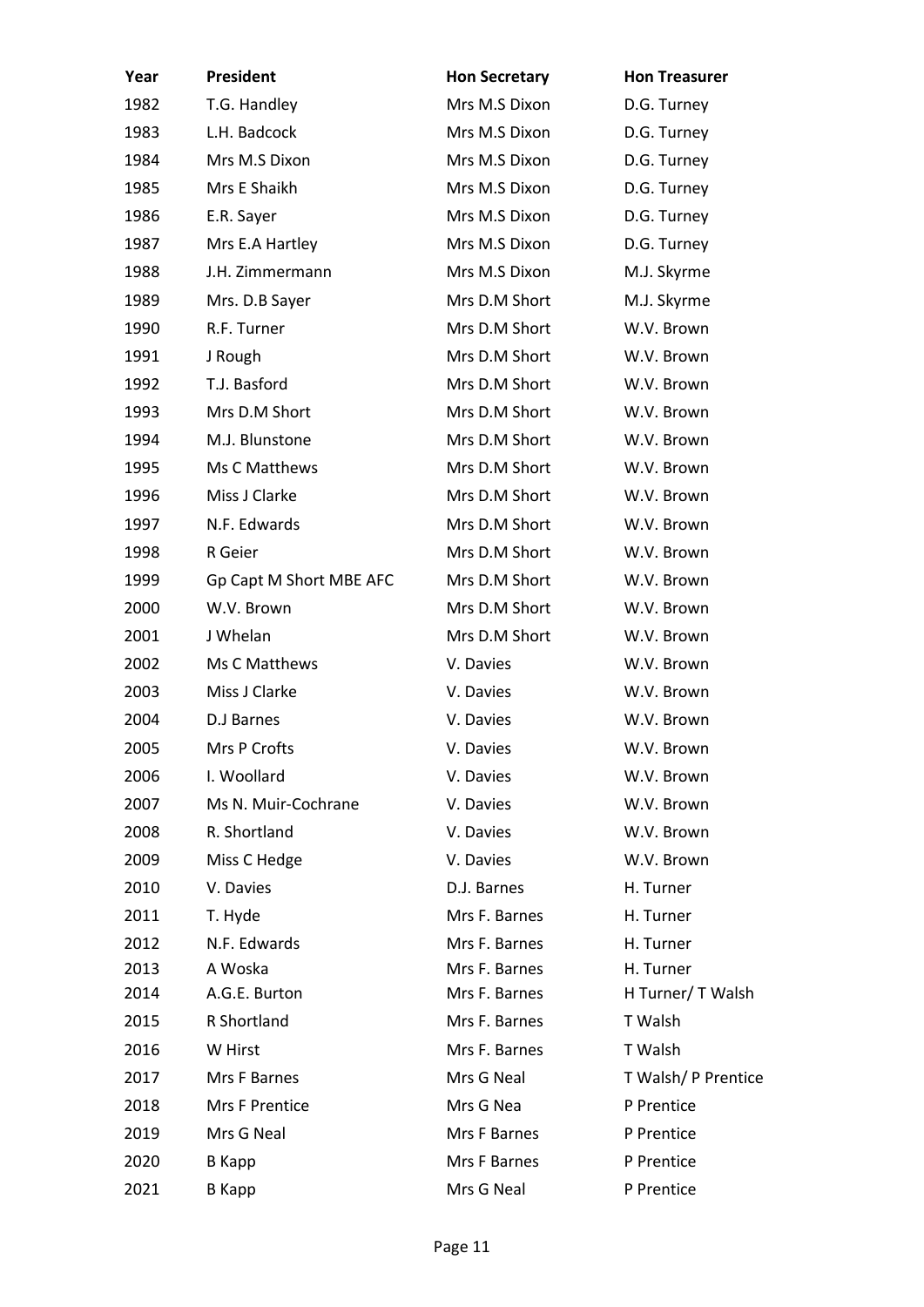# <span id="page-11-0"></span>**MIDDLESEX COUNTY AMATEUR SWIMMING ASSOCIATION Constitution**

#### **1. NAME**

The Association shall be called the **MIDDLESEX COUNTY AMATEUR SWIMMING ASSOCIATION.**

**'MIDDLESEX'** means the area covered by the City of London, and the London Boroughs of the City of Westminster, Camden, Islington, Hackney, Tower Hamlets, Hammersmith and Fulham, Royal Borough of Kensington and Chelsea, Hounslow, Hillingdon, Ealing, Harrow, Barnet, Brent, Haringey and Enfield together with local areas of Staines, Teddington and Sunbury on Thames

#### **'MEMBERS'** means:

- I. Honorary Life Presidents;
- II. Past Presidents;
- III. Individual and Life Members; and
- IV. Members of Middlesex Clubs.

#### **2. OBJECTIVES OF THE ASSOCIATION**

The objectives of the Association shall be: -

- **a.** To promote the teaching and practice of Swimming, Swimming with a Disability, Open Water Swimming, Diving, Artistic Swimming and Water Polo.
- **b.** To select teams to represent the County.
- **c.** To promote and hold championships and other competitions, wherever possible within the geographical boundaries of the Association.
- **d.** To ensure the Laws and Technical Rules of Swim England. and any resolutions and rulings of the Swim England Council and Swim England Committee are enforced.
- **e.** To develop all aspects of the sport, at every level, with the intent to improve standards and performances.

#### **3. LAWS**

The laws and orders of Swim England ( SE) and the SE London Region (SELR) and resolutions adopted by SE and the SELR shall be binding on the Association.

#### **4. CHILD PROTECTION**

The Association will adopt the SE Child Protection policies and procedures and these shall apply to all members of the Association.

#### **5. COMPOSITION**

All clubs affiliated to SELR with headquarters in the area of MCASA as defined in 1 above are allocated to the Association. The affiliation fee paid by Clubs to SELR includes affiliation to the Association. Persons who may be elected by the Executive as individual Members shall pay an annual fee as set by the Executive. Individual and Life Members, as such, shall not have the right to speak or vote at any Council Meeting.

#### **6. FINANCE**

- **a.** The Financial year shall end on the 31st August.
- **b.** The funds or other property of the Association shall be applied to the furtherance of the objects of the Association or for any charitable purposes. No funds or other property of the Association shall be paid to or distributed among the members of the Association except as legitimate expenses incurred on behalf of the Association. In the event of dissolution, the funds remaining will be devoted to objectives similar to those of the Association.
- **c.** The Treasurer shall keep proper books of accounts and exercise control over the funds of the Association.
- **d.** The Treasurer will be responsible for the collection and payment of ASA and ASALR membership fees of individual Members of the Association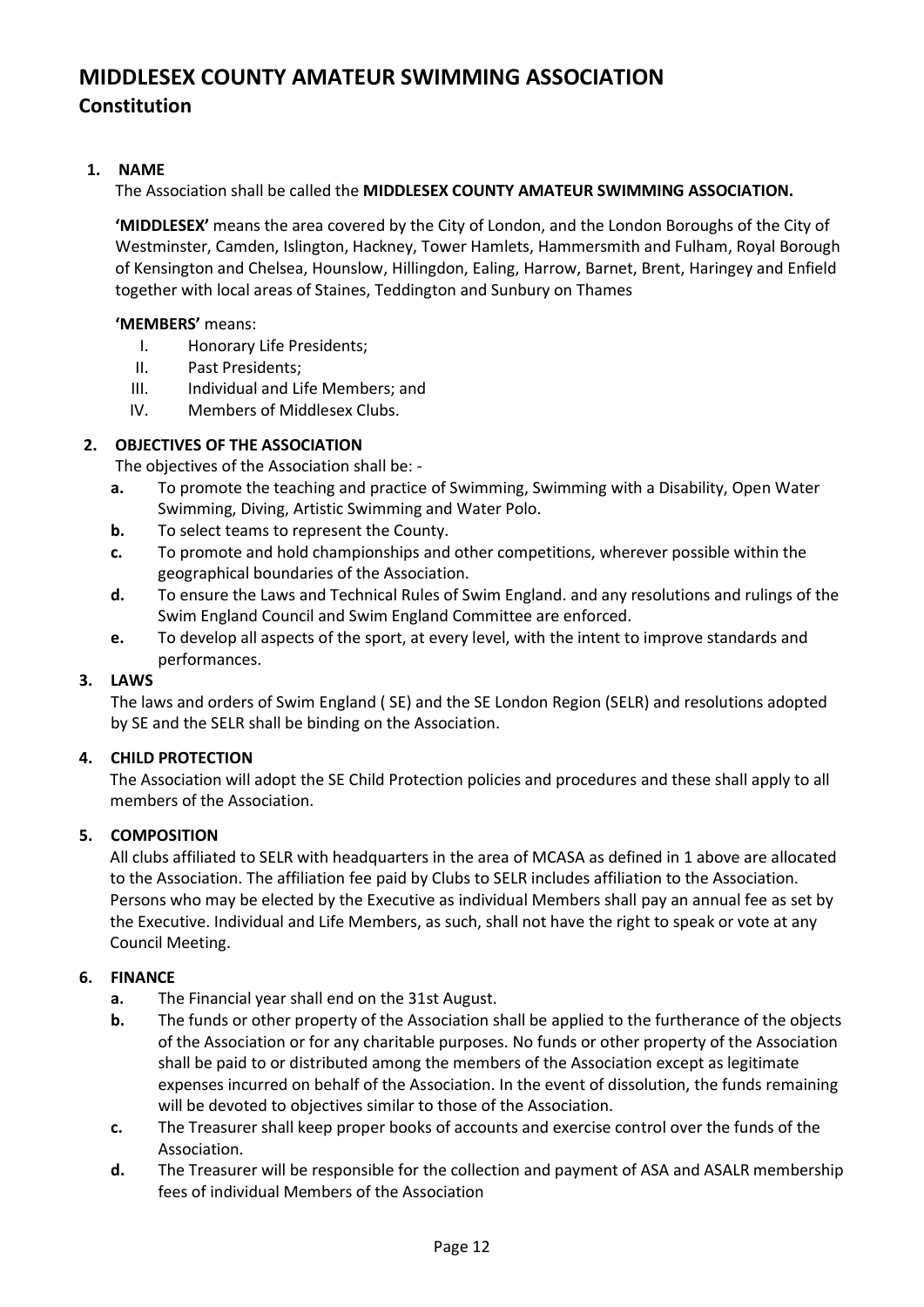- **e.** There shall be four signatories for cheques drawn on the Association accounts: the Treasurer, the Hon Secretary, the Assistant Treasurer and the Assistant Secretary. The Treasurer or the Assistant Treasurer shall sign all cheques drawn on the Association's Accounts. All cheques of £2,000 or over are to be countersigned by any one of the authorised signatories. The Treasurer will have authority to make Bank transfers up to an amount agreed annually by the Executive with the relevant paperwork.
- **f.** The Treasurer is to prepare an annual report and balance sheet, for examination by the Executive at a meeting not more than five weeks after the closing date of accounts. These accounts will then be presented for approval at the Annual Council Meeting.
- **g.** Qualified Examiners shall be appointed annually by the Council at the Annual Council Meeting to examine and report on the accounts of the Association.
- **h.** Debit cards are issued to those members who are responsible for expenses incurred on behalf of the County and those members will be required to keep accurate records and receipts and submit them to the treasurer monthly. Secretaries of the Swimming, SOC and Competitions will be allocated a petty cash float of £250 and those officers will be required to keep accurate records and receipts and submit them to the treasurer. No member of the Executive shall incur a liability on behalf of the association for a sum in excess of £100 per item without the express authority of the Executive.

#### **7. COMPOSITION OF THE COUNCIL**

The Council of the Association shall consist of:

- **a.** The President, the President Elect, the Secretary, the Treasurer plus the Office holders of the Association
- **b.** The Past Presidents of the Association;
- **c.** Club delegates in accordance with the provisions of Rule 10.1.3 of the ASALR Rules.

#### **NOTE: At the date of publication of this handbook, each club is entitled to representation as follows:**

- **I. One from each club comprising up to and including 50 members.**
- **II. Two from each club with a membership between 51 and 200**
- **III. Three from each club comprising 201 or more members.**

#### **No club shall have more than three delegates. A new club shall be entitled to representation for the first year according to the number of members at the date of its application for affiliation.**

#### **8. ANNUAL COUNCIL MEETING**

- **a.** The Annual Council Meeting shall be held in the month of November for presentation, amongst other things, of the Annual Report and Accounts for the year ending 31<sup>st</sup> August.
- **b.** Nominations for President Elect, the Secretary, the Treasurer and the Office holders and the Executive shall be in the hands of the Secretary not later than the 15th September prior to the Council Meeting.
- **c.** Notices of Motion for the Council Meeting shall be in the hands of the Secretary not later than 15th September prior to the Council meeting.
- **d.** No proposition for alteration of Rules shall be adopted unless it is passed by at least two-thirds of those present and voting and receives the approval of the ASALR where necessary.
- **e.** The Agenda for the Council Meeting shall be posted or delivered to those persons mentioned in Rule 7a and 7b. and to clubs not less than twenty-one days before the meeting.

#### **9. SPECIAL MEETINGS**

- **a.** The Executive may call a special Meeting of the Council.
- **b.** The Executive shall call a Special Meeting of the Council within one calendar month of the receipt of a written requisition signed by not less than six delegates representing six different affiliated clubs. Such requisition shall state the business for which the meeting is to be called and no other business shall be transacted.
- **c.** The Agenda for a special meeting shall be posted or delivered to those persons mentioned in Rule 7a and 7b and to clubs not less than twenty-one clear days before the meeting.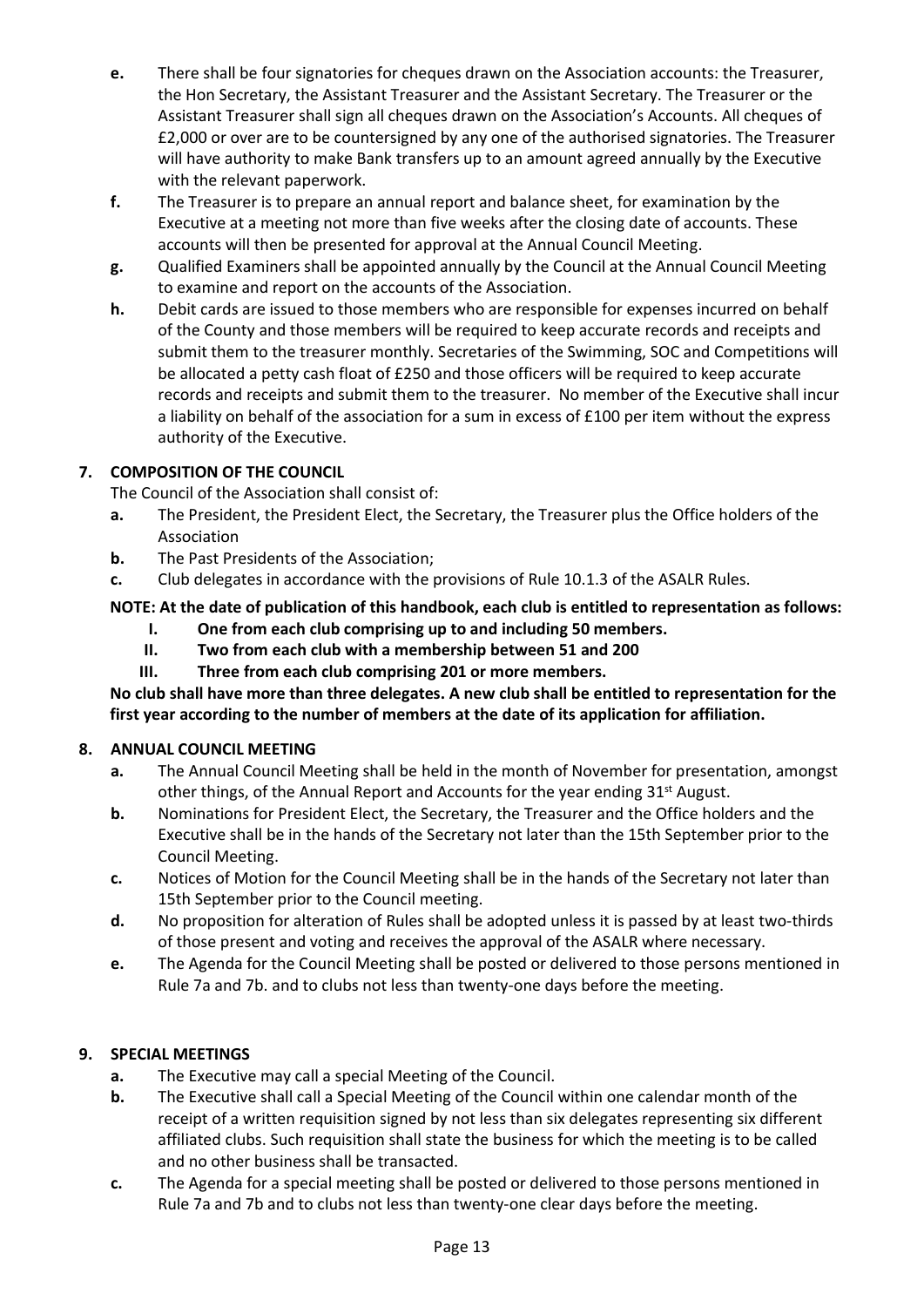#### **10. QUORUM**

Fifteen Members of the Council shall form a quorum.

#### **11. PROCEDURE AT COUNCIL MEETINGS**

ASA Regulation 63, as appropriate, governing the procedure at ASA Council Meetings shall govern the procedure at Council Meetings of the Association.

#### **12. PRESIDENT**

- **a.** The Executive shall nominate a member of the Association for the office of President elect, who shall take office as President the next following year and who shall not hold office for two consecutive years, for consideration by Council.
- **b.** The President shall be Chairman of the Executive. If the President decides not to act as Chairman, the Executive shall determine the Chairman.

**NOTE: "Nominations for President Elect, together with a brief CV, supported by a seconder and signed by the nominee, shall be in the hands of the Secretary no later than the 15th September prior to the Annual Council Meeting. The proposer and seconder must both be members of the Executive and the nominee must be a member of the Association. Such Past Presidents as are members of the Executive will then, prior to the next following Executive meeting, make a recommendation to the Executive for consideration by Council".**

#### **13. HONORARY LIFE PRESIDENTS**

The Council may, in recognition of exceptional services rendered to the County, elect Honorary Life Presidents. Nominations as Hon. Life Presidents shall be proposed by those Past Presidents as are members of the Executive and referred to Council for approval.

#### **14. OFFICERS and OFFICE HOLDERS**

- **a.** The following shall be elected annually by Council at the Annual Council meeting of delegates and Past Presidents:
	- i. President Elect Secretary Treasurer and Trustee
	- ii. Assistant Secretary Assistant Treasurer and Trustee Secretary Diving Committee Secretary Masters Committee Secretary Swimming Committee Secretary Swimming - Age Group Competitions Secretary Swimming – Championships Secretary Swimming Officials Committee Secretary Synchronized Swimming Committee Secretary Trophies Secretary Water Polo Committee Legal Adviser Medical Officer
- **b.** The President, the Secretary and the Treasurer shall be the Officers of the Association.
- **c.** The President elect together with those persons mentioned in 14 a (i) shall be the Office Holders of the Association.

#### **NOTES:**

**i. In the event that urgent decisions are required between meetings of the Executive relating to matters other than those within the Terms of Reference of the Technical Committees those decisions shall be made by the Officers of the Association and be reported to the next following meeting of the Executive.**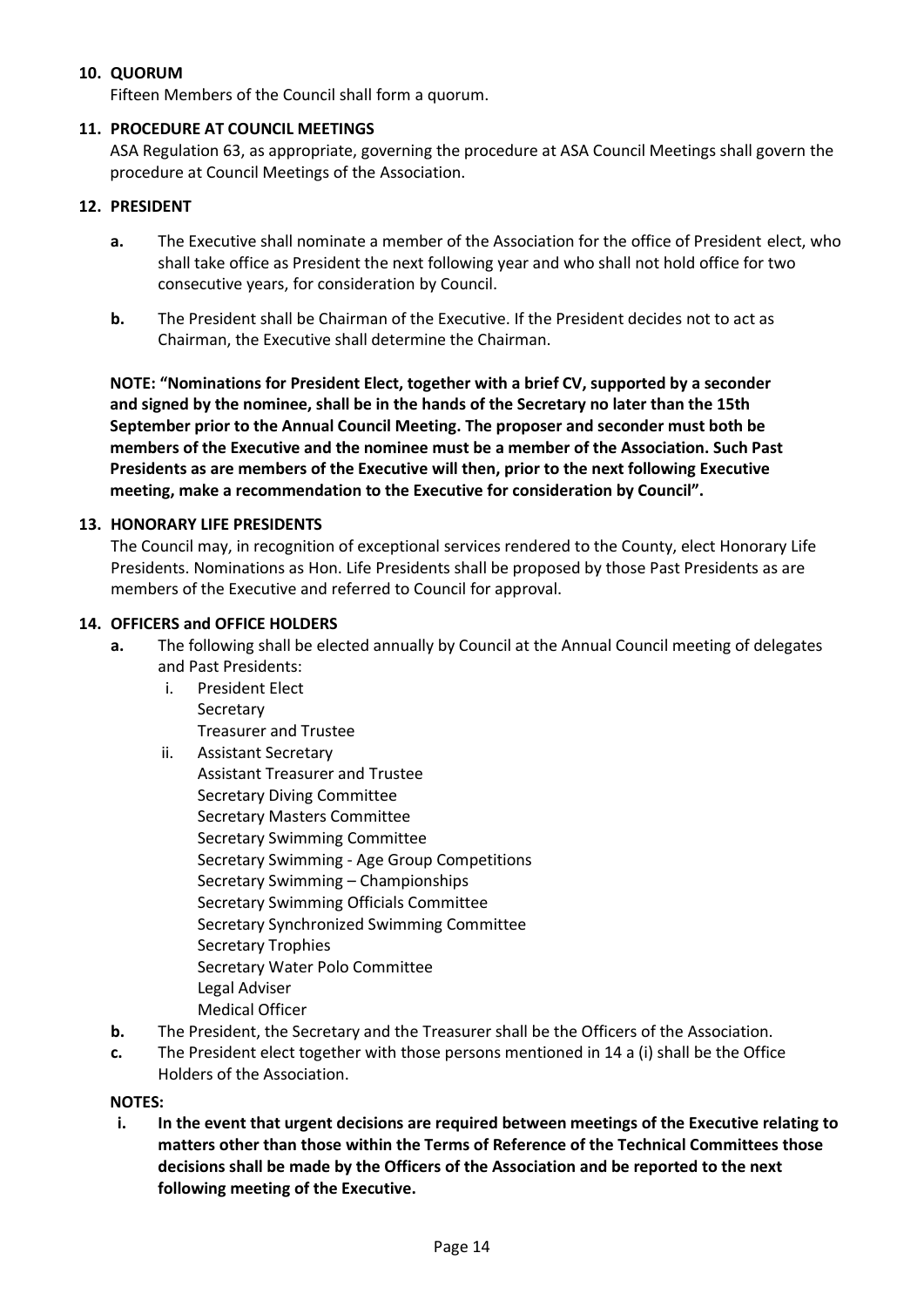**ii. In the event that urgent decisions are required relating to matters within the Terms of Reference of a Technical Committee, and it is not reasonably practicable to convene a meeting of the Committee, such decisions shall be made by the Chairman and Secretary of that Committee and reported to the next following meeting of the Committee.**

#### **15. SWIM ENGLAND LONDON REGION COUNCIL:**

One member of the Executive shall be appointed as delegate to SELR Council.

#### **16. THE EXECUTIVE**

The management of the Association shall be in the hands of the County Executive, which shall be composed of the following members:

- i) The Officers of the Association
- ii) The President Elect
- iii) The Office Holders
- iv) Past Presidents
- v) Ten Members elected by the Council from the delegates.

#### **NOTE: - A Past President who fails to attend a total of 6(six) Executive Meetings in a period of three years shall cease to be a member of the Executive.**

#### **17. DUTIES AND POWERS OF THE EXECUTIVE**

#### **a. The Executive shall:**

- i. Meet not less frequently than once in every alternate month (except in the months of July and August). Nine (9) members shall form a quorum to include at least one of the officers.
- ii. Transact the business of the Association, and observe and enforce the Rules of the Association and orders of the Council;
- iii. Exercise financial control over the affairs of the Association;
- iv. Appoint the Standing Committees referred to in Rule 18;
- v. Make changes to Conditions for Championships and Competitions of the Association on the recommendation of the appropriate Technical Committee and report such changes to the next following Council.
- vi. Be responsible for publication of the Association's Handbook and for the incorporation therein of any alterations authorised by the Council;
- vii. Appoint the Association's delegates to the SELR Council.

#### **B The Executive shall have power to:**

- viii. Suspend the membership of any Past-President, Officer or Member of the Executive who uses, for the purpose of publication or comment in the public press, information respecting matters that are still under consideration of the Executive or any of its committees. The resolution to suspend shall be passed by at least two thirds of such persons as, being entitled so to do, vote in person;
- ix. Declare that any member, other than the President, the President elect or a Past President, who has been absent from three consecutive meetings has vacated his seat;
- x. Fill any vacancy occurring on the Executive. The unsuccessful candidates at the preceding Annual Council Meeting, in order of voting, and if still eligible, shall have the first refusal;
- xi. Appoint officials for the Association's Swimming, Diving, Masters, Synchronized Swimming and Water Polo Championships and other competitions;
- xii. Delegate such of its powers as it may think fit, and on such terms as it may determine, to a Standing or Technical Committee.

#### **18. STANDING AND TECHNICAL COMMITTEES**

Standing and Technical Committees shall be elected annually by the Executive as follows: -

#### **a. GENERAL PURPOSE COMMITTEE**

i. Which shall consist of five members elected from the Executive. The Committee shall have the power to co-opt;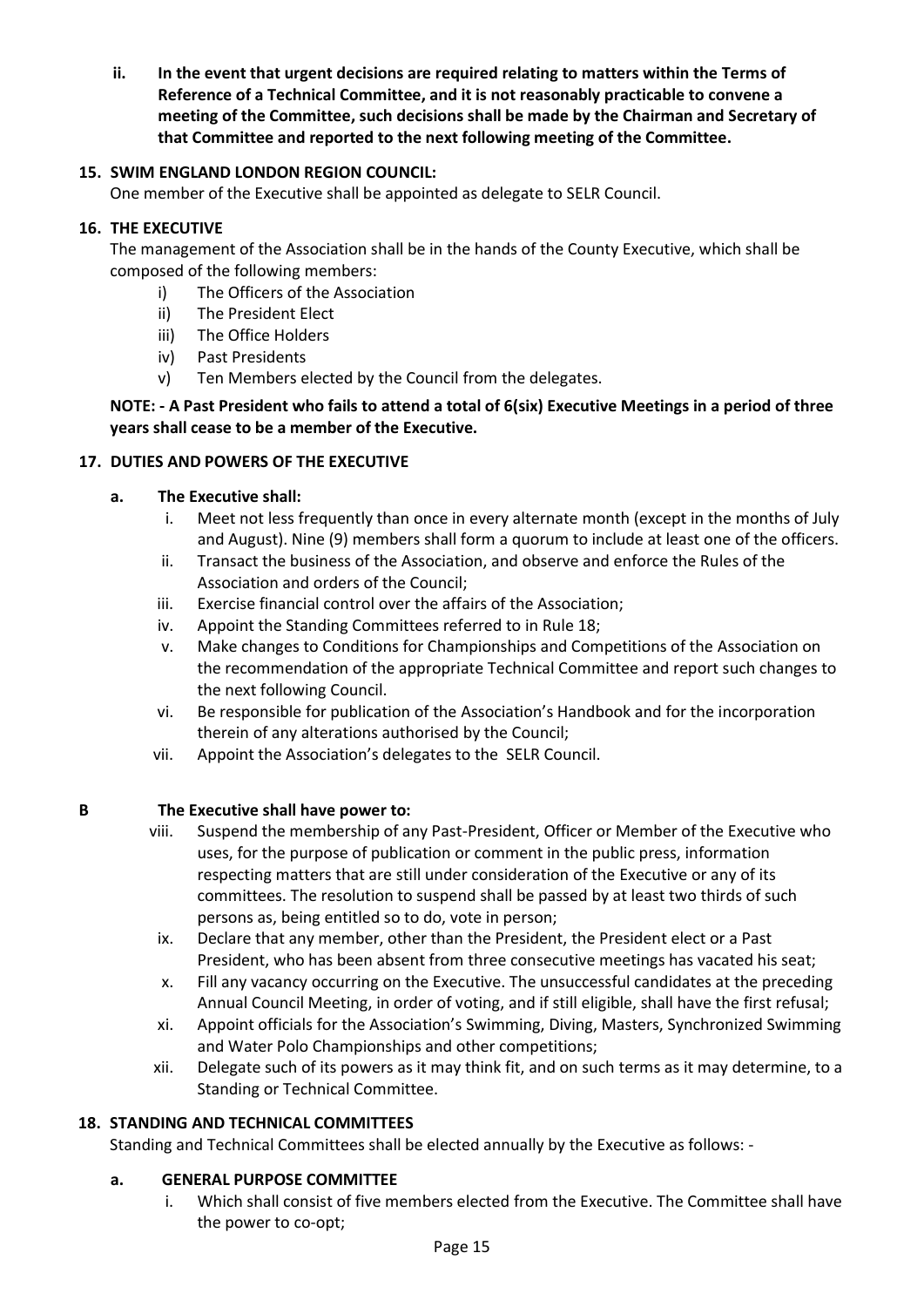ii. The Committee shall advise the Executive on all matters referred to it by the Executive.

#### **b. DIVING COMMITTEE**

- i. This Committee shall consist of the Secretary of the Diving Committee and five elected members. The Committee shall: -
- ii. Advise the Executive on all matters relating to Diving;
- iii. Encourage the provision of suitable facilities;
- iv. Select Association Diving representatives and nominate representatives for Regional events when necessary;
- v. Compile lists of Association Diving Officials;
- vi. Recommend Officials for Association Diving Championships and other competitions when necessary;
- vii. Be responsible for the organisation and promotion of such Diving Championships and competitions as directed by the Executive or Council;
- viii. Make recommendations to the Executive for changes to Conditions for the Diving Championships and competitions of the Association;
	- ix. Submit budgets as required.

#### **c. FINANCE COMMITTEE**

- i. This Committee shall consist of five members elected from the Executive one of whom shall be the Assistant Treasurer. The Treasurer of the Association shall act as the Committee Secretary;
- ii. The Committee shall consider every item of expenditure by the Association and shall advise the Association each year on the appropriate level of entry fees, and spectator admission charges, for the various Championships and Competitions.

#### **d. MASTERS COMMITTEE**

- i. This Committee shall consist of the Secretary of the Masters**'** Committee and three elected members; The Committee shall: -
- ii. Advise the Executive on all matters relating to Masters' events;
- iii. Encourage the provision of suitable facilities for training and competition;
- iv. Be responsible for the organisation and promotion of Association Masters' events;
- v. Select Masters teams to represent the Association;
- vi. Make recommendations for changes to the Conditions for the Masters' Championships and Competitions of the Association;
- vii. Submit budgets as required.

#### **e. SWIMMING COMMITTEE**

- i. This Committee shall consist of the Secretary of the Swimming Committee, the Secretary Swimming Age Group Competitions, the Secretary Swimming Championships and the Assistant Secretary Swimming Committee and five elected members. The Committee shall: -
- ii. Assist and advise in the training of swimming;
- iii. Promote courses and select swimmers to attend them.
- iv. Select Association swimming representatives and nominate representatives for Regional events when necessary;
- v. Advise the Executive on all matters relating to swimming;
- vi. Be responsible for the organisation and promotion of such Swimming Championships and Competitions as directed by the Executive or Council;
- vii. Make recommendations to the Executive for changes to the Swimming Championships and Competitions;
- viii. Recommend officials for Association Swimming Championships and other Competitions when necessary;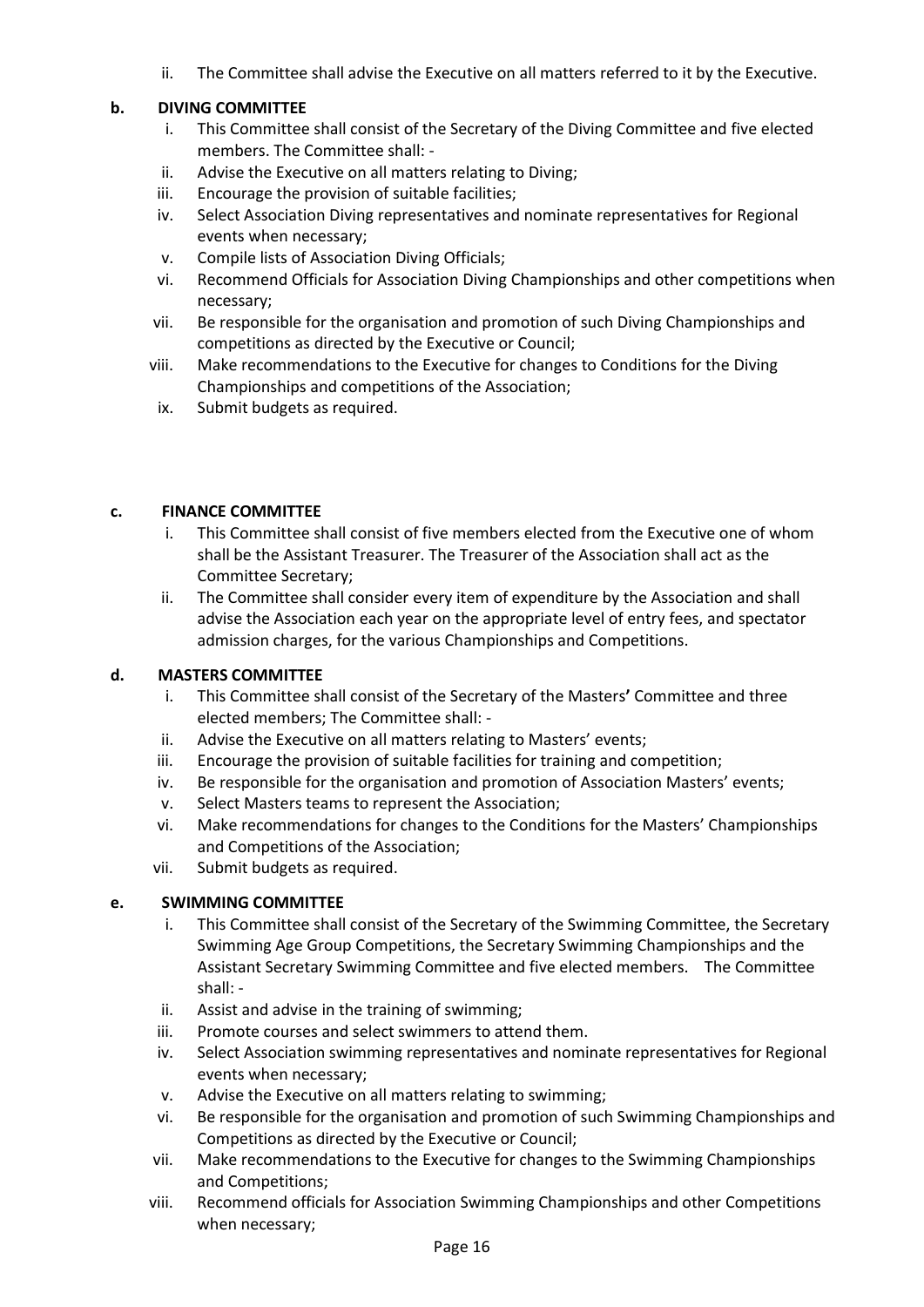ix. Submit budgets as required.

#### **f. SWIMMING OFFICIALS COMMITTEE**

- i. This Committee shall consist of the Secretary of the Swimming Officials Committee and six elected members (each of the elected members shall be an ASA Licensed Official). The Committee shall: -
- ii. Prepare and deal with the members wishing to become swimming officials, in accordance with the British Swimming training guidelines. They shall advise the Executive on all related matters;
- iii. Submit budgets as required.

#### **g. ARTISTIC SWIMMING COMMITTEE**

- i. This Committee shall consist of the Secretary of the Synchronized Swimming Committee and five elected members. The Committee shall: -
- ii. Make arrangements for the Association Championships, Competitions and when necessary, ASA or Regional events;
- iii. Appoint the Association Coach and Manager;
- iv. Select swimmers for the County Squad:
- v. Compile a list of the Association Synchronized Swimming Officials.
- vi. Conduct conferences and seminars for Officials and coaches;
- vii. Conduct courses and examinations for Examiners and scorers;
- viii. Conduct training courses for swimmers and trainee coaches;
- ix. Make recommendations to the Executive for changes to the Conditions for the Synchronized Swimming Championships and Competitions of the Association;
- x. Submit nominations to the ASA for International Officials;
- xi. Submit budgets as required.

#### **h. WATER POLO COMMITTEE**

- i. This Committee shall consist of the Secretary and Chair of the Water Polo Committee and a representative of each club competing in the Water Polo Championships. The Secretary of the Water Polo Committee shall act as the Secretary of the Selection Committee. The Committee shall: -
- ii. Advise the Executive on all matters relating to Water Polo.
- iii. Encourage the provision of suitable facilities.
- iv. Select the Association Water Polo representatives and nominate representatives for Regional events when necessary;
- v. Be responsible for the organisation and promotion of such Water Polo Championships and Competitions;
- vi. Make recommendations to the Executive for changes to the Conditions of the Water Polo Championships and Competitions;
- vii. Submit budgets as required.

#### **i. AFFILIATION COMMITTEE**

- i. The Committee shall consist of three elected members;
- ii. The Committee shall respond to any requests from London Region for comments regarding new affiliations and changes to the names of affiliated clubs;
- iii. The Committee shall report to the Executive.

#### **j. DISPUTES & DISCIPLINARY COMMITTEE**

- i. The Committee shall consist of three elected members
- ii. The Committee shall deal with matters of a disciplinary nature as referred to it by the Executive, or any of the sub-committees
- iii. The Committee shall report action taken to the Executive in all instances

#### **19. STANDING COMMITTEE GENERAL PROVISIONS**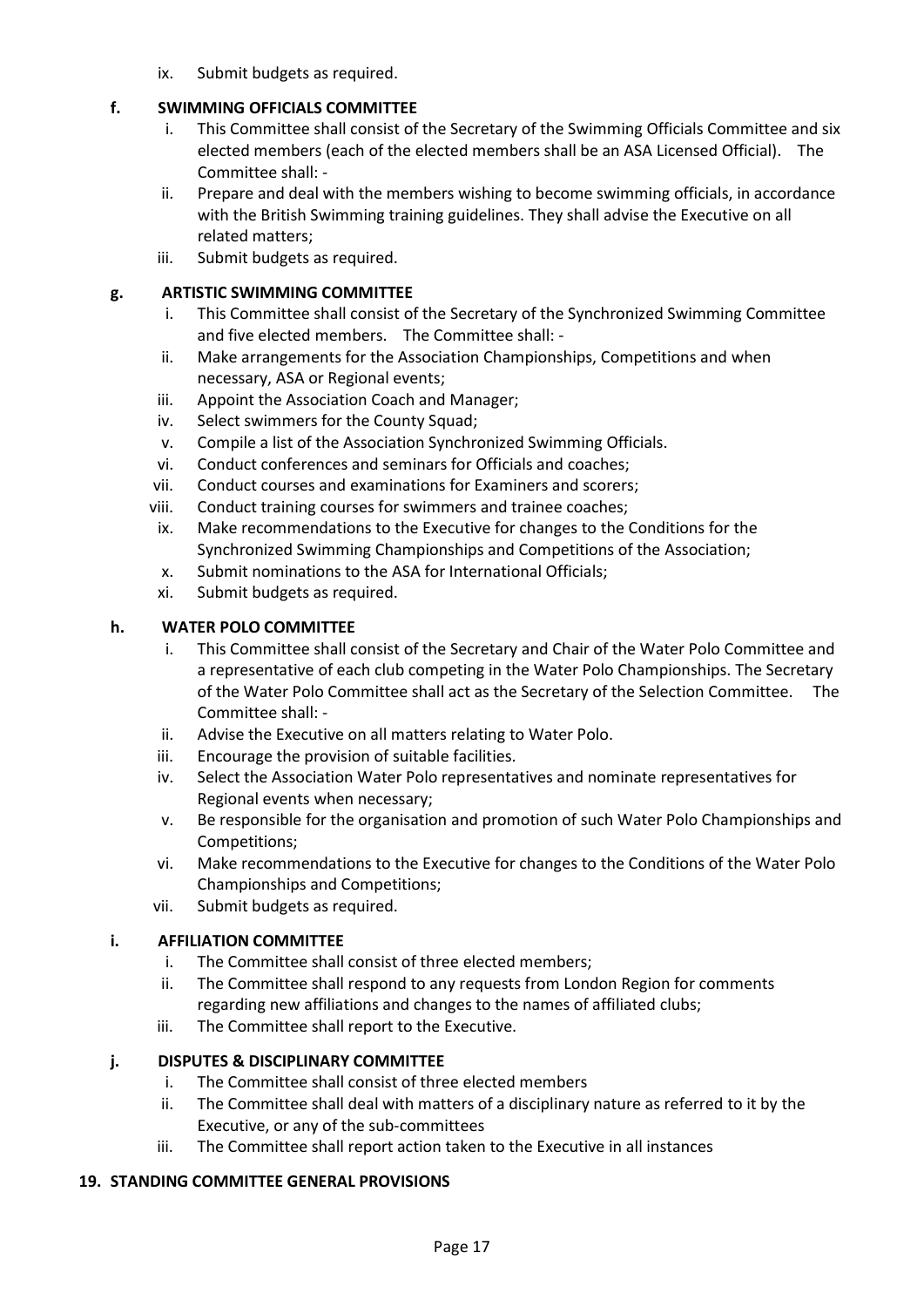- **a.** Each Standing Committee shall set a quorum at its first meeting following the Annual Council Meeting;
- **b.** Each Standing Committee shall elect a Chairman at its first meeting following the Annual Council Meeting. No individual shall be Chairman of more than one committee in any year.
- **c.** An individual may not serve as Chairman of a Standing Committee for more than two consecutive years;
- **d.** Each Standing committee shall elect such sub-Committees as it deems necessary.
- **e.** The President, the President elect, the Secretary and the Treasurer shall be ex-officio members of all Standing Committees save only with the exception of the Swimming Officials Committee & The Disputes and Disciplinary Committee.

#### **20. COUNTY AWARDS**

County Badges may be awarded at the discretion of the Executive to: -

- **a.** Those individuals who represent the Association in Championship events for disciplines within its remit.
- **b.** Those individuals eligible to represent the Association in Championship events who gain first place in individual Swim England Championships
- **c.** Those individuals eligible to represent the Association in Championship events who have been awarded International representative honours in Swimming, Diving, Water Polo, Synchronized Swimming or Open Water;
- **d.** Those representing the Association in non-championship events for Swimming, Masters, Diving, Water Polo or Synchronized Swimming.
- **e.** Association Team Managers, Chaperones, Association Officers, and those helpers who render service to the Association.

#### **21. TROPHIES**

- **a.** Perpetual trophies exist for the Association's Championships, Competitions and, in some cases, for special achievements and these trophies remain the property of the Association
- **b.** Winners shall be entitled to hold, subject to c) below, the relevant trophies upon which their names shall be engraved at the expense of the Association;
- **c.** A trophy may be held from the time of giving to the Trustees a formal acknowledgement of receipt and an undertaking to return it, in a good and clean condition, together with any plinth and/or case, in accordance with directions to be given by the Trustees or by the Trophy Secretary;
- **d.** If the winner is under 18 years of age the receipt must be countersigned by a parent, guardian or an authorised official of his/her club. In the case of team events an authorised member of the winning club shall sign.
- **e.** Trophies must remain in the bona fide possession of their holders and may not be taken out of Great Britain.
- **f.** A copy of the Trophy Receipt Form shall be given to the trophy holder.
- **g.** The Trustees must be notified immediately of:
	- i. Any loss of, or damage to, a Trophy;
	- ii. Any change of address of the holder of a Trophy
- **h.** Penalties Holders will render themselves liable to penalties as follows:
	- i. For failure to return the trophy by the date directed £25;
	- ii. For the return of a trophy in a condition unsuitable for immediate presentation £25;
	- iii. For damage to a trophy whilst in their possession the holder shall be required to reimburse the Association for the cost of the repair.

#### **22. INDEMNITY**

Every member of the Executive shall be indemnified by the Association and its members jointly and severally for any act authorised by the Executive which they do on behalf of the Association and which is written within the scope of the Rules for the time being of the Association.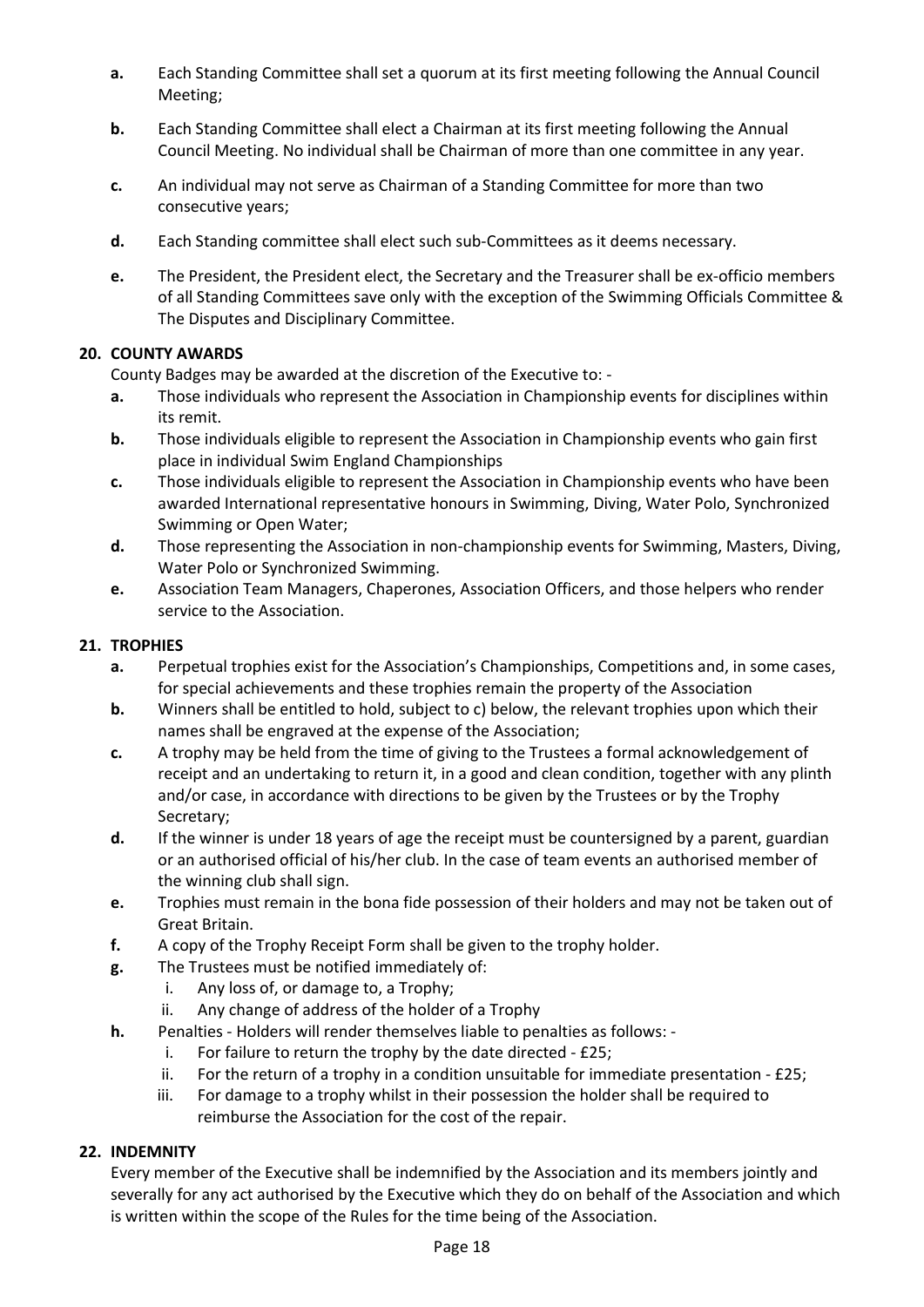#### **23. TRUSTEES**

- **a.** The property of the Association, other than cash at the bank, shall be vested in not less than two, nor more than three Trustees. They shall deal with the property as directed by resolution of the Executive and entry in the minute book shall be conclusive evidence of such a resolution.
- **b.** The Trustees shall be elected at a Council Meeting of the Association and shall hold office until death or resignation unless removed by a resolution passed at a Council Meeting.
- **c.** The Trustees shall be entitled to an indemnity out of the property of the Association for all expenses and other liabilities properly incurred by them in the discharge of their duties.
- **d.** The Secretary of the Association is nominated as the person to appoint new Trustees within the meaning of section 36 of the Trustees Act 1925. A new Trustee or new Trustees shall be nominated by resolution of the Executive and the Secretary shall by deed duly appoint the person or persons so nominated by the Executive as the new Trustee or Trustees of the Association and the provision of the Trustee Act 1925 shall apply to any such appointment. Any statement of fact in any such deed of appointment shall in favour of a person dealing bona fide with the Association or the Executive be conclusive evidence of the fact so stated.

#### **24 DISSOLUTION**

- **a)** A resolution to dissolve the Association shall only be proposed at a general meeting and shall be carried by a majority of at least three-quarters of the members present and entitled to vote. A specific date for the dissolution shall be included in the resolution.
- b) The dissolution shall take effect from the date specified in the resolution and the members of the Committee shall be responsible for the winding-up of the assets and liabilities of the Association.
- c) Any property remaining after the discharge of the debts and liabilities of the Association shall be given to a charity or charities (or other non-profit making organisation having objects similar to those of the Association) for the furtherance of such objects nominated by the last committee.

#### <span id="page-18-0"></span>**MIDDLESEX COUNTY ASA RECORDS V1 05/11/13**

- 1. Records shall be recognised if made by eligible swimmers who are members of clubs affiliated to the Association and with whom the swimmer holds the longest unbroken membership and whose times are published on British Rankings
- 2. The distances recognised by the Association as records for men and ladies, boys and girls shall be:

Freestyle: 50m. 100m. 200m. 400m. 800m. and 1500m.

Breastroke, Backstroke and Butterflystroke: 50m. 100m and 200m.

Individual Medley: 100m, 200m and 400m.

4x100m Medley & Freestyle relays - men and ladies

4x50m Medley & Freestyle relays - boys & girls

4x200m Freestyle relays - men & ladies (Long Course only)

- 3. Separate Records will be recognised for Short Course (25m) and Long Course (50m) events
- 4. A junior record (boys and girls) will be recognised only if it is made by a swimmer who is under sixteen years of age on the day of the swim.
- 5. Certificates will be awarded to swimmers setting new Association Records.
- 6. All records will be published on the County web-site [\(www.middlesexswimming.com\)](http://www.middlesexswimming.com/) and will be updated regularly.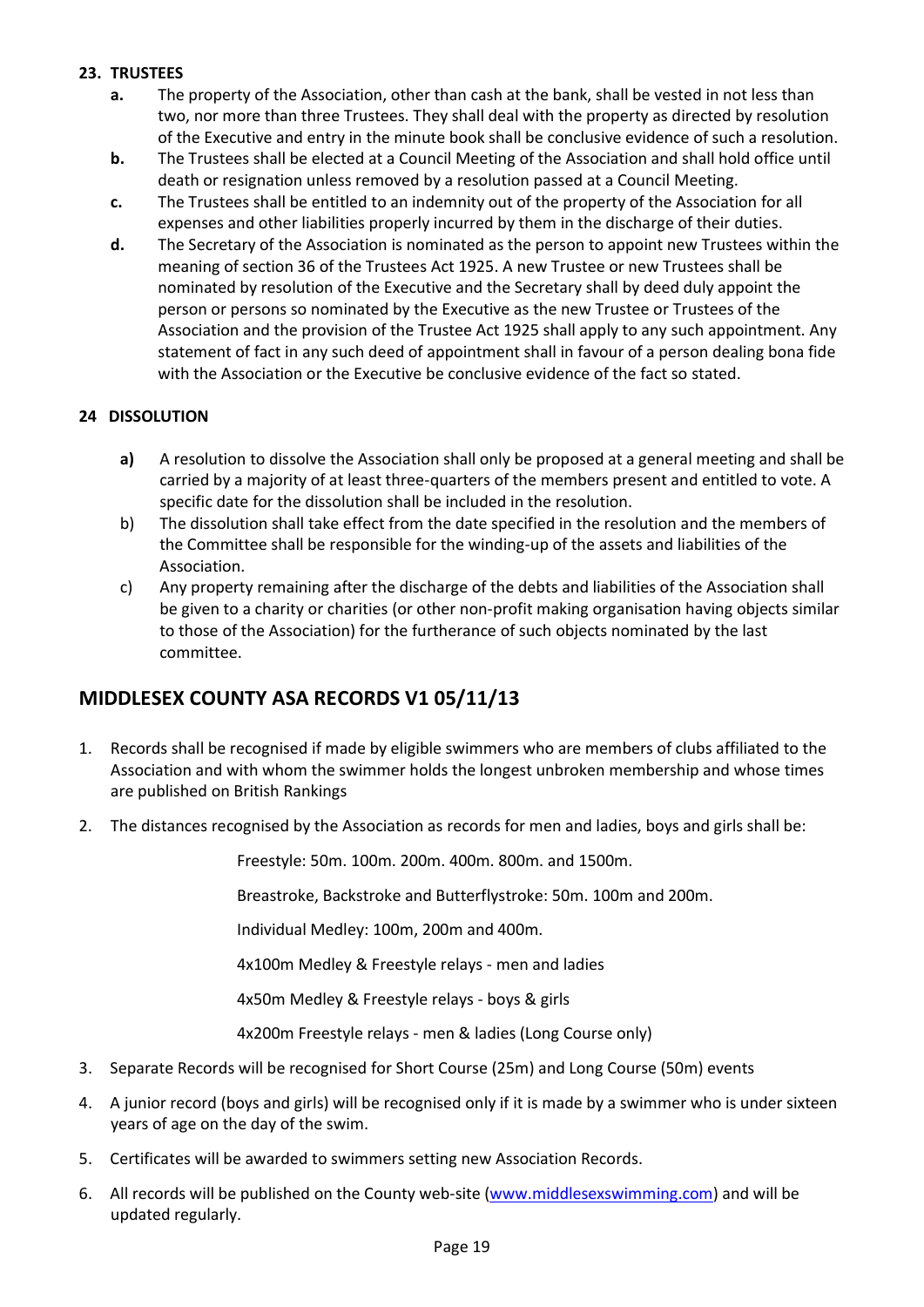7. While every attempt will be made to maintain accurate records, anybody wishing to bring a possible record to the attention of the County should e-mail full details to **countyrecords@middlesexswimming.com**

#### <span id="page-19-0"></span>**MASTERS RECORDS**

- 1. Records shall be recognised if made by eligible members of clubs affiliated to the Association who shall be eligible to compete in the Associations Masters Swimming Competitions.
- 2. Records recognised are those set in the events and age bands as set out by the ASA.

#### **MEN**

| Freestyle:-                    | 50m, 100m, 200m, 400m, 800m 1500m. |  |
|--------------------------------|------------------------------------|--|
| Backstroke:-                   | 50m, 100m, 200m,                   |  |
| Breaststroke:-                 | 50m, 100m, 200m,                   |  |
| Butterfly:-                    | 50m. 100m. 200m.                   |  |
| Individual Medley:-            | 100m. 200m. 400m.                  |  |
| Freestyle Team and Medley Team |                                    |  |

#### **WOMEN**

| Freestyle:-                    | 50m, 100m, 200m, 800m. |  |
|--------------------------------|------------------------|--|
| Backstroke;-                   | 50m, 100m, 200m.       |  |
| Breaststroke:-                 | 50m, 100m, 200m.       |  |
| Butterfly:-                    | 50m, 100m, 200m.       |  |
| Individual Medley:-            | 100m, 200m, 400m       |  |
| Freestyle Team and Medley Team |                        |  |

- 3. All records must be made in still water. Any movement of the water due to the normal operation of the filtration system may be disregarded.
- 4. A record may be made in :
	- a. A scratch competition held in public providing all officials are approved by the Secretary of the Masters' Committee.
	- b. An unpaced individual race against time, the date and venue of which must have been arranged and advertised as such before the day of the attempt, provided all officials are approved by the Secretary of the Masters' Committee.
- 5. The time taken:
	- a. The time shall be taken by one timekeeper who shall start his timer when the starting signal is given to the swimmer making an attempt. The time of the timekeeper shall be the accepted time. The referee or other official appointed by the Secretary of the Masters' Committee shall inspect and record the times which shall be publicly announced.
	- b. Where Automatic Operating Equipment (acceptable to the ASA) is used at the competition or individual race, the electronically recorded time shall be sufficient for record purposes provided that the referee is satisfied that the timing equipment was working properly. In the event of an individual touch pad failure, the semi-automatic back-up timer operated by the lane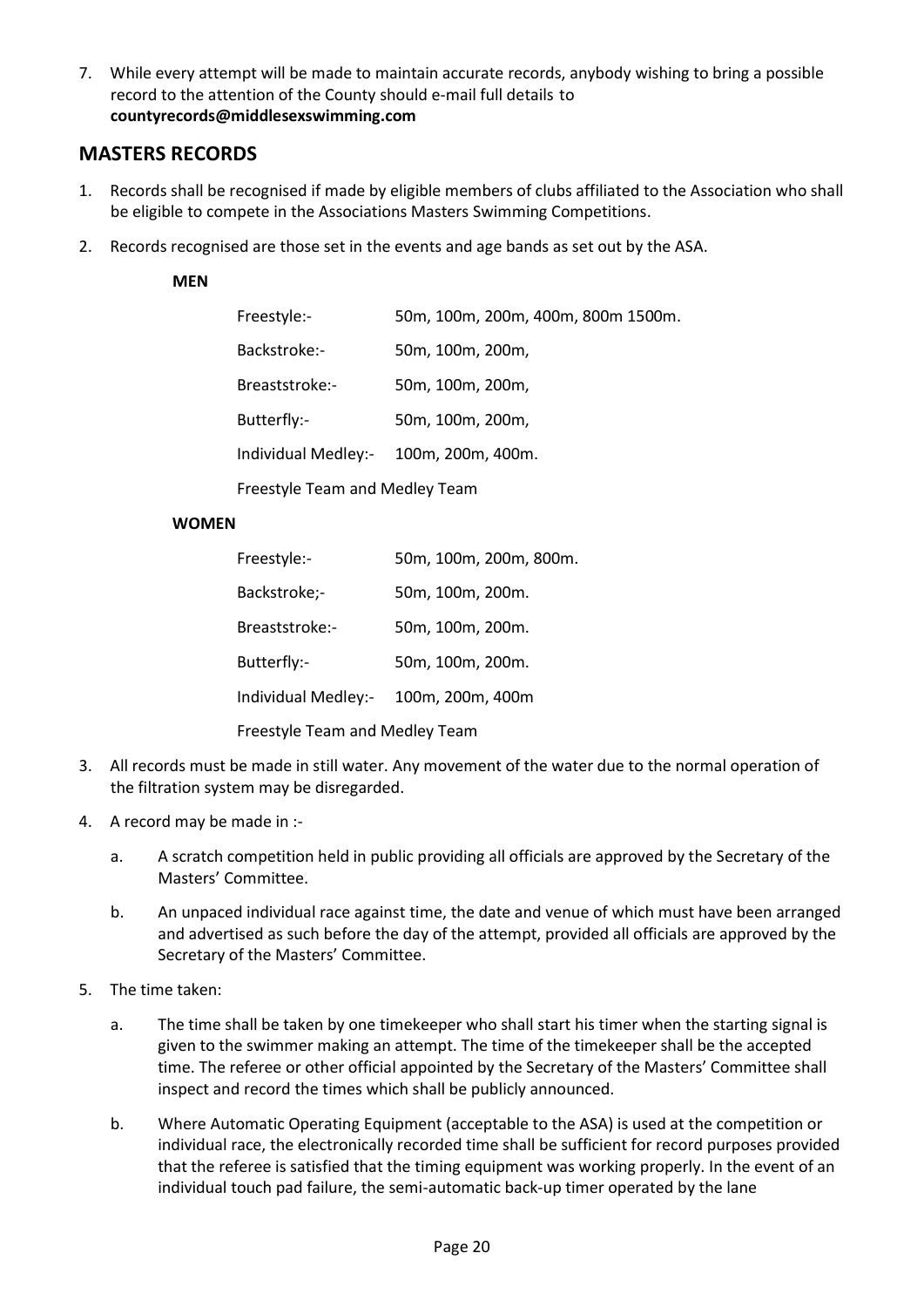timekeeper, will be acceptable. An authenticated copy of the race history from the timing system should accompany any record claim.

- 6. The course shall have been certified correct by a qualified surveyor appointed or approved by the Secretary of the Masters' Committee.
- 7. The height of the platform from which the start is made shall not exceed 75cm, the measurement to be from the surface of the water.
- 8. Application for recognition of records must be sent by the claimant to the Hon Secretary of the Masters' Committee within twenty-one days of the attempt. The times recorded shall be certified on a form by the timekeeper concerned and the applicant shall produce such further evidence in support of the claim as the Masters' Committee require.
- 9. Records made in the Associations Masters Competitions shall be reported to the Masters' Committee by the Masters Secretary for ratification.
- 10. All Records are now published on the County Web Site www.middlesexswimming.com and regularly updated.

#### <span id="page-20-0"></span>**COUNTY OFFICIALS**

#### **OFFICIALS' POLO SHIRTS**

Will be awarded to:

- (a) Swimming, Diving and Artistic swimming officials who work at County Events
- (b) Middlesex graded water polo referees on the W.P.R.A. panel and W. P. table officials

#### **COUNTY SWIMMING OFFICIALS**

Additions to the County list of Referees, Starters, Judges and Timekeepers are made as a result of practical examinations resulting from courses for such officials. Particulars may be obtained from Secretary of the Swimming Officials Committee. The published Lists of Swimming officials consist of those officials registered with the Swim England.

#### **COUNTY DIVING OFFICIALS**

Anyone wishing to be placed on the County List of recorders and judges will be required to pass the relevant tests.

From time to time courses are organised for potential officials and usually an opportunity is given at the end of the course for the examination to be taken. Applications for inclusion on the list should be made to the Secretary, Diving Committee.

#### **ARTISTIC SWIMMING**

From time to time courses are organised for scorers, judges, referee and clerks of the course by SELR. Information regarding these courses and examinations is available from the Secretary, Artistic Swimming Committee.

#### <span id="page-20-1"></span>**WATER POLO OFFICIALS**

Courses for Water Polo referees and Water Polo table officials are organised by SELR. Information regarding these courses and subsequent examinations can be obtained from the Hon Sec Water polo section.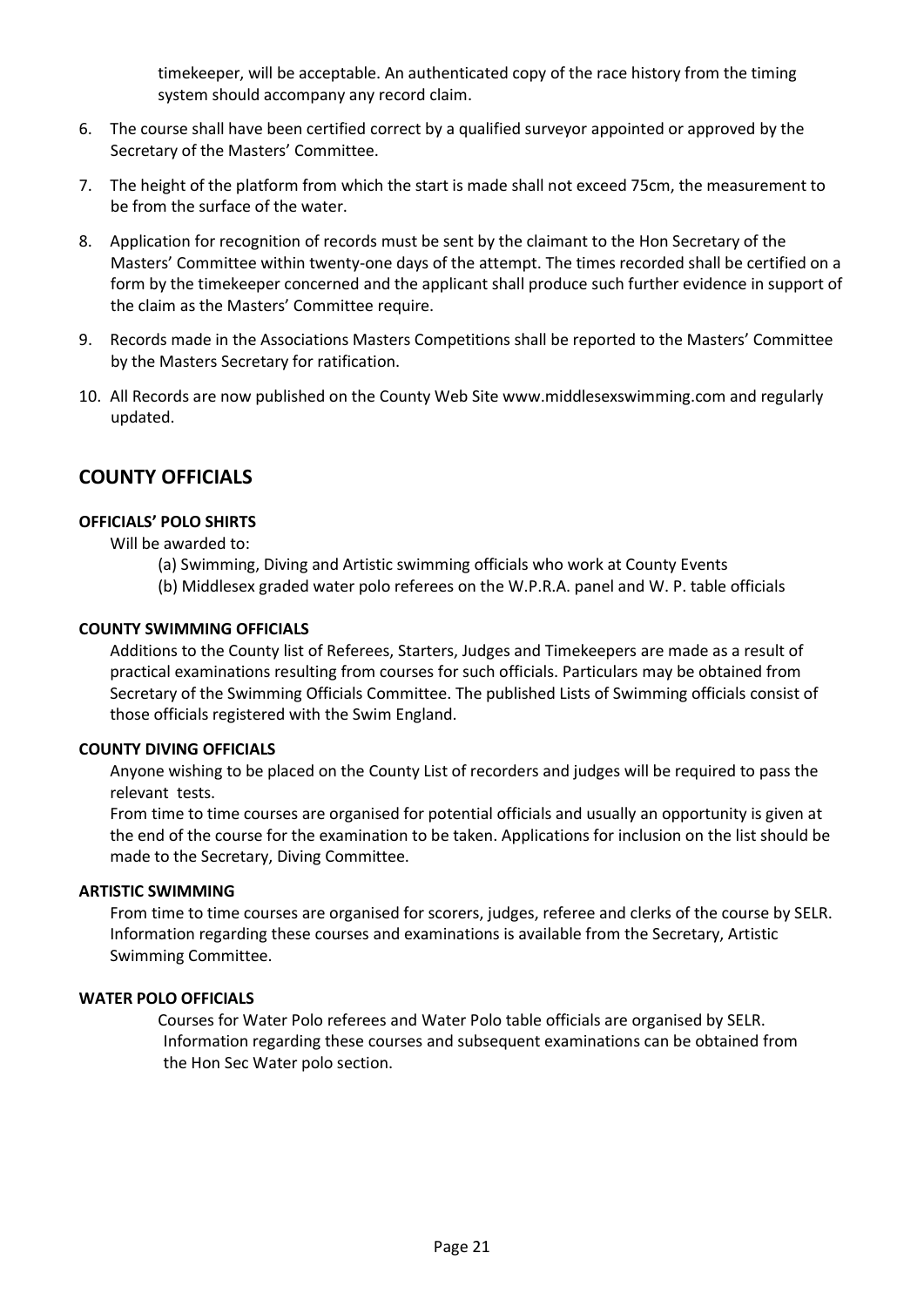# **TROPHIES**

### **THE BOB GLAZIER MEMORIAL TROPHY**

**(Presented 1948)**

- **1.** The competition shall be open to all clubs affiliated to the Association
- **2.** The competition shall be confined to all individual and team speed swimming championships (men and boys) of the Association.
- **3.** Points shall be awarded in finals, and on declared results, in the following manner:

|                 | Individual | Team     |
|-----------------|------------|----------|
| 1st             | 4 points   | 5 points |
| 2 <sub>nd</sub> | 3 points   | 3 points |
| 3rd             | 2 points   | 2 points |

- **4.** The club obtaining the highest points aggregate shall be declared the winner. In the event of a dead heat, clubs shall hold the trophy jointly.
- **5.** Competitors in individual events in the competition may score points for one club only (i.e. the club for which they first scored points in the competition)

### **THE W J HOWCROFT MEMORIAL TROPHY**

**(Presented 1952)**

The conditions shall be as for the Bob Glazier Memorial Trophy but substituting "women and girls" for "men and boys".

# **BOYS AND GIRLS CLUB YOUTH COMPETITIONS**

### **COUNTY CUP (BOYS) (Presented 1976) BULLER CUP (GIRLS) (Presented 1947)**

The conditions of the two competitions shall be:

- **1.** There shall be two competitions, one for boys and one for girls, open to all clubs affiliated to the Association.
- **2.** The competitions shall be confined to swimmers aged 12 years and over in the Youth Competitions of the Association.
- **3.** Points shall be awarded in the finals and on heat declared winner results for both individual and teams in the following manner: 8 points for first place and then 7,6,5,4,3,2,1 points for places thereafter.
- **4.** The club obtaining the highest points aggregate in each competition shall be declared the winner. In the event of a dead heat, the clubs concerned shall hold the trophy jointly.
- **5.** The winner of the boy's competition shall be awarded the County Cup. The winner of the girls' competition shall be awarded the Buller Cup.
- **6.** Competitors in individual events in the competition may score points for one club only (i.e. the club for which they first scored points in the competition)

#### **THE WILKINSON SWORD**

#### **(Presented 1987)**

- **1.** Awarded to the top swimmer aged 12 and over in the Youth Competitions of the Association in speed swimming.
- **2.** Each swimmer will score points for each event swum as follows:  $1^{st}$  =8 pts,  $2^{nd}$  = 7 pts,  $3^{rd}$  = 6 pts,  $4^{th}$  = 5 pts,  $5^{th}$  = 4 pts,  $6^{th}$  = 3pts,  $7^{th}$  = 2 pts,  $8^{th}$  = 1 point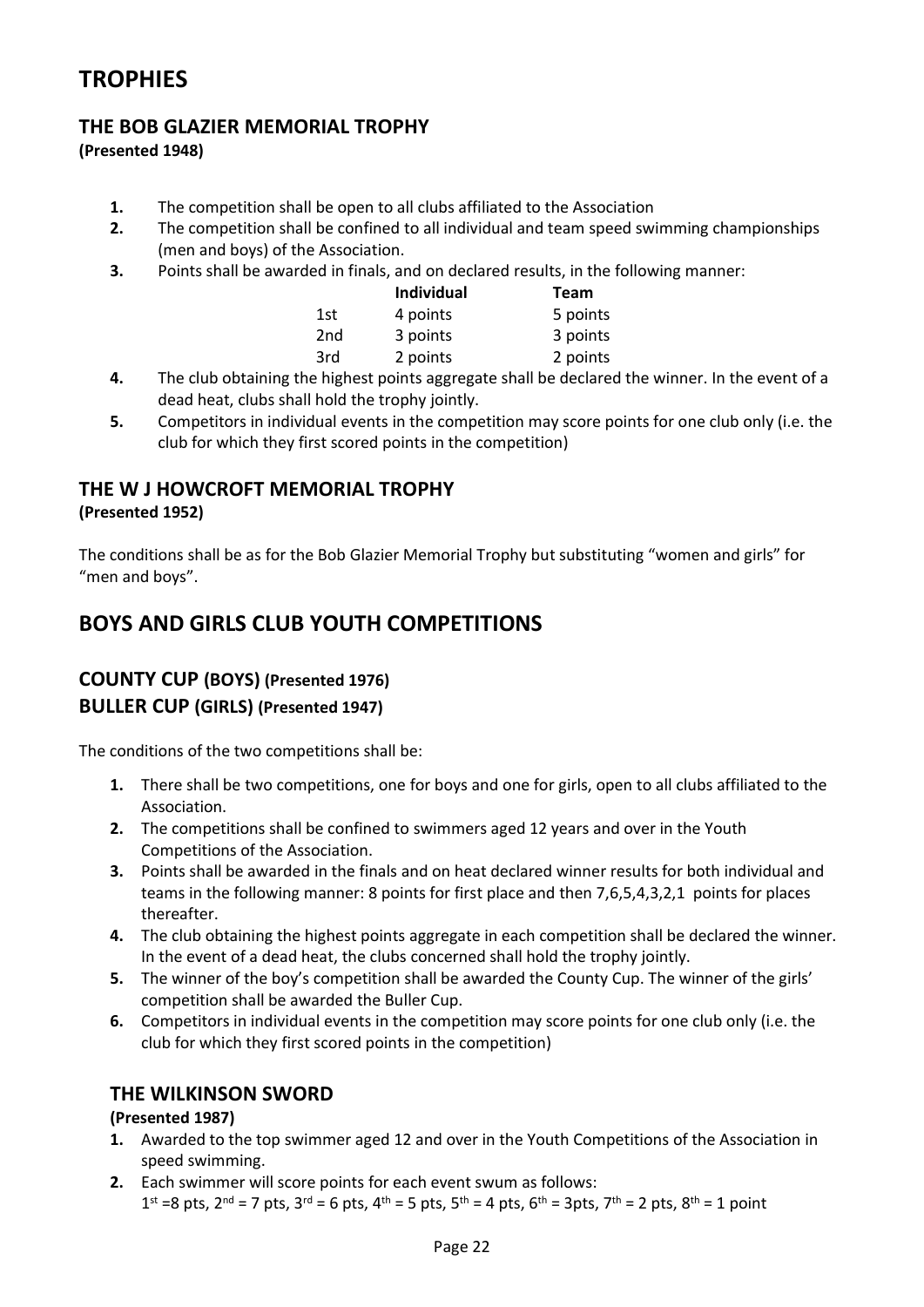- **3**. The result of each event shall be determined from the result of the final or from the heats if no final is swum.
- **4.** For this purpose, points are awarded for each individual single year age group irrespective of any combined groupings that may be used in the competition.
- **5.** Where swimmers of different ages are eligible to swim in a different number of events the top swimmer shall be determined as the swimmer with the highest score achieved by taking the points gained as a percentage of the maximum points achievable from the eligible swims. This calculation is to be taken to two decimal places.
- **6.** In the event of a dead heat then the swimmers shall hold the trophy jointly.

#### **THE SWAN TROPHY**

#### **(Presented 1988)**

- **1.** The competition shall be open to all clubs affiliated to the Association.
- **2**. The competition shall be confined to the 50 metre events of the Youth Competitions of the Association in speed swimming.
- **3**. Points shall be awarded in the following manner:
	- $1 = 8$   $2 = 7$   $3 = 6$   $4 = 5$   $5 = 4$   $6 = 3$   $7 = 2$   $8 = 1$
- **4**. The club obtaining the highest points aggregate shall be declared the winner. In the event of a dead heat, clubs shall hold the trophy jointly.

# **BOYS AND GIRLS JUVENILE COMPETITION**

#### **THE WALRON TROPHY**

**(Presented 1982)**

#### **Conditions**

- **1.** The competition shall be open to all clubs affiliated to the Association.
- **2.** The competition shall be confined to age 11 & under events in the Youth Competitions in speed swimming, for boys and girls.
- **3**. Points shall be awarded in finals in the following manner:

#### **Individual and Teams**

- $1 = 8$   $2 = 7$   $3 = 6$   $4 = 5$   $5 = 4$   $6 = 3$   $7 = 2$   $8 = 1$
- **4.** The club obtaining the highest aggregate points shall be declared the winner. In the event of a dead heat, the clubs concerned shall hold the trophy jointly.
- **5.** Competitors may score points for one club only (i.e. the club for which they first scored points in the competition).

#### **THE WILKINSON SWORDS**

#### **(Presented 1987)**

- **1.** Awarded to the top boy and top girl swimmer in the age 11 & under competitions of the Association in speed swimming.
- **2.** The top boy and girl swimmer shall be determined by the aggregate number of points achieved by a swimmer in the finals of the competition. Points to be awarded as follows:

 $1 = 8$   $2 = 7$   $3 = 6$   $4 = 5$   $5 = 4$   $6 = 3$   $7 = 2$   $8 = 1$ 

- **3.** The boy and girl with the highest aggregate number of points shall be declared the winner of the respective trophies. In the event of a dead heat, the swimmers concerned shall hold the trophy iointly.
- **4.** Where a different number of events is swum by different Age Groups then the events to be included shall be restricted so that identical or equivalent events are included for each Age Group.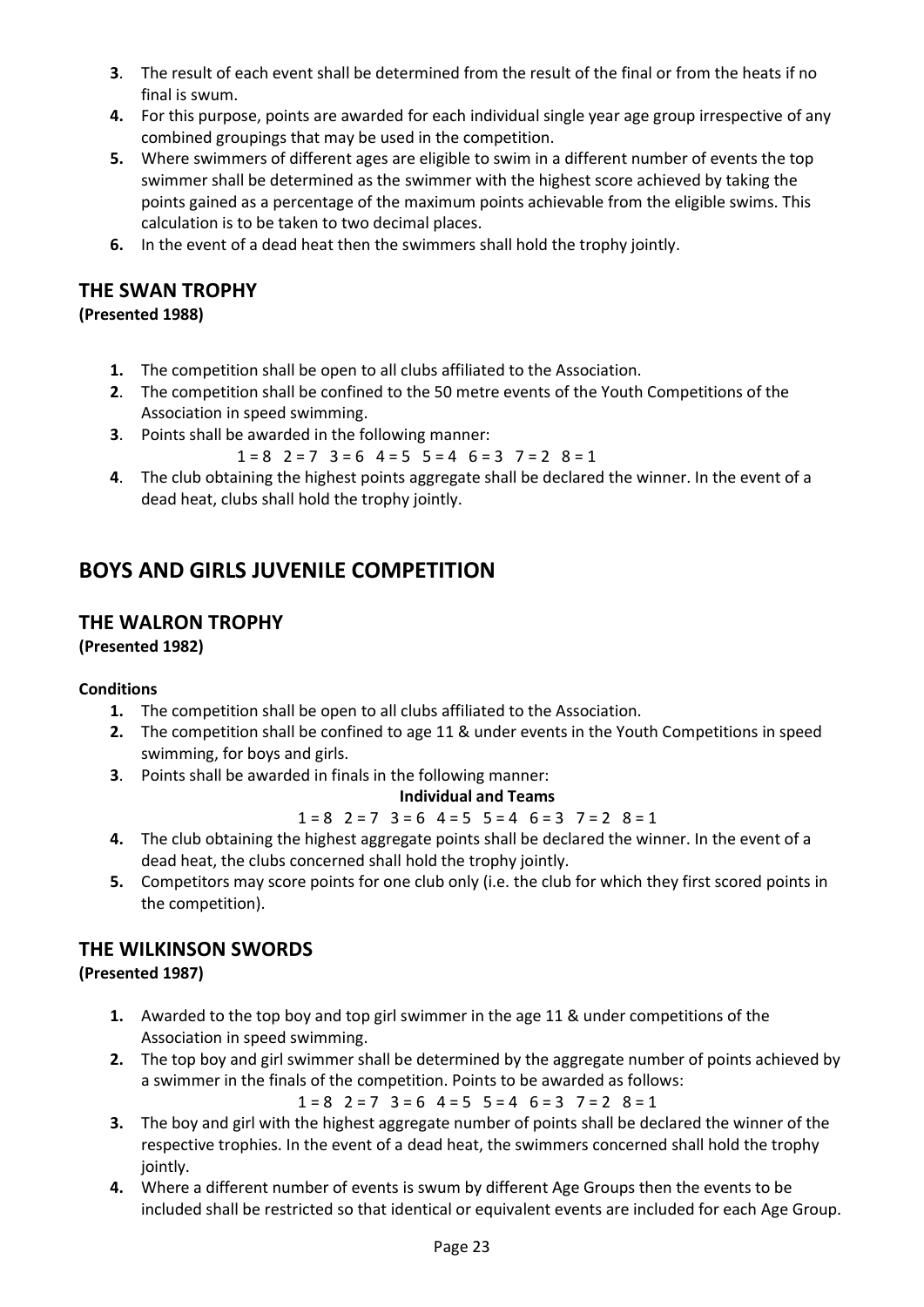#### **THE A VAN BEETS MEMORIAL TROPHIES**

**(Presented 1959 by Friends of 'Van')**

These are two trophies awarded annually, at the discretion of the Executive, for outstanding achievements in any of the disciplines of swimming for Junior boys and girls. For this purpose 'Junior' shall have the same meaning as that accepted for the level of competition or event in which the individual is participating. All ages are as at 31st December. A Championships winners' medal shall also be awarded.

#### **ALAN LAWRENCE MEMORIAL TROPHIES**

#### **(Presented 1998)**

These are two trophies are awarded annually for the best single performance by a Junior Boy and a Junior Girl swimmer in the Association's Short Course Championships based on the FINA points table.

#### **TED SAYER MEMORIAL TROPHY**

#### **(Presented 2012)**

Awarded to the boy in the 11-year age group at the Age Groups competition achieving the highest number of points in any one individual event.

#### **DORIS SAYER MEMORIAL TROPHY**

#### **(Presented 2012)**

Awarded to the girl in the 11-year age group at the Age Groups competition achieving the highest number of points in any one individual event.

#### **RON TURNER MEMORIAL TROPHY**

**(Presented 2012)**

Awarded to the junior water polo player(s) who has/have brought most credit to Middlesex junior water polo.

Decision to be made by 2 members of the Water Polo committee plus the MCASA President.

# **DAVE BARNES MEMORIAL TROPHIES**

#### **(Presented 2013)**

Awarded to the boy and girl in the 10-year age group at the Age Group competition achieving the highest number of points in any one individual event.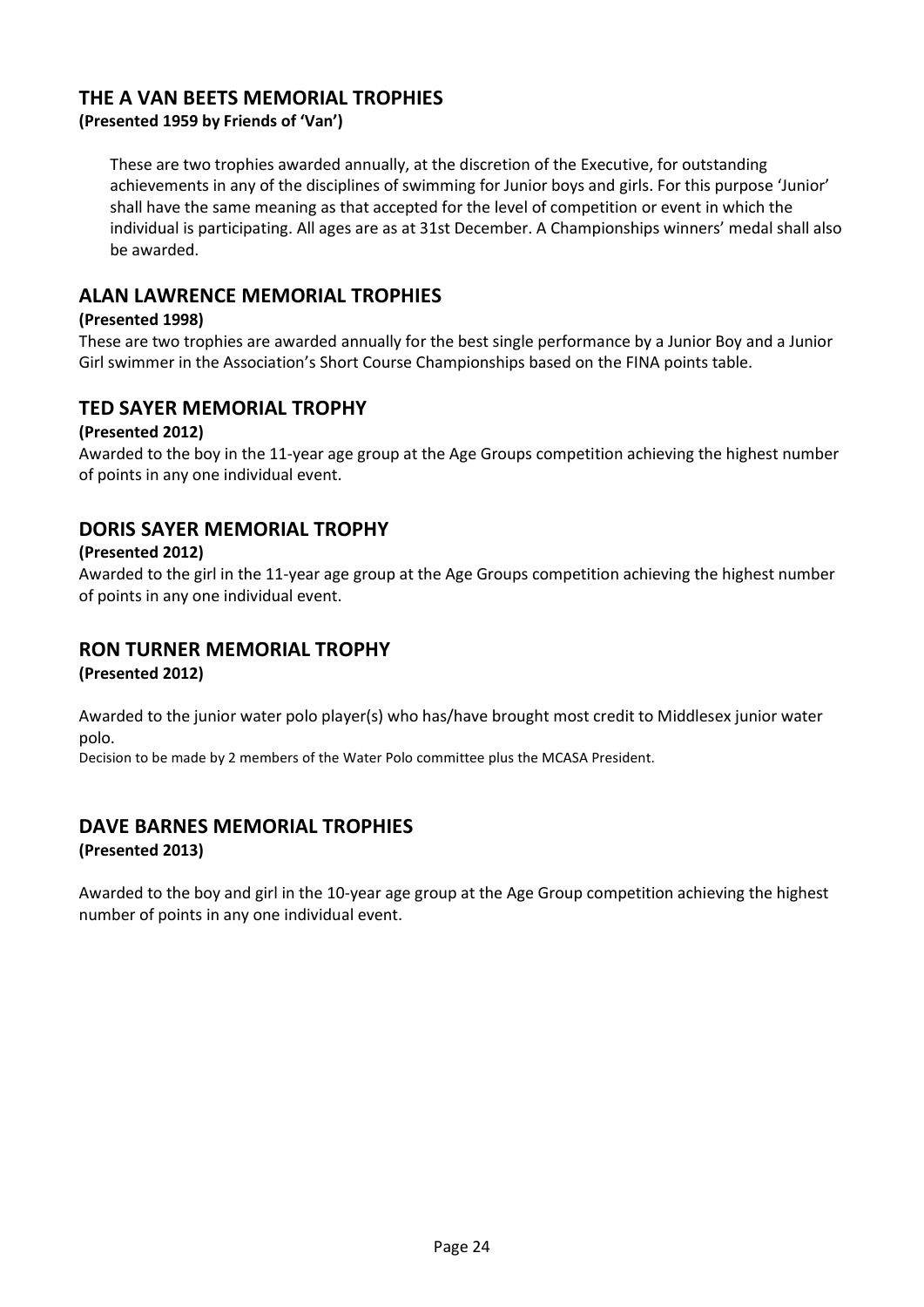#### <span id="page-24-0"></span>**PRESIDENTS PLATE (Presented by Tom Cogwell Esq., 1952)**

Awarded annually for conspicuous service, the allocation to be decided by a special committee composed of the Donor, the President, the Secretary and the Treasurer.

#### **HOLDERS**

 A van Beets Mrs P. Besford P.D.Tarsey Miss M. Edwards & Miss J. Grinham W.G. Neivens Miss J. Grinham Miss J. Manning J. Wardley J. Gigg A.C. Price R.F. Turner C.P. Parkin Mrs E. Wheeler E.W. Arnett A.V. Fasoli Mr & Mrs S.T. Greensmith J.H. Zimmermann Mr & Mrs E.E. Jones Mrs D Zajac A R Lawrence A Williams M.E Sly D.G Turner Miss J Lane D.E.W.Shann Miss S Jenner Miss J Clarke T.A.J. Cockerill Mr & Mrs A.G.Stuart W.D.Tassell R. Burge D. Lowe R.A. Luckett T.J. Basford Mrs M.S.Dixon

 Dr. A. Jones Mrs E Shaikh Mr & Mrs J. Rough LB of Ealing SC Refreshment Team L.H. Badcock D.F. Campbell Mrs K. Osher Ms C. Geier M. Blunstone Mrs D.M. Short W.V. Brown N.F. Edwards Ms Chris Matthews Ms N. Muir-Cochrane Gp. Capt & Mrs M. Short Miss S. Price Allan Thornton M. Blunstone Miss C. Hedge Dave Hobbs Pam Crofts Ron Turner (Posthumously) Not awarded Not awarded Paul Bryan Florence Barnes Allan Thornton Pam Crofts Leah Pullen Tom Walsh Allan Thornton Ralph Shortland Sharon Austin Frances Prentice Gerry Gillespie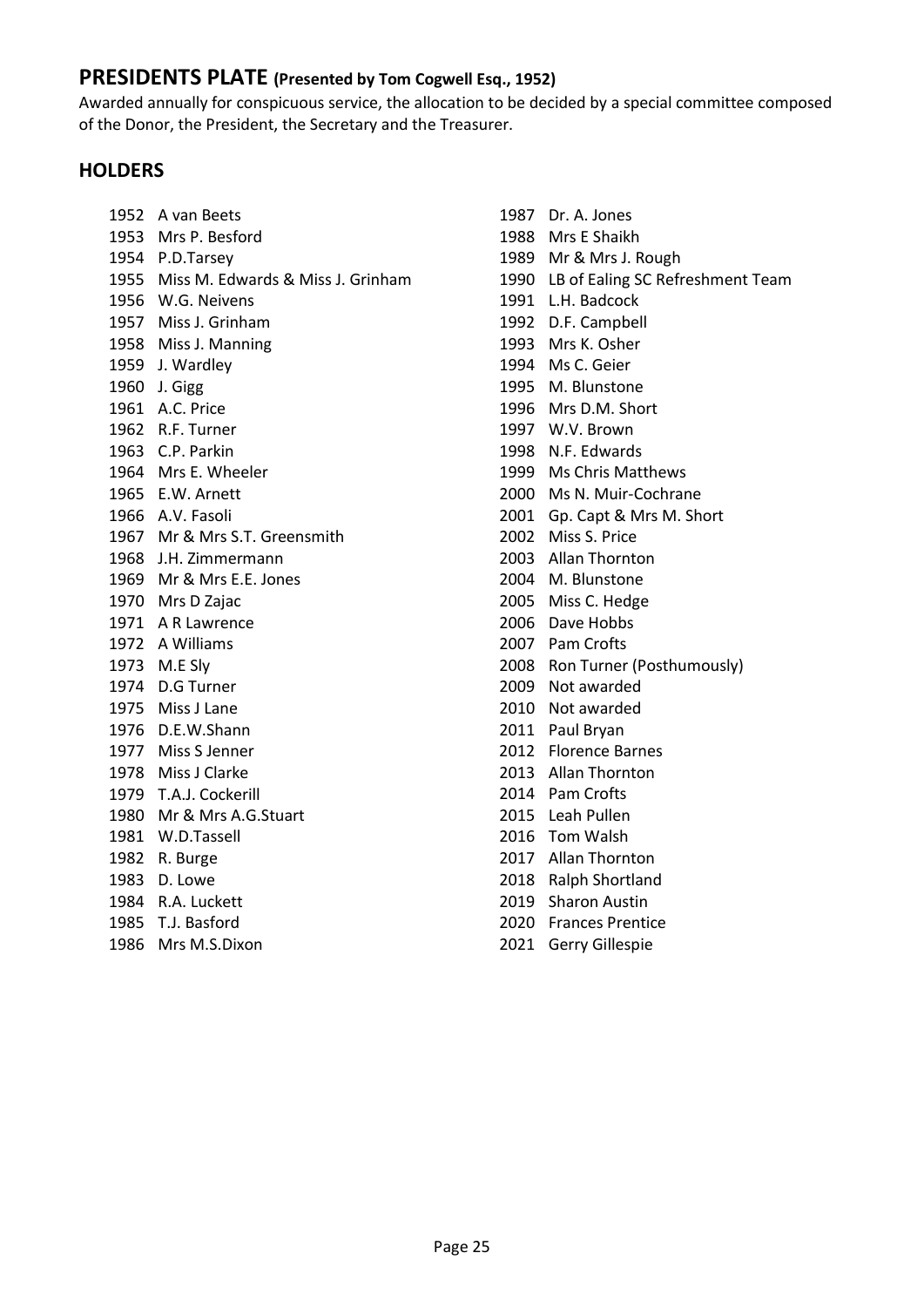### <span id="page-25-0"></span>**MIDDLESEX COUNTY ASA INDIVIDUAL TROPHIES**

#### **Swimming: MEN**

**Event Exercise Event COVE Trophy Presented by**<br> **Example 26 The Brown fact COVE COVER COVER William Brown Memorial Trophy The Brown fact COVER COVER COVER** 200m (220y) Breast Edmonton Cup

#### **LADIES**

**Event Trophy Presented by**

William Brown Memorial Trophy The Brown family 100m (110y) F/S Barrington Cup Barrington Cup Mrs E.B. Barrington 200m (220y) F/S Brian Crompton Cup Anonymous 400m (440y) F/S Len Badcock Memorial Trophy M.C.A.S.A. 800m F/S The Heston Trophy Norman Edwards 1500m F/S Ian Harding Trophy R.J. Harding 50m Back Victor Levitt Memorial Trophy. 100m Back John Whelan Cup John Whelan John Whelan 200m (220y) Back F.L. Woods Cup F.C. Polytechnic SC 50m Breast Frutina Trophy **Mr & Mrs Russ Kitching** Mr & Mrs Russ Kitching 100m (110y) Breast SP & SA Cup SP & SA 50m Fly The Camden Swiss Cottage Cup CSC 100m (110y) Fly SP & SA Cup SP & SA SA SA 200m (220v) Fly Stuart Cup Cup A.G. Stuart A.G. Stuart 100m I.M. Hitachi Cup Hitachi Ltd 200m I.M. **Alan Hime Memorial Trophy** M. Staight 400m I.M. Middlesex Cup M.C.A.S.A. 400m F/S Team Bovril Cup Bovril SC Bovril SC 400m Med. Team Don Jackson Mem. Trophy Mrs D. Jackson

50m F/S Charriet Allen Cup Constanting Mike Allen 100m (110y) F/S Wallace Cup J.Wallace 200m (220y) F/S Ald. Fern Bowl Ald. H.E. Fern CBE JP 400m (440y) F/S St Pancras Ladies' Trophy St Pancras Ladies' 800m F/S Norman Edwards Cup Norman Edwards Cup 1500m F/S The Frutina Trophy The Frutina Trophy 50m Back The Dave Heathcock Trophy Dave Heathcock 100m (110y) Back Davison Cup Davison Cup Mrs M. Davison 200m (220y) Back Grabel Cup Gramman Mrs G Stuart & Mrs I Luckett 50m Breast **Superset Contact Accord September 2016** Norman Edwards Cup 100m (110v) Breast SP & SA Cup SP & SA SA 200m (220y) Breast Ruston Trophy W A Howell 50m Fly Lewis Brown Associates Trophy 100m (110y) Fly Middlesex Chronicle Bowl Middlesex Chronicle 200m Fly Peter Jenner Memorial Trophy The Jenner Family 100m I.M. Hitachi Cup Hitachi Ltd 200m I.M. Willesden Trophy Boro of Brent SC 400m I.M. Davey Cup Mrs W F Davey 400m F/S Team Bovril Cup Bovril Cup Bovril SC 400m Med. Team Sir Claude Champion de Crespigny Cup Miss V. Lancaster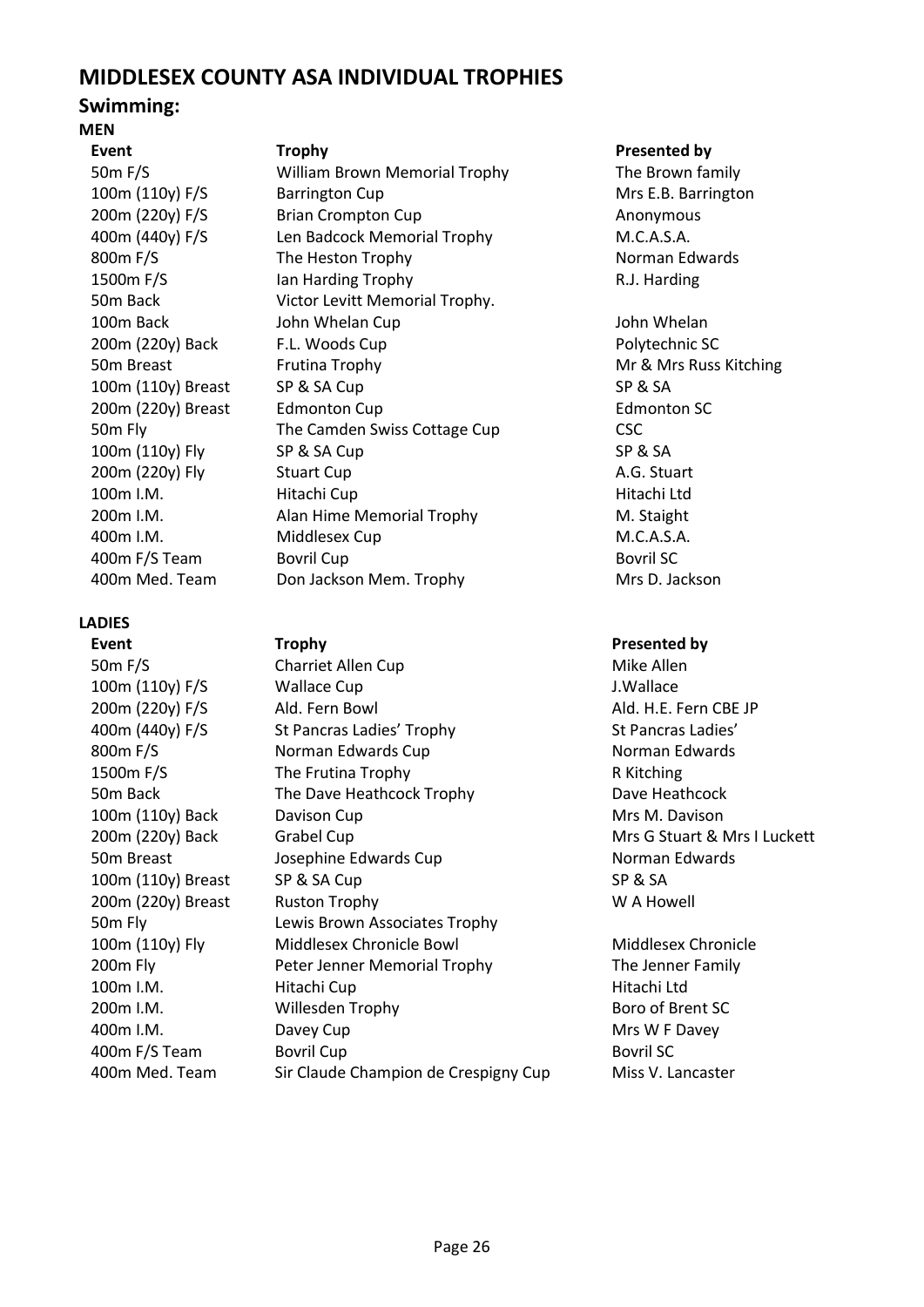#### **BOYS**

**Event Presented by Presented by** 100m (110y) Fly John Arnold Cup

#### **GIRLS**

50m F/S The Aurum Trust Cup 100m (110y) F/S L G O C Cup L G O C SC<br>200m F/S Mick Blunstone Memorial Trophy M.C.A.S.A 200m F/S Mick Blunstone Memorial Trophy 400m (440y) F/S Mail-Van Cup Anonymous 800m F/S The Prentice Cup The Prentice Family 1500m F/S Joyce Clarke Cup Joyce Clarke 50m Back The Camden Swiss Cottage Cup CSC 100m (100y) Back T E C Cup Tom E Cogswell MBE 200m Back Lyn Mohammed Cup Ealing SC 50m Breast The Aurum Trust Cup 100m (110y) Breast Perring Cup Allen J Perring MBE 200m Breast Vernon Davies Cup V Davies<br>
The Camdon Swiss Cottage Cup CSC 50m Fly The Camden Swiss Cottage Cup CSC<br>100m (110v) Fly Iohn Arnold Cup Cup Frield SC 200m (220y) Fly SP & SA Cup SP & SA 100m IM Treasurers Cup W V Brown<br>100m I M (Kingshury Cun) Roro of Brent SC Kingsbury Cup 400m I.M Michael Cliffe Trophy Michael Cliffe MP 200m Med. Team Pearmain Cup Frank Pearmain

50m F/S Mark Foster Cup Mark Foster 100m (110v) F/S Summers Cup **Summers Cup** Arthur Summers 200m (220v) F/S SP & SA Cup SP & SA SA 400m (440y) F/S Fulham Cup Fulham SC 800m F/S Joyce Clarke Cup Joyce Clarke 1500m F/S Eamon Kedney Cup G Kedney 50m Back Chris Matthews Cup Chris Matthews 100m (110v) Back HC Cup HC Cup Mrs H. Cogswell 200m Back Turney Cup Turney Cup Hounslow SC 50m Breast Ray Haggan Cup **Anaconda SC** 100m (110y) Breast Parkin Cup C.P. Parkin 200m (220y) Breast "B M L" Memorial Trophy Mr & Mrs R.A. Luckett 50m Fly SP & SA Cup SP & SA Cup SP & SA 100m (110y)Fly W.G. Biggs Trophy W.G. Biggs 200m Fly Daphne & Maurice Short Memorial Trophy 100m IM Daphne & Maurice Short Cup Grp Capt & Mrs M Short 200m I.M. Wembley Cup Boro of Brent SC 400m IM F D Wade Cup F D Wade Cup 200m F/S Team Glisson Trophy B.J.C. Glisson 200m Med. Team Wheeler Cup Mrs E. Wheeler

200m F/S Team Marcians President's Cup J.C. Hurd, C.S. Keri, H.E. Taylor, F Pear

#### **Event COVEY Trophy Presented by**

M.C.A.S.A.

ALAN LAWRENCE MEMORIAL TROPHIES Ms Chris Matthews TED SAYER MEMORIAL TROPHY MRS Judith Trinnaman DORIS SAYER MEMORIAL TROPHY Mrs Judith Trinnaman DAVE BARNES MEMORIAL TROPHIES The Barnes family

#### **Trophy Presented by**

#### **Water Polo**: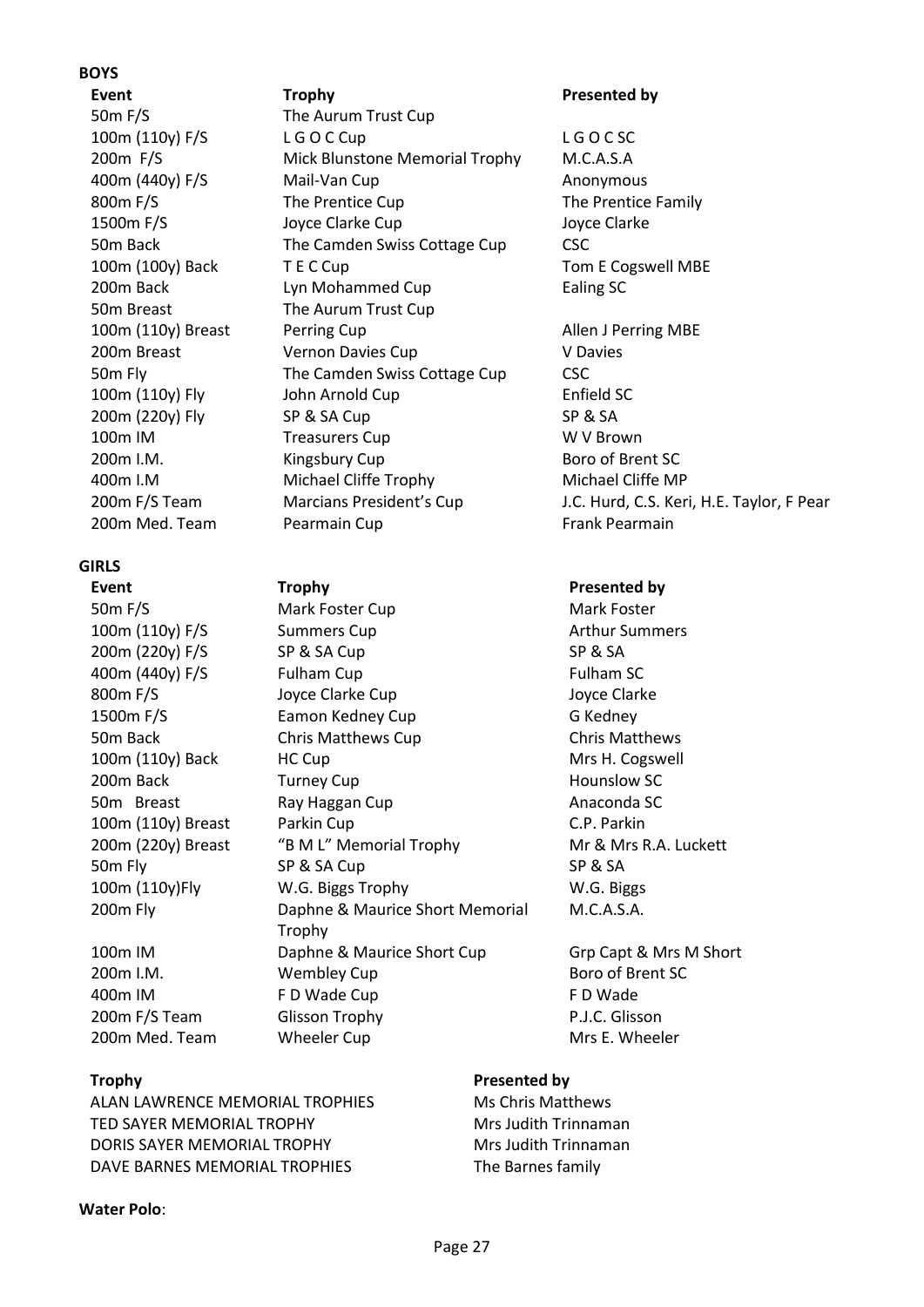| Division 1   | Middlesex Shield | MCASA       |
|--------------|------------------|-------------|
| Division 11  | Middlesex Shield | MCASA       |
| Division 111 | Middlesex Shield | MCASA       |
| Division 1V  | Dengel Cup       | J.W. Dengel |
| Junior       | Middlesex Shield | MCASA       |
|              |                  |             |

**Trophy Presented by**<br> **RON TURNER MEMORIAL TROPHY PRODUCE A SA** RON TURNER MEMORIAL TROPHY

# <span id="page-27-0"></span>**2020 TROPHY WINNERS**

### **MENS**

| 50m F/S               | William Brown Memorial Trophy | Jarvis Parkinson    | C & W                  |
|-----------------------|-------------------------------|---------------------|------------------------|
| 100m F/S              | <b>Barrington Cup</b>         | Jarvis Parkinson    | C & W                  |
| 200m F/S              | <b>Brian Crompton Cup</b>     | Jarvis Parkinson    | C&W                    |
| 400m F/S              | Len Badcock Memorial Trophy   | <b>Archie Price</b> | <b>Barnet Copthall</b> |
| 800m F/S              | <b>Heston Trophy</b>          | Kai Carlos          | <b>Barnet Copthall</b> |
| 1500m F/S             | Ian Harding Trophy            | Kai Carlos          | <b>Barnet Copthall</b> |
| 50m Back              | Vic Lewitt Memorial Trophy    | Jordon McPhail      | Natare                 |
| 100m Back             | John Whelan Cup               | Pietro Ubertalli    | Natare                 |
| 200 <sub>m</sub> Back | F.L.Woods Cup                 | John Britton        | Ealing                 |
| 50m Breast            | Frutina Trophy                | Yaron Gerber        | Ealing                 |
| 100m Breast           | SP & SA Cup                   | John Britton        | Ealing                 |
| 200m Breast           | <b>Edmonton Cup</b>           | Yaron Gerber        | Ealing                 |
| 50m Fly               | The Camden Swiss Cottage Cup  | Jarvis Parkinson    | C&W                    |
| 100m Fly              | SP & SA Cup                   | Jordon McPhail      | Natare                 |
| 200m Fly              | <b>Stuart Cup</b>             | Dillon Chana        | Hillingdon             |
| 100m IM               | Hitachi Cup                   | Not swum            |                        |
| 200m IM               | Alan Hime Memorial Trophy     | Josh Kirlew         | Enfield S              |
| 400m IM               | Middlesex Cup                 | John Britton        | Ealing                 |
| <b>WOMENS</b>         |                               |                     |                        |
| 50 <sub>m</sub> F/S   | Charriet Allen Cup            | Zoe Musial          | C & W                  |
| 100m F/S              | <b>Wallace Cup</b>            | Anna Podguriel      | <b>CSC</b>             |
| 200m F/S              | Ald Fern Bowl                 | Phillida Britton    | Ealing                 |
| 400m F/S              | St. Pancras Ladies Trophy     | <b>Fleur Lewis</b>  | <b>Barnet Copthall</b> |
| 800m F/S              | Norman Edwards Cup            | <b>Fleur Lewis</b>  | <b>Barnet Copthall</b> |
| 1500m F/S             | The Frutina Cup               | <b>Fleur Lewis</b>  | <b>Barnet Copthall</b> |
| 50m Back              | Dave Heathcock Trophy         | Leah Whittaker      | C & W                  |
| 100m Back             | Davison Cup                   | <b>Brodie Judge</b> | Ealing                 |
| 200m Back             | Grabel Cup                    | Cara O'Toole        | Hillingdon             |
| 50m Breast            | Josephine Edwards Cup         | Ashley Ransome      | Enfield                |
| 100m Breast           | SP & SA Cup                   | Pixie Lale Klasicki | Brompton               |
| 200m Breast           | <b>Ruston Trophy</b>          | Pixie Lale Klasicki | Brompton               |
| 50m Fly               | Lewis Brown Associates Trophy | Leah Whittaker      | C & W                  |
| 100m Fly              | Middlesex Chronicle Bowl      | Lucy Thornton       | Ealing                 |
| 200m Fly              | Peter Jenner Memorial Trophy  | <b>Fleur Lewis</b>  | <b>Barnet Copthall</b> |
| 100m IM               | Hitachi Cup                   | Not Swum            |                        |
| 200 <sub>m</sub> IM   | Willesden Trophy              | Anna Podguriel      | <b>CSC</b>             |
| 400m IM               | Davey Cup                     | Pixie Lale Klasicki | Brompton               |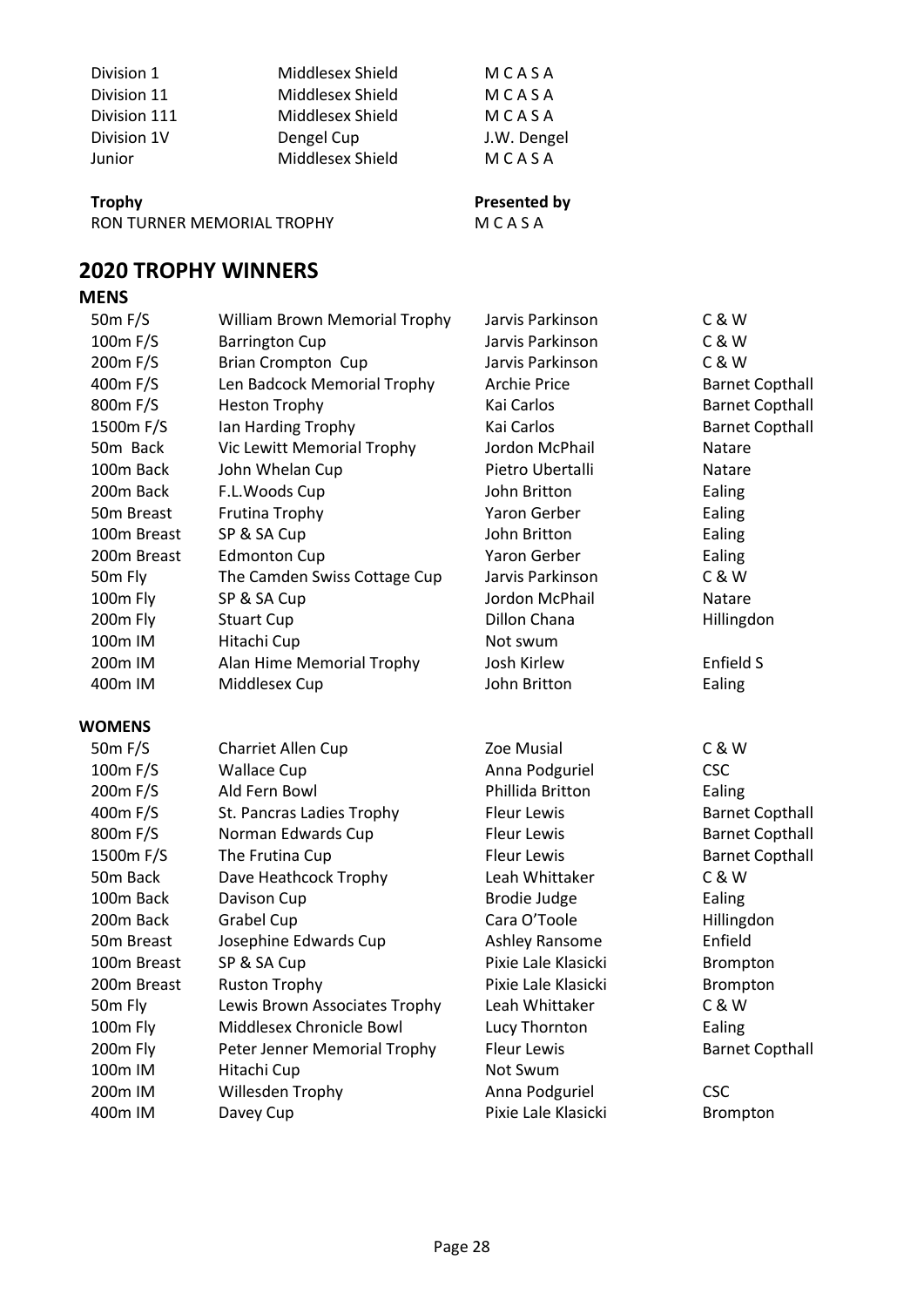#### **BOYS**

| 50 <sub>m</sub> F/S   | The Aurum Trust Cup            | Jason Mahmutoglu       | C&W               |
|-----------------------|--------------------------------|------------------------|-------------------|
| 100m F/S              | L.G.O.C Cup                    | Jason Mahmutoglu       | C&W               |
| 200m F/S              | Mick Blunstone Memorial Trophy | Pietro Ubertalli       | Natare            |
| 400m F/S              | Mail-Van Cup                   | Donatas Dragasius      | <b>CSC</b>        |
| 800m F/S              | The Prentice Cup               | Kai Carlos             | <b>Barnet Co</b>  |
| 1500m F/S             | Joyce Clarke Cup               | Kaj Carlos             | <b>Barnet Co</b>  |
| 50 <sub>m</sub> Back  | The Camden Swiss Cottage Cup   | Jason Mahmutoglu       | C&W               |
| 100m Back             | T.E.C. Cup                     | Pietro Ubertalli       | <b>Natare</b>     |
| 200 <sub>m</sub> Back | Lyn Mohammed Cup               | Donatas Dragasius      | CSC               |
| 50m Breast            | Aurum Trust Cup                | Sam Cornish            | <b>Enfield SS</b> |
| 100m Breast           | Perring Cup                    | Sam Cornish            | <b>Enfield SS</b> |
| 200m Breast           | Vernon Davies Cup              | Harvey Quiddington     | <b>Barnet Co</b>  |
| 50m Fly               | SP & SA Cup                    | Sam Cornish            | <b>Enfield SS</b> |
| 100m Fly              | John Arnold Cup                | Sam Cornish            | <b>Enfield SS</b> |
| 200m Fly              | SP & SA Cup                    | Sam Cornish            | Enfield SS        |
| 100m IM               | The Treasurer's Cup            | Not swum               |                   |
| 200 <sub>m</sub> IM   | Kingsbury Cup                  | Donatas Dragasius      | CSC               |
| 400m IM               | Michael Cliff Cup              | <b>Edward Whittles</b> | C & W             |

#### **GIRLS**

| 50 <sub>m</sub> F/S   | Mark Foster Cup            | Zoe Musial        | C & W      |
|-----------------------|----------------------------|-------------------|------------|
| 100m F/S              | <b>Summers Cup</b>         | Leah Whittaker    | C & W      |
| 200m F/S              | SP & SA Cup                | Jessica Arundale  | Barnet     |
| 400m F/S              | <b>Fulham Cup</b>          | Jessica Arundale  | Barnet     |
| 800m F/S              | Joyce Clarke Cup           | Jessica Arundale  | Barnet     |
| 1500m F/S             | Eamon Kedney Cup           | Jessica Arundale  | Barnet     |
| 50 <sub>m</sub> Back  | Chris Matthews Cup         | Leah Whittaker    | C&W        |
| 100m Back             | H.C.Cup                    | <b>Zoe Musial</b> | C & W      |
| 200 <sub>m</sub> Back | <b>Turney Cup</b>          | Mika Ogden        | Hackne     |
| 50m Breast            | Ray Haggan Cup             | Amani Miller      | LB Hou     |
| 100m Breast           | Parkin Cup                 | Ava Shaw          | Natare     |
| 200m Breast           | <b>BML Memorial Trophy</b> | Hannah Bowley     | Hillingo   |
| 50m Fly               | SP & SA Cup                | Leah Whittaker    | C&W        |
| 100m Fly              | W.G. Biggs Trophy          | Jo Hobsley        | Barnet     |
| 200m Fly              | Daphne & Maurice Memorial  | Jo Hobsley        | Barnet     |
|                       | Trophy                     |                   |            |
| 100 <sub>m</sub> IM   | Daphne & Maurice Short Cup | Not Swum          |            |
| 200 <sub>m</sub> IM   | <b>Wembley Cup</b>         | Amani Miller      | LB Hou     |
| 400M IM               | F.D.Wade Cup               | Ella McEver       | <b>CSC</b> |
|                       |                            |                   |            |

**Jason Mahmutoglu C & W**<br>Jason Mahmutoglu C & W **1ason Mahmutoglu C & W**<br>Pietro Ubertalli **C** Matare 2000 y Pietro Ubertalli<br>2000 Donatas Dragasius Pietro USC Donatas Dragasius<br>Kai Carlos 1500m F/S Joyce Clarke Cup Kaj Carlos Barnet Copthal Jason Mahmutoglu C & W Pietro Ubertalli **Natare**<br>1000atas Dragasius CSC. **2000 Back Dragasius** CSC<br>
2000 Back Cornish<br>
2000 Back Enfield CSS **2000 Breast Vernon Barnet Copthall Sam Cornish Copthall Sam Constant Copthall** 100 Sam Cornish **Enfield SS**<br>100 Sam Cornish **Enfield SS** Not swum 200m Donatas Dragasius CSC<br>2000 Fdward Whittles CR W **Edward Whittles** 

100m F/S Summers Cup *Leah Whittaker C & W* Jessica Arundale Barnet Copthall Jessica Arundale Barnet Copthall Jessica Arundale Barnet Copthall 1500m F/S Eamon Kedney Cup Jessica Arundale Barnet Copthall Leah Whittaker C & W 100m Back H.C.Cup *Zoe Musial* C & W Mika Ogden Hackney Amani Miller **LB Hounslow** Hannah Bowley Hillingdon Leah Whittaker C & W Jo Hobsley Barnet Copthall

Not Swum Amani Miller LB Hounslow Ella McEver CSC

**Barnet Copthall** 

Jo Hobsley Barnet Copthall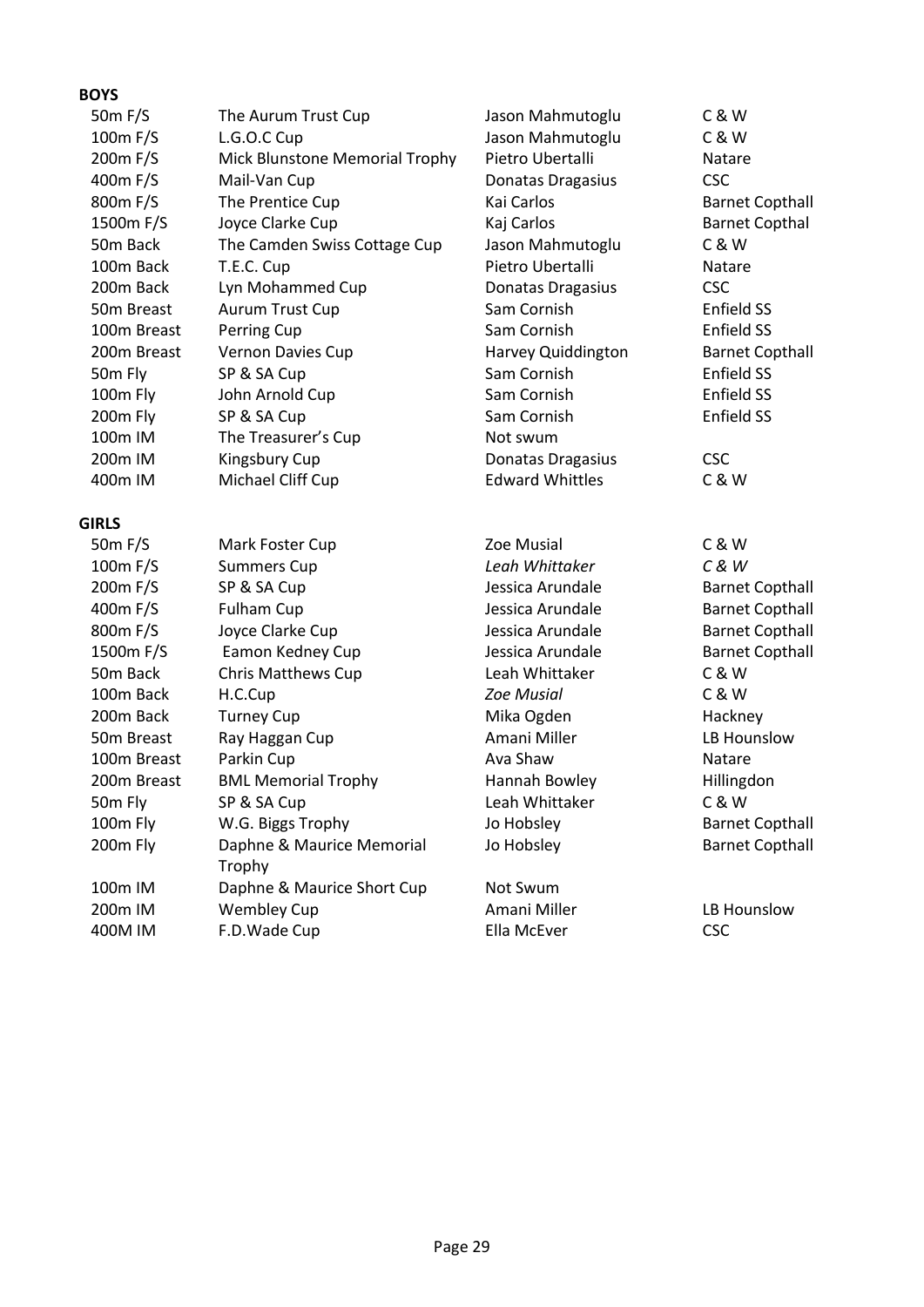| <b>RELAY TROPHIES</b>                |                   |                                |                |
|--------------------------------------|-------------------|--------------------------------|----------------|
| Mens 4 x 100m F/S                    | <b>Bovril Cup</b> |                                | No Competition |
| Mens 4 x 100m Medley                 |                   | Don Jackson Mem Trophy         | No Competition |
| Womens 4 x 100m F/S                  | <b>Bovril Cup</b> |                                | No Competition |
| Womens 4 x 100m Medley               | de Crespigny Cup  |                                | No Competition |
|                                      |                   |                                |                |
| Boys 4 x 50m Medley                  | Pearmain Cup      |                                | No Competition |
| Boys 4 x 50m F/S                     |                   | <b>Marcians Presidents Cup</b> | No Competition |
| Girls 4 x 50m Medley                 | Wheeler Cup       |                                | No Competition |
| Girls 4 x 50m F/S                    | Glisson Trophy    |                                | No Competition |
|                                      |                   |                                |                |
| <b>GENERAL TROPHIES</b>              |                   |                                |                |
| <b>County Cup</b>                    |                   | <b>Barnet Copthall</b>         |                |
|                                      |                   |                                |                |
| <b>Buller Cup</b>                    |                   | Camden Swiss Cottage           |                |
|                                      |                   |                                |                |
| <b>Wilkinson Swords</b>              |                   |                                |                |
| <b>Junior Girls</b>                  |                   | Isabella Thanassoulas          |                |
| <b>Junior Boys</b>                   |                   | <b>Victor Gould</b>            |                |
| Senior                               |                   | Veronica Venuti                |                |
|                                      |                   |                                |                |
| Swan Trophy                          |                   | Camden Swiss Cottage           |                |
|                                      |                   |                                |                |
| <b>Walron Trophy</b>                 |                   | Camden Swiss Cottage           |                |
|                                      |                   |                                |                |
| Alan Lawrence Mem. Trophies          |                   |                                |                |
| Junior Girl Best Result on GB Points |                   | Leah Whittaker                 |                |
| Junior Boy Best Result on GB Points  |                   | Kai Carlos                     |                |
|                                      |                   |                                |                |
| <b>Bob Glazier Memorial Trophy</b>   |                   |                                |                |
| Best Male Club Short Course Champs   |                   | <b>Barnet Copthall</b>         |                |
|                                      |                   |                                |                |
| W.J. Howcroft Memorial Trophy        |                   |                                |                |
| Best Female Club Short Course Champs |                   | <b>Camden Swiss Cottage</b>    |                |
|                                      |                   |                                |                |
| Van Beets Trophies                   |                   |                                |                |
| Girls                                |                   | Not awarded                    |                |
| Boys                                 |                   | Not awarded                    |                |
|                                      |                   |                                |                |
| Ted Sayer Memorial Trophy            |                   | Joshua Chirita                 |                |
|                                      |                   |                                |                |
| Doris Sayer Memorial Trophy          |                   | Isabella Thanassoulas          |                |
|                                      |                   |                                |                |
| Dave Barnes Memorial Plates -        |                   |                                |                |
| Boys                                 |                   | Zac Baughan-Withington         |                |
| Girls                                |                   | Alexandra Nurney               |                |
|                                      |                   |                                |                |
| Ron Turner Memorial Trophy           |                   | Not awarded                    |                |
|                                      |                   |                                |                |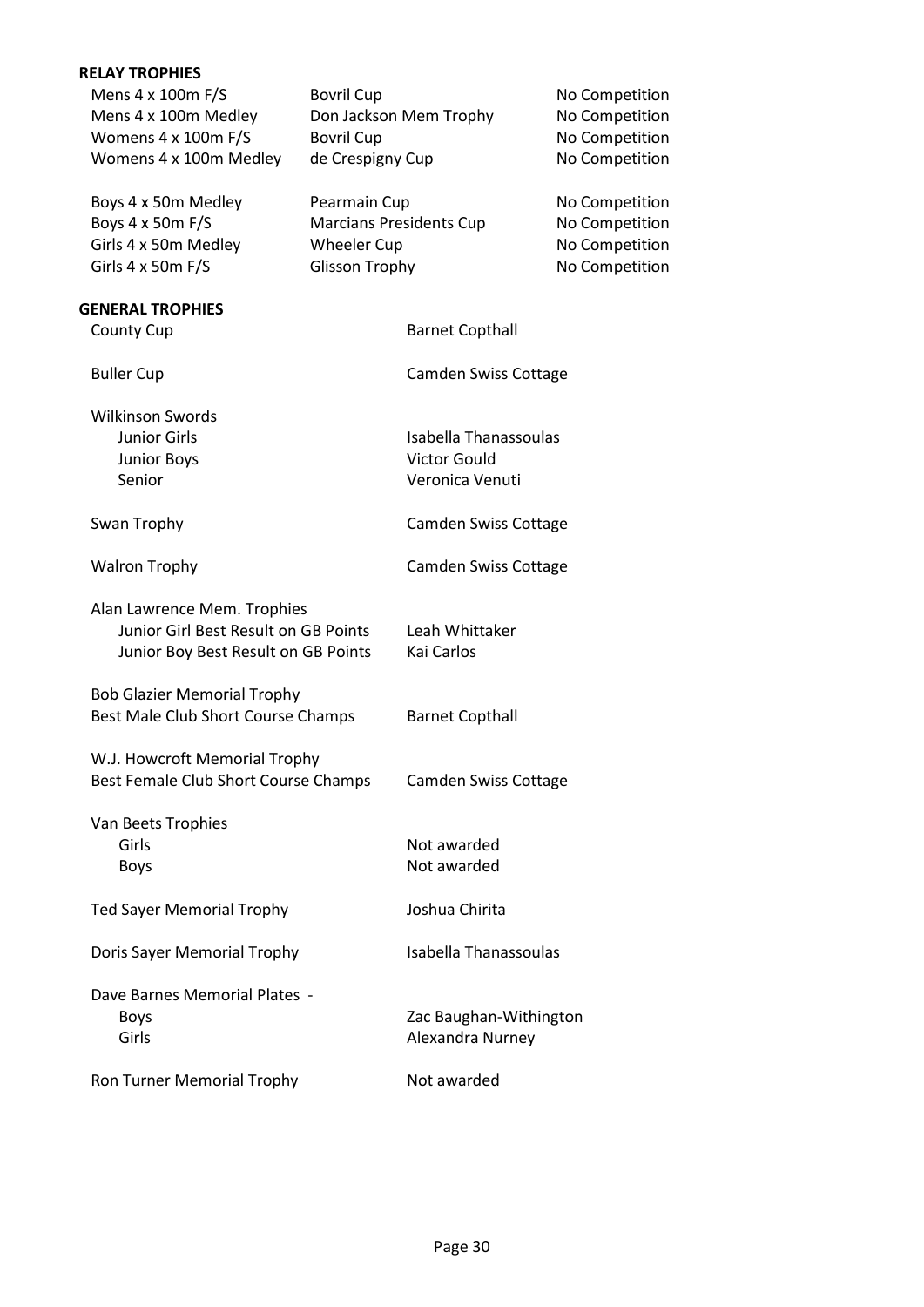# <span id="page-30-0"></span>**RECORDS**

#### **Girls**

### **Short Course**

| 50m Free             | E. Dewhurst       | Anaconda                      | 25.84    | Sheffield             | 2018 |
|----------------------|-------------------|-------------------------------|----------|-----------------------|------|
| 100m Free            | M. Jameson        | Ealing                        | 56.72    | Enfield               | 2014 |
| 200m Free            | L. Turner         | Ealing                        | 2.02.56  | Enfield               | 2009 |
| 400m Free            | N. Durant         | Ealing                        | 4.14.80  | Enfield               | 2006 |
| 800m Free            | N. Durant         | Ealing                        | 8.40.98  | Reading               | 2006 |
| 1500m Free           | K. Mann           | Hillingdon                    | 17.10.05 | Enfield               | 2010 |
| 50m Back             | L Whittaker       | Ealing                        | 28.08    | Sheffield             | 2018 |
| 100m Back            | K. Mann           | Hillingdon                    | 1.00.63  | Portland USA          | 2010 |
| 200m Back            | K. Mann           | Hillingdon                    | 2.07.67  | Portland USA          | 2010 |
| 50m Breast           | S. Fussell        | Teddington                    | 33.04    | Hillingdon            | 2014 |
| 100m Breast          | S. Fussell        | Teddington                    | 1.11.51  | Hillingdon            | 2014 |
| 200m Breast          | F. Marr           | Hillingdon                    | 2.33.38  | Enfield               | 2008 |
| 50m Fly              | B. Judge          | Ealing                        | 28.16    | Sheffield             | 2016 |
| 100m Fly             | C. Cooper         | <b>Barnet Copthall</b>        | 1.02.08  | Nuneaton              | 1982 |
| 200m Fly             | F. Lewis          | <b>Barnet Copthall</b>        | 2.15.77  | Lomdon                | 2019 |
| 100m IM              | C Lewitt          | Natare                        | 1.04.53  | Surrey                | 2018 |
| 200m IM              | K. Mann           | Hillingdon                    | 2.13.00  | Portland USA          | 2010 |
| 400m IM              | K. Mann           | Hillingdon                    | 4.46.07  | Bexleyheath           | 2010 |
| 200m Medley Relay    |                   | Natare                        | 1.58.36  | Edinburgh             | 2018 |
| 200m Freestyle Relay |                   | Natare                        | 1.45.74  | Edinburgh             | 2018 |
| Girls                |                   |                               |          |                       |      |
| <b>Long Course</b>   |                   |                               |          |                       |      |
| 50m Free             | <b>E</b> Dewhurst | Anaconda                      | 26.22    | London                | 2018 |
| 100m Free            | I.Hindley         | Chelsea & Westminster         | 56.78    | Sheffield             | 2012 |
| 200m Free            | G Boyle           | Chelsea & Westminster 2.00.80 |          | Sheffield             | 2014 |
| 400m Free            | N. Durant         | Ealing                        | 4.20.00  | Sheffield             | 2006 |
| 800m Free            | J. Hunter         | Hillingdon                    | 8.53.32  | Moscow                | 1997 |
| 1500m Free           | F. Lewis          | <b>Barnet Copthall</b>        | 16.52.46 | Glasgow               | 2019 |
| 50m Back             | L Whittaker       | Ealing                        | 29.51    | London                | 2019 |
| 100m Back            | K. Mann           | Hillingdon                    | 1.02.49  | Helsinki              | 2010 |
| 200m Back            | K. Mann           | Hillingdon                    | 2.11.48  | Helsinki              | 2010 |
| 50m Breast           | S. Fussell        | Teddington                    | 32.98    | London                | 2015 |
| 100m Breast          | S. Lawrence       | Hillingdon                    | 1.11.65  | Moscow                | 1997 |
| 200m Breast          | F. Marr           | Hillingdon                    | 2.33.82  | Prague                | 2009 |
| 50m Fly              | C Lewitt          | Natare                        | 28.48    | Sheffield             | 2018 |
| 100m Fly             | D. Robins         | <b>Camden Swiss Cottage</b>   | 1.03.11  | Sheffield             | 2008 |
| 200m Fly             | F Lewis           | <b>Barnet Copthall</b>        | 2.15.60  | Glasgow               | 2019 |
| 200m IM              | E. Nabney         | Ealing                        | 2.18.36  | Poznan                | 2013 |
| 400m IM              | K. Mann           | Hillingdon                    | 4.56.77  | Aldershot             | 2010 |
| 200m Medley Relay    |                   | <b>Barnet Copthall</b>        | 2.08.49  | <b>Crystal Palace</b> | 1995 |
| 200m Freestyle Relay |                   | <b>Barnet Copthall</b>        | 1.54.03  | <b>Crystal Palace</b> | 1995 |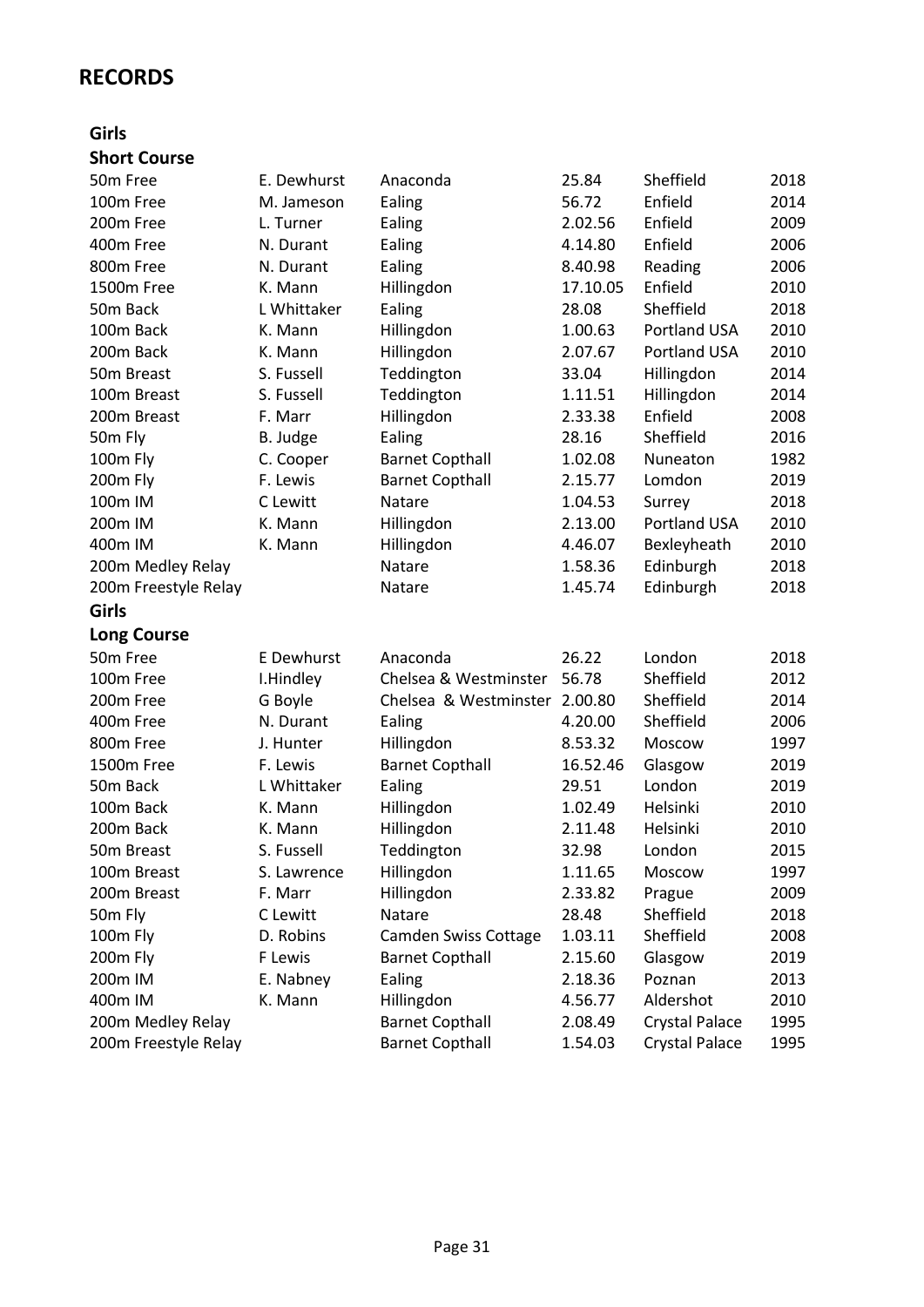#### **Boys Short Course**

| 50 <sub>m</sub> Free | M.Mahmuto    | C/W                    | 23.73    | Sheffield  | 2019 |
|----------------------|--------------|------------------------|----------|------------|------|
| 100m Free            | F. Samuels   | Camden Swiss Cottage   | 51.82    | Sheffield  | 2008 |
| 200m Free            | G. Taplin    | Hillingdon             | 1.52.66  | Hillingdon | 2014 |
| 400m Free            | G. Taplin    | Hillingdon             | 3.56.78  | London     | 2014 |
| 800m Free            | A. Prunty    | Hillingdon             | 8.33.79  | Enfield    | 2011 |
| 1500m Free           | A. Lally     | Hillingdon             | 16.11.50 | Sheffield  | 2018 |
| 50 <sub>m</sub> Back | D. Chana     | Hillingdon             | 27.05    | Sheffield  | 2018 |
| 100m Back            | F. Cornwell  | <b>Barnet Copthall</b> | 57.67    | Leicester  | 2014 |
| 200m Back            | P. Ubertalli | Natare                 | 2.04.88  | Edinburgh  | 2019 |
| 50m Breast           | P. Lombardo  | Natare                 | 30.50    | London     | 2018 |
| 100m Breast          | Y. Gerber    | <b>Barnet Copthall</b> | 1.04.92  | Leicester  | 2014 |
| 200m Breast          | Y. Gerber    | <b>Barnet Copthall</b> | 2.19.31  | Leicester  | 2014 |
| 50m Fly              | D. Chana     | Hiilingdon             | 26.36    | London     | 2018 |
| 100m Fly             | D. Chana     | Hillingdon             | 57.54    | London     | 2018 |
| 200m Fly             | D. Chana     | Hilligdon              | 2.06.95  | Sheffield  | 2018 |
| 100m IM              | J. McPhail   | Natare                 | 1.00.51  | Surrey SP  | 2018 |
| 200m IM              | Y. Gerber    | <b>Barnet Copthall</b> | 2.06.89  | Leicester  | 2014 |
| 400m IM              | G. Taplin    | Hillingdon             | 4.32.34  | Hillingdon | 2014 |
| 200m Medley Team     | Natare       |                        | 1.51.94  | Edinburgh  | 2018 |
| 200m Free Team       | Natare       |                        | 1.42.06  | Edinburgh  | 2018 |
|                      |              |                        |          |            |      |

#### **Boys**

**Long Course**

| 50m Free               | F Samuels     | Camden Swiss Cottage   | 23.96    | Sheffield      | 2009 |
|------------------------|---------------|------------------------|----------|----------------|------|
| 100m Free              | F. Samuels    | Camden Swiss Cottage   | 52.4     | Sheffield      | 2009 |
| 200m Free              | G. Taplin     | Hillingdon             | 1.55.88  | Sheffield      | 2015 |
| 400m Free              | G. Taplin     | Hillingdon             | 4.02.94  | London         | 2015 |
| 800m Free              | G Taplin.     | Hillingdon             | 8.34.87  | London         | 2015 |
| 1500m Free             | T. Veale      | Camden Swiss Cottage   | 16.03.74 | Sheffield      | 2009 |
| 50 <sub>m</sub> Back   | N. Willey     | <b>Barnet Copthall</b> | 27.41    | Crystal Palace | 1992 |
| 100m Back              | F. Cornwell   | <b>Barnet Copthall</b> | 59.22    | Sheffield      | 2014 |
| 200 <sub>m</sub> Back  | F. Cornwell   | <b>Barnet Copthall</b> | 2.07.11  | Sheffield      | 2014 |
| 50 <sub>m</sub> Breast | D. Bloomfield | Brompton               | 30.67    | Sheffield      | 2015 |
| 100m Breast            | Y. Gerber     | <b>Barnet Copthall</b> | 1.07.47  | Sheffield      | 2014 |
| 200m Breast            | A. Perkins    | Ealing                 | 2.26.39  | Sheffield      | 2003 |
| 50m Fly                | S. Giordani   | Haringey               | 26.24    | London         | 2018 |
| 100m Fly               | B. Hooper     | Harrow                 | 57.45    | Sheffield      | 2016 |
| 200m Fly               | O. Keegan     | <b>Barnet Copthall</b> | 2.07.32  | Sheffield      | 2009 |
| 200 <sub>m</sub> IM    | E Hunt        | Teddington             | 2.10.80  | London         | 2019 |
| 400m IM                | A. Collins    | Hillingdon             | 4.39.34  | Sheffield      | 2015 |
| 200m Medley Relay      |               | <b>Barnet Copthall</b> | 1.57.82  | Coventry       | 1999 |
| 200m Free Relay        |               | <b>Barnet Copthall</b> | 1.45.67  | Coventry       | 1999 |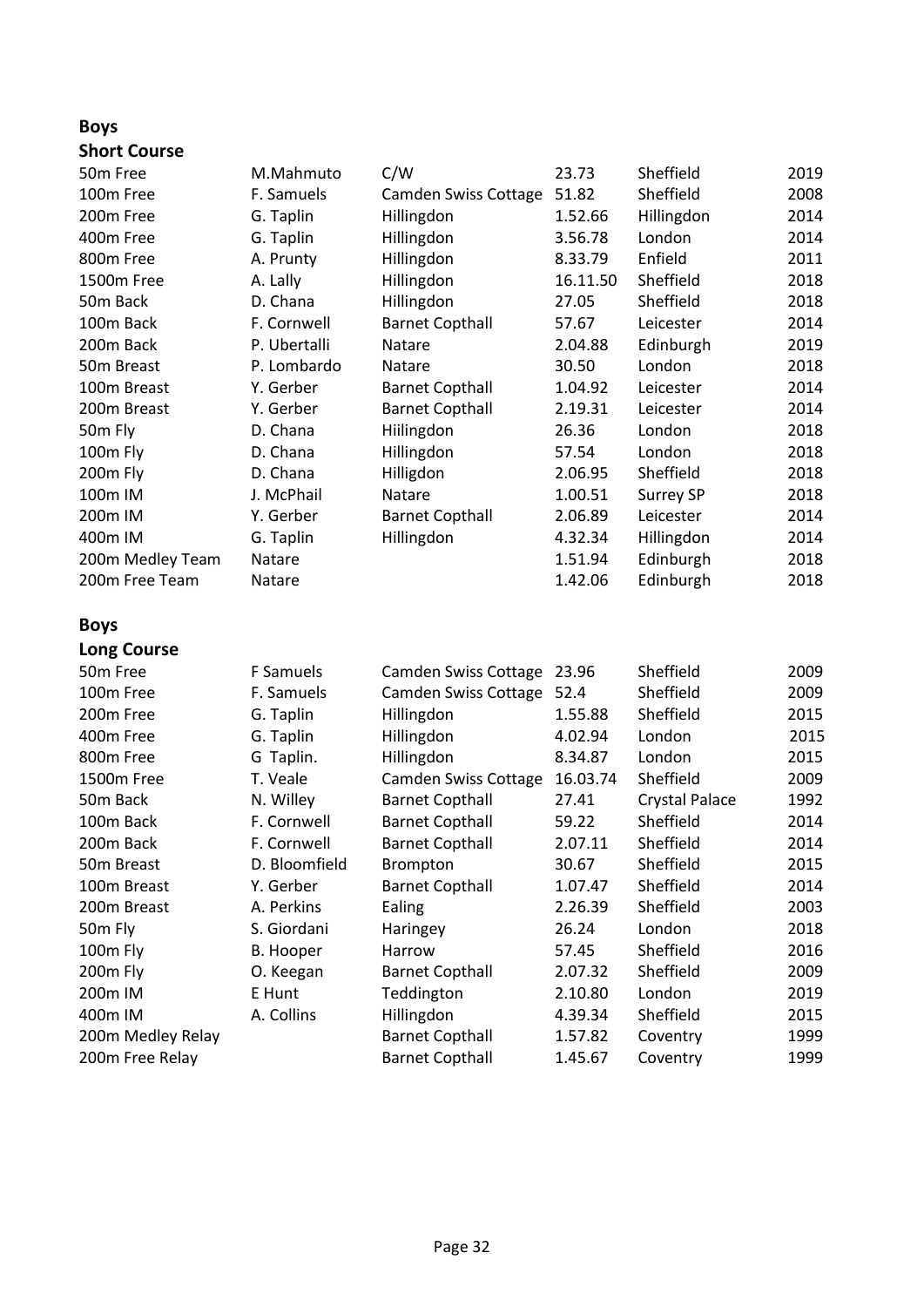#### **Womens**

### **Short Course**

| A. Hopkin  | Ealing                 | 23.70    | Sheffield                                                      | 2018 |
|------------|------------------------|----------|----------------------------------------------------------------|------|
| A. Hopkin  | Ealing                 | 51.90    | Glasgow                                                        | 2019 |
| G. Boyle   |                        |          | Sheffield                                                      | 2015 |
| G. Boyle   |                        |          | Sheffield                                                      | 2015 |
| P. Britton | Ealing                 | 8.38.23  | Sheffield                                                      | 2019 |
| P. Britton | Ealing                 | 16.38.33 | Sheffield                                                      | 2019 |
| I Hindley  | Brompton               | 27.15    | Sheffield                                                      | 2019 |
| I Hindley  | Brompton               | 58.66    | Sheffield                                                      | 2019 |
| S. Price   | <b>Barnet Copthall</b> | 2.04.44  | Australia                                                      | 2001 |
| G. Heyn    | Ealing                 | 31.75    | Leeds                                                          | 2009 |
| G. Heyn    | Ealing                 | 1.08.35  | Enfield                                                        | 2010 |
| G. Heyn    | Ealing                 | 2.27.28  | Enfield                                                        | 2010 |
| A. Hopkin  | Ealing                 | 25.94    | Sheffield                                                      | 2018 |
| A. Hopkin  | Ealing                 | 58.92    | Sheffield                                                      | 2018 |
| L Thornton | Ealing                 | 2.12.77  | Sheffield                                                      | 2019 |
| I Hindley  | Brompton               | 1.00.80  | Sheffield                                                      | 2019 |
| A. Larson  | Camden Swiss Cottage   | 2.12.87  | Sheffield                                                      | 2018 |
| A. Larson  | Camden Swiss Cottage   | 4.42.44  | Stockport                                                      | 2018 |
|            | Ealing                 | 1.56.32  | Basildon                                                       | 2014 |
|            | Natare                 | 1.45.74  | Edinburgh                                                      | 2018 |
|            | Ealing                 | 4.06.89  | Leeds                                                          | 2009 |
|            | Ealing                 | 3.39.76  | Sheffield                                                      | 2016 |
|            | Ealing                 | 8.03.32  | Leeds                                                          | 2009 |
|            |                        |          | Chelsea & Westminster 1.56.86<br>Chelsea & Westminster 4.07.37 |      |

### **Womens Long**

#### **Course**

| 50 <sub>m</sub> Free   | A.Hopkin        | Ealing                      | 24.34    | Gwangju        | 2019 |
|------------------------|-----------------|-----------------------------|----------|----------------|------|
| 100m Free              | A. Hopkin       | Ealing                      | 53.21    | Gwangju        | 2019 |
| 200 <sub>m</sub> Free  | G Boyle         | Chelsea & Westminster       | 1.59.72  | Sheffield      | 2015 |
| 400m Free              | G. Boyle        | Chelsea & Westminster       | 4.13.55  | Sheffield      | 2015 |
| 800m Free              | L. Vos          | Hillingdon                  | 8.50.02  | Sheffield      | 2018 |
| 1500m Free             | F.Lewis         | <b>Barnet Copthall</b>      | 16.43.21 | London         | 2020 |
| 50 <sub>m</sub> Back   | E. Avramova     | Ealing                      | 28.49    | London         | 2016 |
| 100m Back              | E. Avramova     | Ealing                      | 1.00.52  | London         | 2016 |
| 200m Back              | K. Mann         | Hillingdon                  | 2.09.77  | Sheffield      | 2012 |
| 50 <sub>m</sub> Breast | G. Heyn         | Ealing                      | 32.16    | Glasgow        | 2011 |
| 100m Breast            | G. Heyn         | Ealing                      | 1.10.79  | Sheffield      | 2010 |
| 200m Breast            | E. Surminski    | <b>Brompton</b>             | 2.32.97  | London         | 2019 |
| 50m Fly                | A. Ntountounaki | <b>Camden Swiss Cottage</b> | 26.50    | Sheffield      | 2019 |
| 100m Fly               | A. Ntountounaki | Camden Swiss Cottage        | 58.52    | Sheffield      | 2019 |
| 200 <sub>m</sub> Fly   | A. Larson       | Camden Swiss Cottage        | 2.12.80  | Glasgow        | 2019 |
| 200 <sub>m</sub> IM    | K. Mann         | Hillingdon                  | 2.15.55  | Sheffield      | 2012 |
| 400m IM                | K. Mann         | Hillingdon                  | 4.45.64  | Sheffield      | 2012 |
| 200m Medley Relay      |                 | Ealing                      | 2.00.99  | Sheffield      | 2010 |
| 200m Freestyle Relay   |                 | <b>Barnet Copthall</b>      | 1.54.03  | Crystal Palace | 1995 |
| 400m Medley Relay      |                 | Hillingdon                  | 4.15.44  | Sheffield      | 2011 |
| 400m Freestyle Relay   |                 | Ealing                      | 3.49.95  | Sheffield      | 2018 |
| 800m Freestyle Relay   |                 | Ealing                      | 8.22.07  | Sheffield      | 2018 |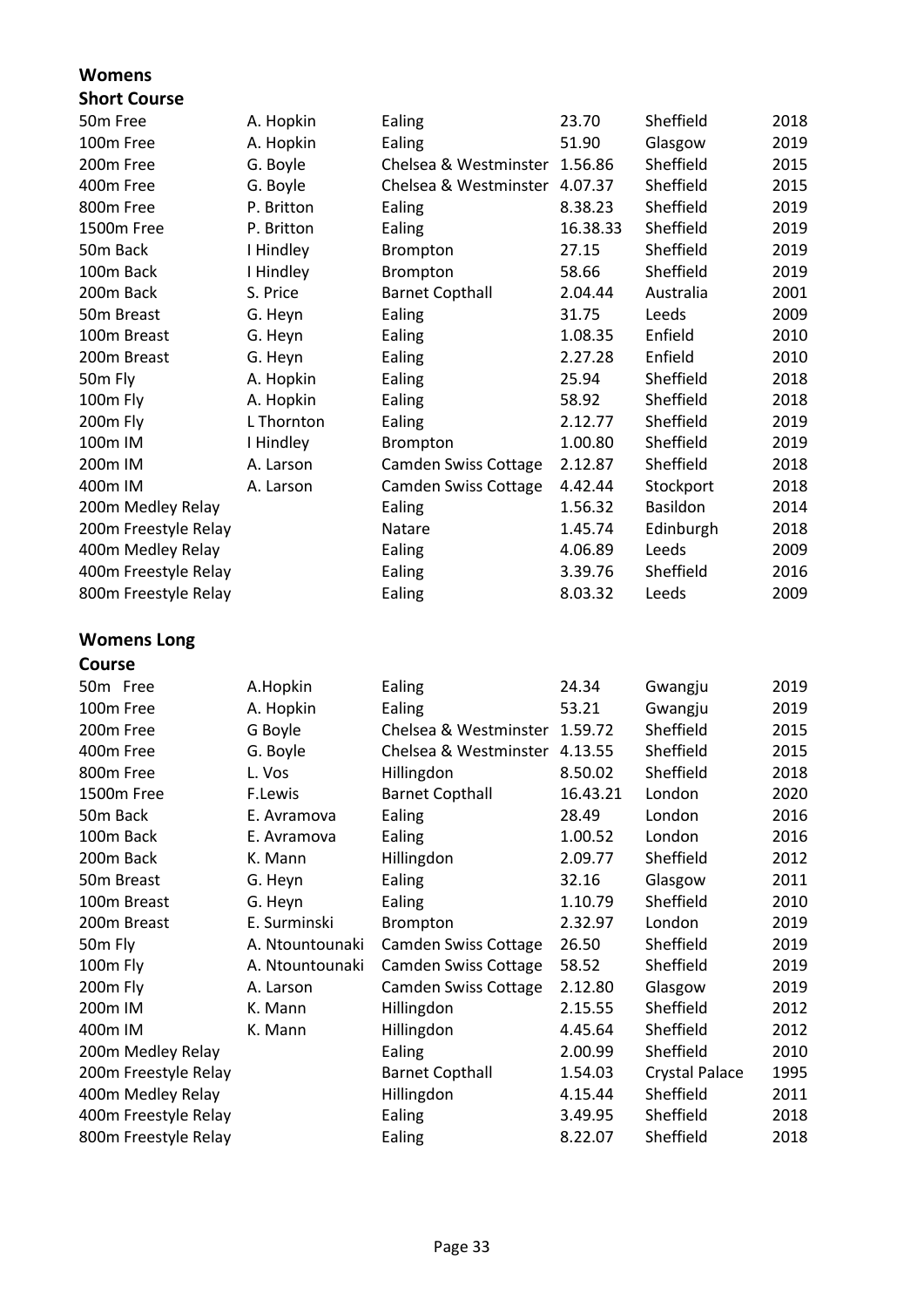### **Mens**

#### **Short Course**

| 50m Free               | C. Turner           | Ealing                        | 21.50    | Leeds           | 2009 |
|------------------------|---------------------|-------------------------------|----------|-----------------|------|
| 100m Free              | C. Turner           | Ealing                        | 47.90    | Leeds           | 2009 |
| 200m Free              | M. Fibbens          | <b>Barnet Copthall</b>        | 1.49.23  |                 | 1990 |
| 400m Free              | J. Smithers         | Ealing                        | 3.51.50  | Manchester      | 2004 |
| 800m Free              | J. Smithers         | Ealing                        | 8.16.91  | Enfield         | 2002 |
| 1500m Free             | A. Mackay           | Camden Swiss Cottage 15.52.72 |          | Enfield         | 2008 |
| 50 <sub>m</sub> Back   | N. Willey           | Ealing                        | 24.55    | Norwich         | 2001 |
| 100m Back              | N. Willey           | <b>Barnet Copthall</b>        | 53.23    | Rio de Janeiro  | 1995 |
|                        |                     |                               |          | <b>Brazil</b>   |      |
| 200m Back              | J. Olin             | <b>CSC</b>                    | 1.59.50  | Sheffield       | 2019 |
| 50 <sub>m</sub> Breast | I. Hulme            | Ealing                        | 26.89    | Leeds           | 2009 |
| 100m Breast            | I. Hulme            | Ealing                        | 59.36    | Leeds           | 2009 |
| 200m Breast            | C. Jones            | Ealing                        | 2.10.45  | Leeds           | 2009 |
| 50m Fly                | J.Parkinson         | C & W                         | 23.61    | Sheffield       | 2019 |
| 100m Fly               | I. Hulme            | Ealing                        | 51.27    | Leeds           | 2009 |
| 200m Fly               | P. Hubble           | Hounslow                      | 1.59.39  | Canada          | 1983 |
| 100m IM                | M. Harris           | <b>Tower Hamlets</b>          | 55.95    | Imperia Italy   | 1997 |
| 200m IM                | J. Britton          | Ealing                        | 1.59.77  | Sheffield       | 2019 |
| 400m IM                | J. Britton          | Ealing                        | 4.15.03  | Sheffield       | 2019 |
| 200m Medley Relay      |                     | Ealing                        | 1.45.56  | <b>Basildon</b> | 2014 |
| 200m Freestyle Relay   |                     | Ealing                        | 1.36.84  | Enfield         | 2009 |
| 400m Medley Relay      |                     | Ealing                        | 3.36.27  | Leeds           | 2009 |
| 400m Freestyle Relay   |                     | Ealing                        | 3.17.95  | Leeds           | 2009 |
| 800m Freestyle Relay   |                     | Ealing                        | 7.19.67  | Leeds           | 2009 |
|                        |                     |                               |          |                 |      |
| Mens                   |                     |                               |          |                 |      |
| <b>Long Course</b>     |                     |                               |          |                 |      |
| 50m Free               | C. Turner           | Ealing                        | 22.18    | Sheffield       | 2009 |
| 100m Free              | C. Turner           | Ealing                        | 49.81    | Sheffield       | 2008 |
| 200m Free              | A Lindenberg        | Ealing                        | 1.51.12  | Glasgow         | 2010 |
| 400m Free              | J Smithers          | Ealing                        | 3.59.79  | Sheffield       | 2004 |
| 800m Free              | A. Mackay           | Camden Swiss Cottage 8.24.53  |          | Sheffield       | 2008 |
| 1500m Free             | <b>B</b> Slavinec   | <b>Barnet Copthall</b>        | 15.57.41 | Sheffield       | 2014 |
| 50m Back               | J. Murphy           | Ealing                        | 25.82    | Israel          | 2017 |
| 100m Back              | J. Murphy           | Ealing                        | 55.90    | Israel          | 2017 |
| 200m Back              | C. Boldison         | <b>Barnet Copthall</b>        | 2.00.60  | Sheffield       | 2012 |
| 50m Breast             | L. Clifford-Stephen | C & W                         | 27.86    | Sheffield       | 2017 |
| 100m Breast            | C. Jones            | Ealing                        | 1.01.89  | Sheffield       | 2009 |
| 200m Breast            | C. Jones.           | Ealing                        | 2.15.52  | Sheffield       | 2009 |
| 50m Fly                | C. Rotundu          | Ealing                        | 24.66    | London          | 2018 |
| 100m Fly               | <b>B.</b> Hooper    | Hillingdon                    | 54.61    | Sheffield       | 2018 |
| 200m Fly               | <b>B</b> Hooper     | Hillingdon                    | 2.01.37  | Sheffield       | 2018 |
| 200m IM                | J. Britton          | Ealing                        | 2.04.96  | Dublin          | 2019 |
| 400m IM                | J. Britton          | Ealing                        | 4.23.47  | Dublin          | 2019 |
| 200m Medley Relay      |                     | Ealing                        | 1.45.70  | Sheffield       | 2010 |
| 200m Free Relay        |                     | <b>Barnet Copthall</b>        | 1.40.06  | Sheffield       | 2001 |
| 400m Free Relay        |                     | Ealing                        | 3.28.83  | Sheffield       | 2015 |
| 400m Medley Relay      |                     | Ealing                        | 3.46.33  | Sheffield       | 2017 |
| 800m Free Relay        |                     | Ealing                        | 7.50.92  | Sheffield       | 2015 |
|                        |                     |                               |          |                 |      |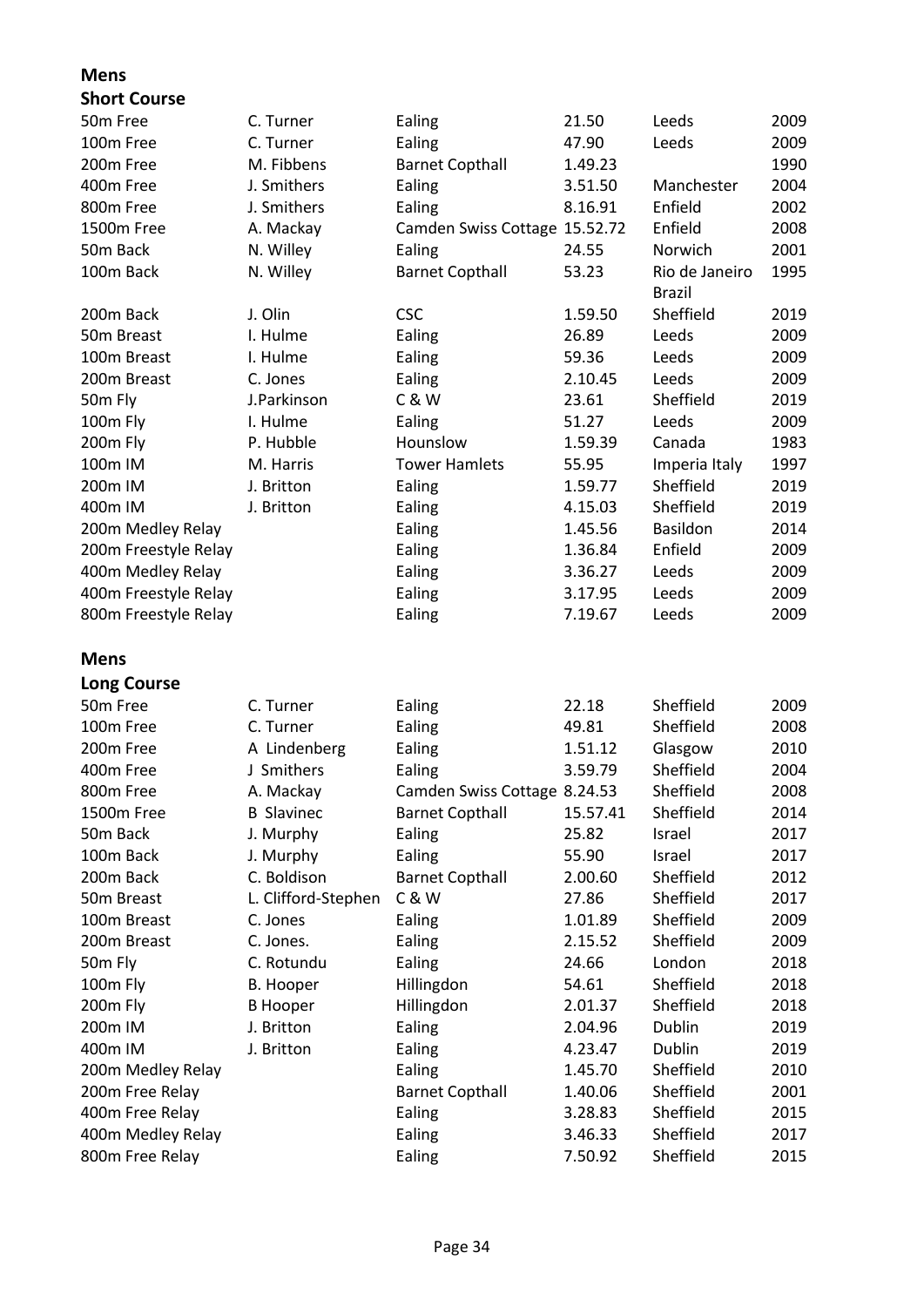# <span id="page-34-0"></span>**OPEN MEET LICENSING GUIDELINES**

Meet Licensing provides common ground rules for the conduct of swimming events to ensure that, wherever possible, every swimmer will have the opportunity to swim in appropriate, quality competition to enable them to achieve their full potential.

The document 'Success is Long Term' gives excellent background information about the rationale behind Meet Licensing.

Full details of the Guidelines and Levels of Officials required for the various licensed meet levels can be found at the British Swimming website on this link:

http:/www.swimming.org/assets/uploads/library/ASA\_Logo\_Open\_Meet\_Licensing\_Criteria-V2.pdf

### <span id="page-34-1"></span>**REGISTERED AQUATIC OFFICIALS**

Historically, MCASA has published lists of officials that are linked to affiliated Clubs and Associations within Middlesex.

Recent changes in the application of the Data Protection Act have meant that all officials had to give express permission for their contact details to be published.

Therefore it has been decided not to publish details of officials – information can be obtained from individual clubs.

#### <span id="page-34-2"></span>**MCASA AFFILIATED CLUBS**

Details of all affiliated clubs can be found by visiting their individual web sites:

| Anaconda SC               | Feltham SC                   | Natare West London SC            |
|---------------------------|------------------------------|----------------------------------|
| Aquavision N London SC    | Forward Hillingdon SC        | Otter SC                         |
| Barnet SC                 | Halliwick Penguin SC         | Out to Swim                      |
| <b>Barnet Copthall SC</b> | Hampstead Heath Winter SC    | Polytechnic S & WPC              |
| Barnet Water Polo Club    | <b>Hackney Aquatics Club</b> | Ruislip & Northwood SC           |
| Bethnal Green Sharks SC   | <b>Haringey Aquatics SC</b>  | Sea Byrd SC                      |
| Borough of Harrow S.C.    | Harrow Scout & Guide S.C     | Serpentine SC                    |
| <b>Brent Dolphins SC</b>  | Hayes & Harlington SC        | Seymour Synchro Swims            |
| Brompton S.C.             | Hillingdon S.C               | Staines SC                       |
| <b>Broomfield Park SC</b> | Hounslow Jets SC             | <b>Stock Exchange SC</b>         |
| Cally Masters Islington   | Imp. College Union Synchro   | Survive & Save SC                |
| Camden Swiss Cottage SC   | Isleworth Penguins S.C.      | <b>Teddington SC</b>             |
| Chelsea & Westminster SC  | L B of Enfield WPC           | <b>Teddington Torpedoes</b>      |
| Citizens WPC              | L B of Hounslow              | <b>Tower Hamlets SC</b>          |
| Ealing SC                 | London Disability SC         | West London Penguin S & WPC      |
| Eaton Square SC           | London Region Sychronised    | <b>Westminster Triburones SC</b> |
| Enfield Swim Squad        | Metropolitan Police S.C.     | Y Swim                           |
|                           |                              |                                  |